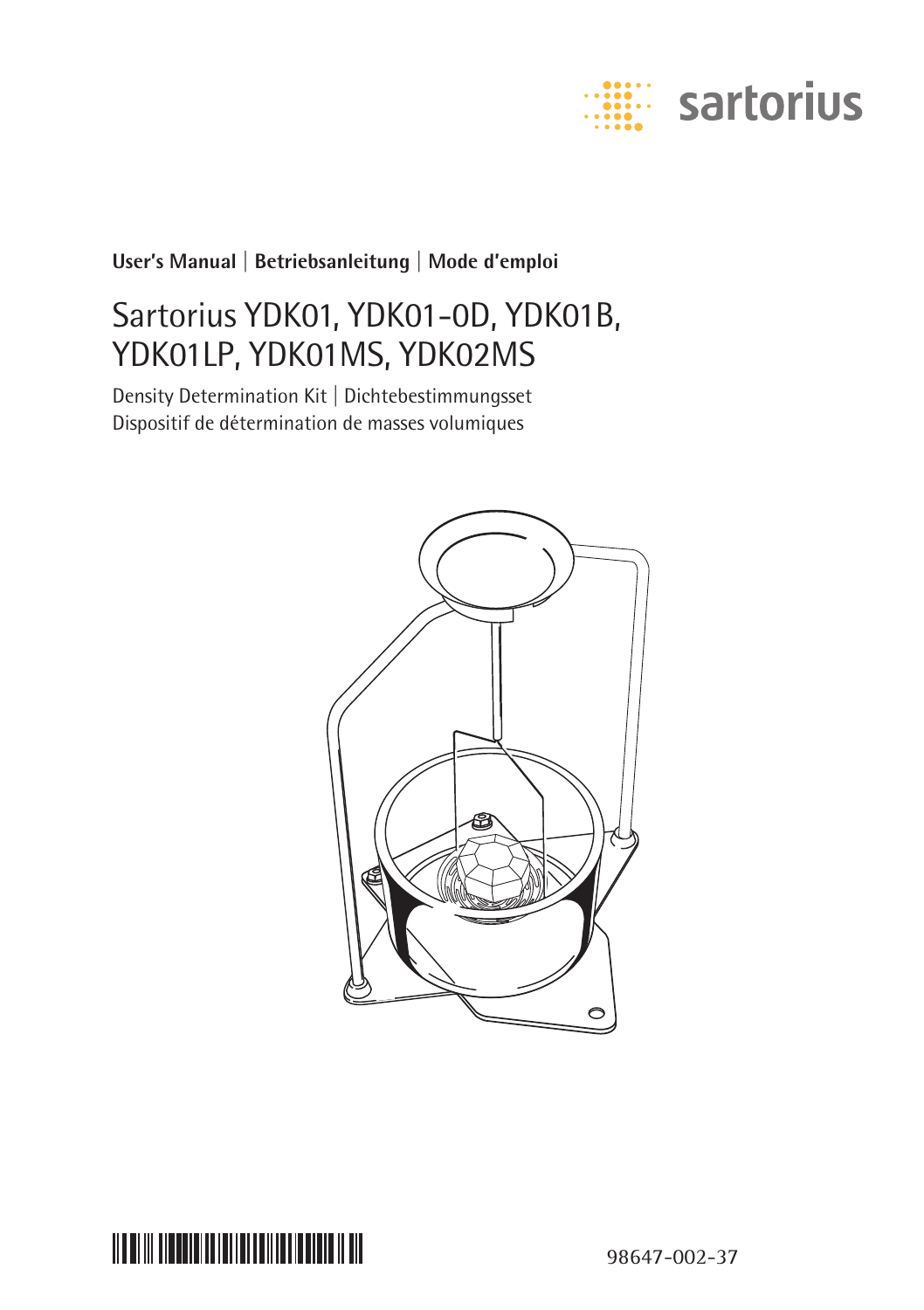**English – page 3 Deutsch – Seite 27 Français – page 51**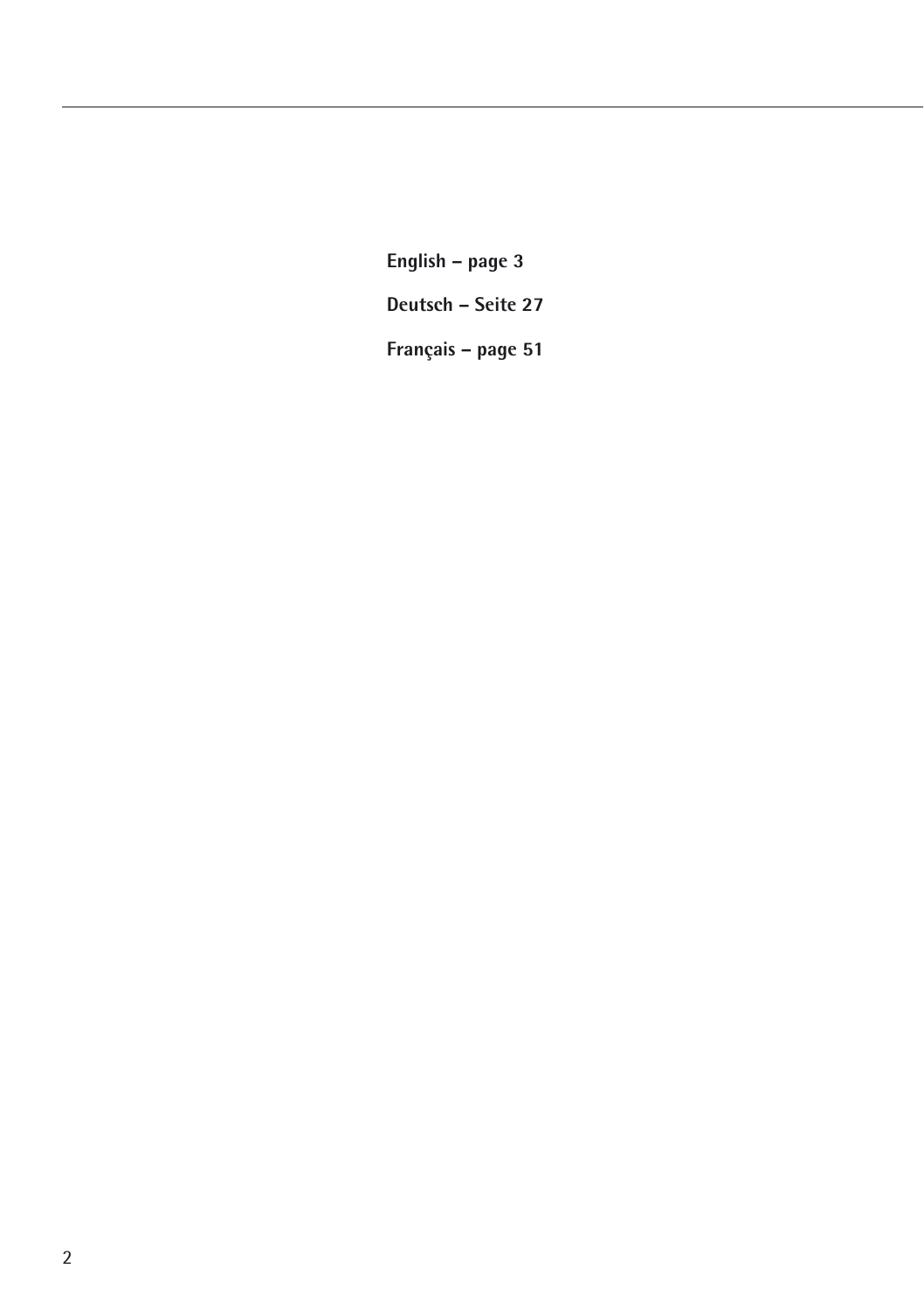## **Contents**

| YDK01, YDK01-0D: Kit Components<br>YDK01, YDK01-0D: Getting Started                                                           | 5<br>6               |
|-------------------------------------------------------------------------------------------------------------------------------|----------------------|
| YDK01B, YDK01LP, YDK01MS, YDK02MS:<br><b>Kit Components</b><br>YDK01B, YDK01LP, YDK01MS, YDK02MS:<br><b>Getting Started</b>   | 8<br>8               |
| <b>Methods for Determining</b><br><b>Specific Gravity/Density</b>                                                             | 13                   |
| Troubleshooting                                                                                                               | 14                   |
| Determining the Specific Gravity/Density<br>- of Solids<br>- of Solids with a Density $<$ 1 g/cm <sup>3</sup><br>– of Liquids | 17<br>17<br>18<br>20 |
| <b>Application in Legal Metrology</b>                                                                                         | 21                   |
| <b>Tables</b><br>Density Values of H <sub>2</sub> O<br>Density Values of Ethanol                                              | 22<br>22<br>23       |
| Supplement                                                                                                                    | 24                   |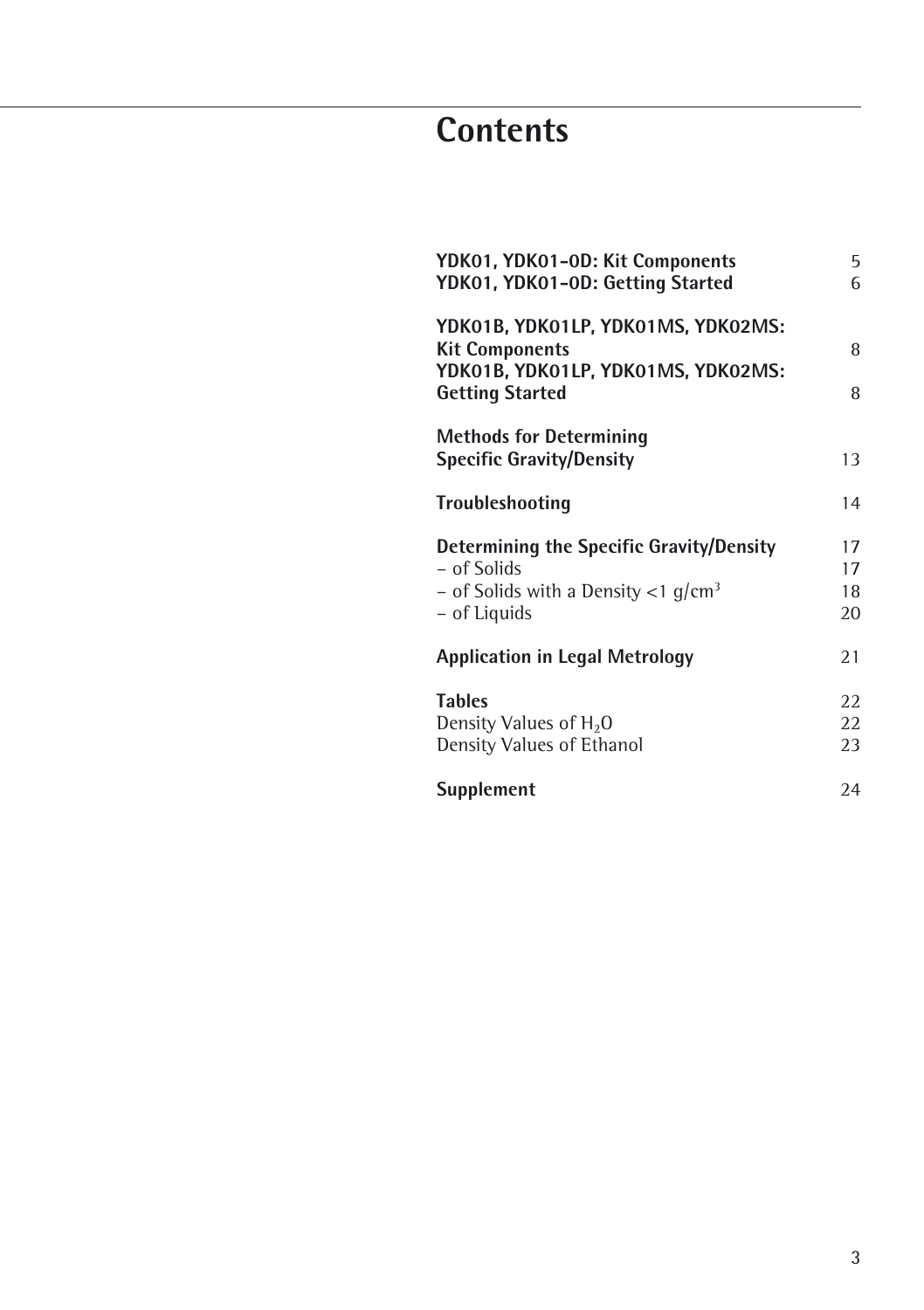With this Sartorius Density Determination Kit you have acquired a high-quality accessory to your electronic balance.

This accessory kit will ease your daily workload.

Please read this User's Manual carefully before setting up your density determination kit and working with it.

**If your balance is equipped with a density determination program, you can have the rho values calculated by the program.**

**In this case, please follow the operating instructions in "Getting Started."**

Then perform density determination as described in the density determination program.

#### **Important Note:**

The YDK 01-0D density determination kit can be used for determining the density of liquid in accordance with weights and measures regulations.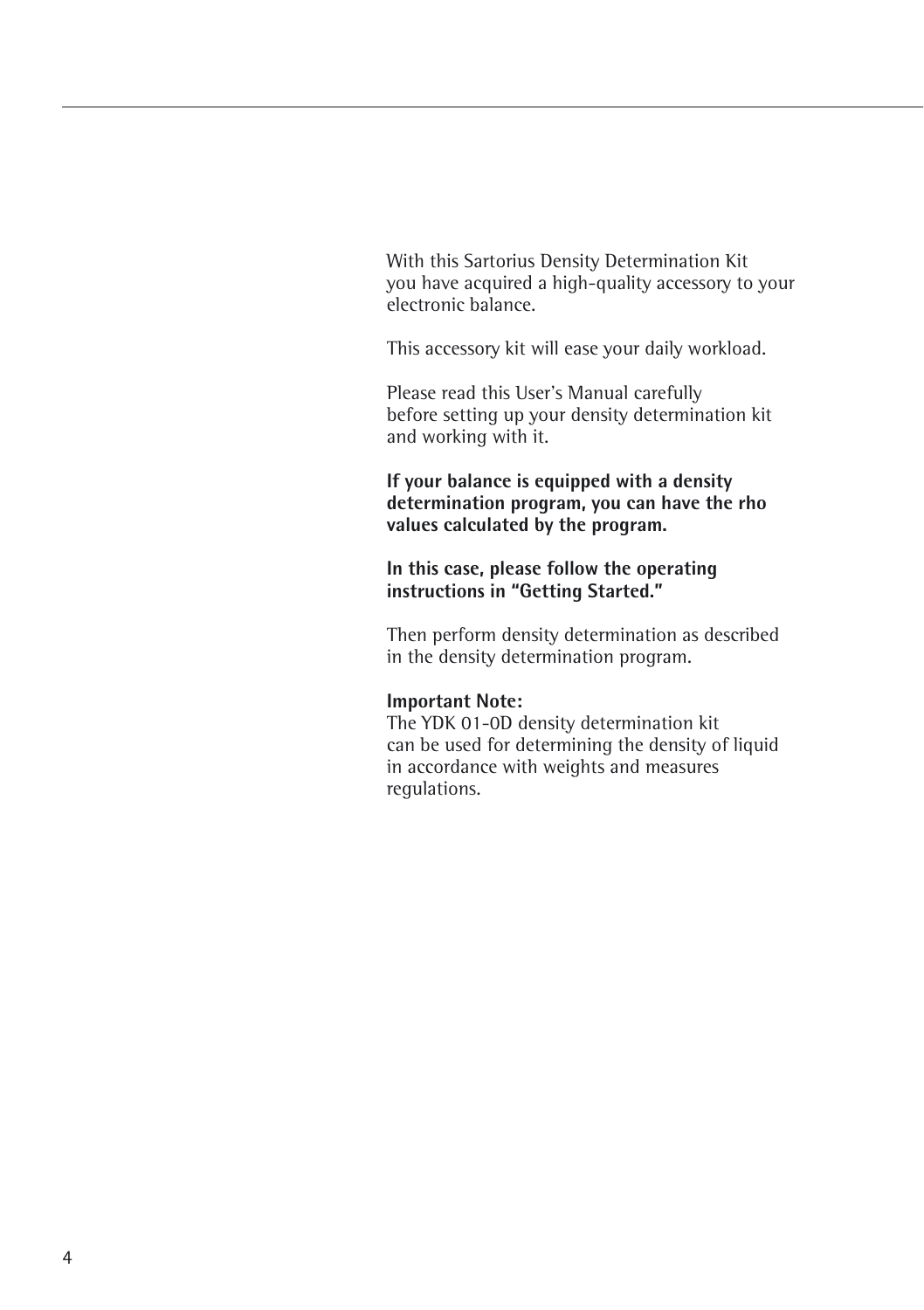### **YDK01, YDK01-0D: Kit Components**



- **1** Beakers (76 mm  $\varnothing$  and 55 mm  $\varnothing$ )
- Bar frame
- Thermometer with retainer clip
- Glass plummet
- Sieve for immersing samples
- Sample holder (pan hanger assembly)
- Metal platform
- Gasket for ME models
- Compensating disk for ME235S/P and ME254S model versions dated earlier than 2005
- Adapters (3)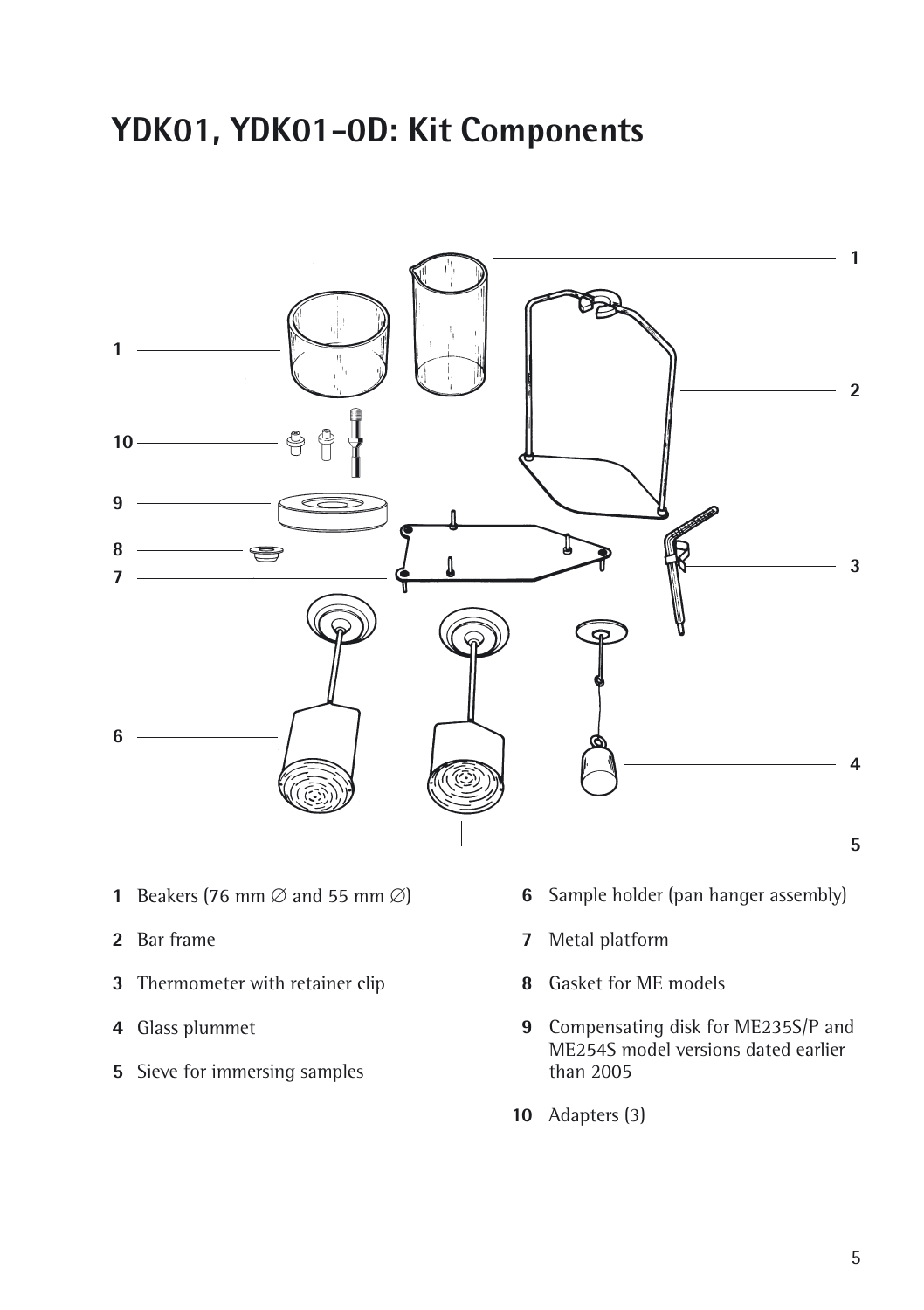## **YDK01, YDK01-0D: Getting Started**

You can use the density determination kit, YDK 01 or YDK 01-0D, with the following balances:

- ME series balances
- $-$  BA balances with a readability  $\leq 0.1$  mg
- BP, CPA, CP, LA balances with a readability  $\leq$  0.1 mg, LE225D
- MC balances with a weighing range of 210 g and up (Micro series)
- RC balances (Research series)

#### **Preparing the Bar Frame**

You must mount the adapter before the bar frame can be placed on the balance.

Please use the adapter that is appropriate for the balance you are using. Approx. dimensions:



12 mm  $\varnothing$ , height 16.5 mm BA, BP\*, MC and RC balances



- 12 mm  $\varnothing$ , height 25.5 mm
- BP\*\*, CPA, CP, LA balances with a readability  $\leq$  0.1 mg, LE225D



- 8 mm  $\emptyset$ , height 41.3 mm – ME balance with gasket
- 



- Compensating disk for ME235S/P and ME254S model versions dated earlier than 2005
- $=$  BP 210 D, BP 300 S, BP 210 S, BP 160 P, BP 110 S
- $=$  BP 211 D, BP 301 S, BP 221 S, BP 161 P, BP 121 S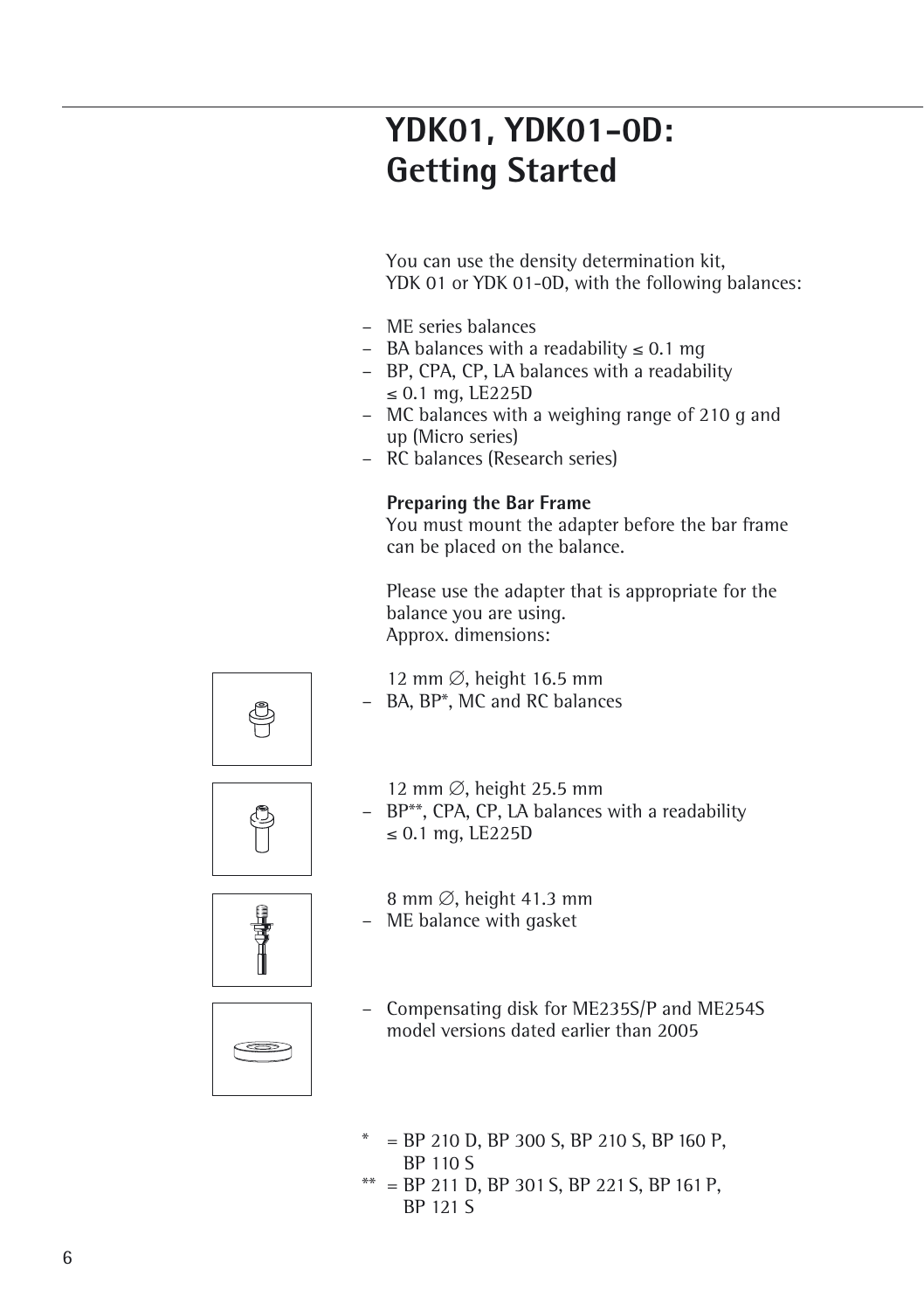

Screw the appropriate adapter into the underside of the bar frame base:

- Compensating disk for ME235S/P and ME254S balances only
- Gasket for all other ME models only
- Other adapter as required (see previous page)



Now remove the following components from the balance:

- weighing pan
- short adapter for BA and BP balances
- pan support for BA and BP balances

Place the frame in the weighing chamber. The wedge-shaped opening at the top of the frame must face the direction from which the sample holder (sieve/glass plummet) will be placed into the frame.

Always use the metal platform to hold a beaker. Please position this platform through the frame so it rests evenly on the base of the weighing chamber. If you are using a BA, BP, CPA, CP or ME balance, turn the platform so it rests on the pins which are far apart. For RC and MC balances, the platform should rest on the pins which are closer together.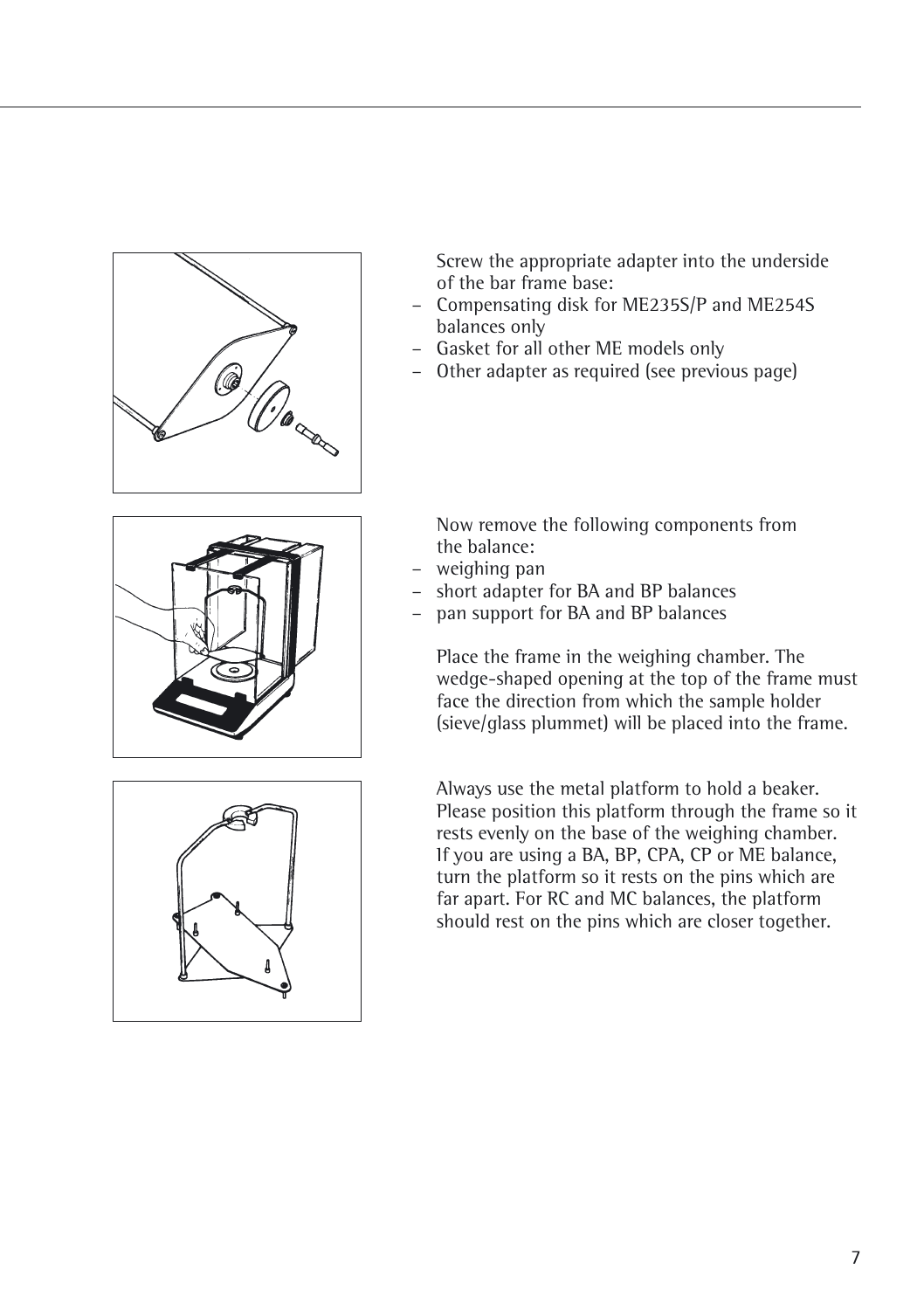## **YDK01B, YDK01LP, YDK01MS, YDK02MS: Kit Components**



- **1** Beakers (76 mm  $\varnothing$  and 55 mm  $\varnothing$ )
- Bar frame (YDK02MS: rectangular frame)
- Thermometer with retainer clip
- Glass plummet
- Sieve for immersing samples (pan hanger assembly)
- Sample holder (pan hanger assembly)
- Metal platform
- Adapter for YDK01B, YDK01MS, YDK01LP: models ED224S, ED124S, LE324S, LE244S
- Adapter for LA/LP models with an analytical draft shield
- YDK01LP: Compensating disk for LA/LP3200D, LA/LP1200A models
- YDK01LP: Adapter for LA/LP models without an analytical draft shield
- YDK01LP: Adapter for S/SI models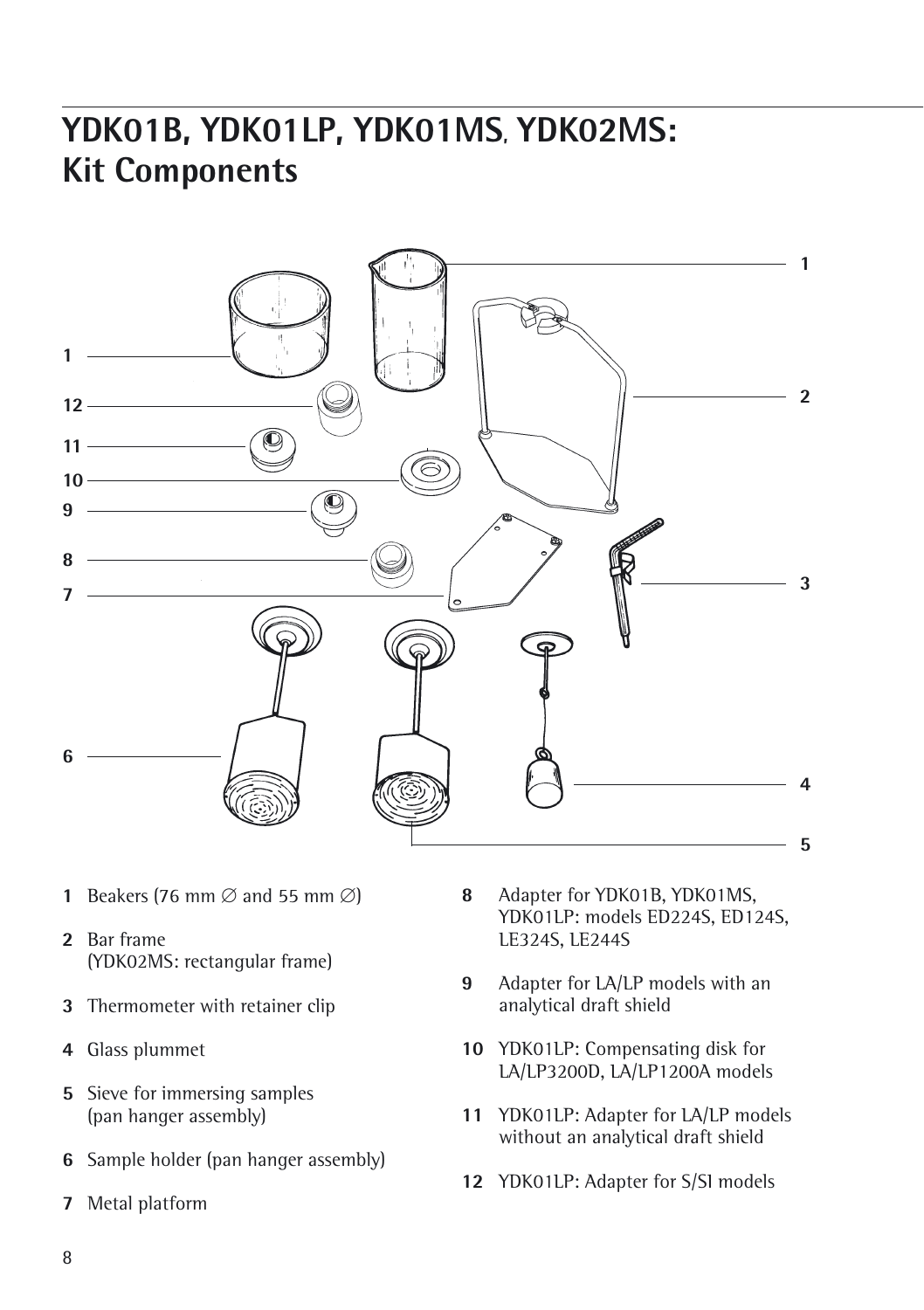## **YDK01B, YDK01LP, YDK01MS, YDK02MS: Getting Started**

### **Intended Use**

- YDK01B for models Sartorius BSA124 S/-CW, BSA224S/-CW, Acculab ATL-224/-I, ATL-124/-I, ATL-84/-I
- YDK01LP for LA/LP balances with 1 mg readability, ED224S, ED124S, LE324S, LE244S, S/SI models
- YDK01MS for models of the Cubis series
- YDK02MS for Cubis series models with a readability of 1 mg
- Q**Use in legal metrology:** YDK01B, YDK01LP,
	- YDK01MS and YDK02MS may not be used in legal metrology.

### **Installing the density determination kit:**

● Remove the glass cover, weighing pan and pan support (if required) from the balance

#### **YDK01B, YDK01MS and YDK01LP for models ED224S, ED124S, LE324S, LE244S:**

- Screw the adapter (8) onto the frame
- Place the frame on the balance
- $\circ$  The wedge-shaped opening at the top of the frame must face in the direction from which the sample holder (sieve/glass plummet) will be placed into the frame.



#### **YDK02MS:**

- § Place the frame on the pan support
- $\circ$  The wedge-shaped opening at the top of the frame must face in the direction from which the sample holder (sieve/glass plummet) will be placed into the frame.

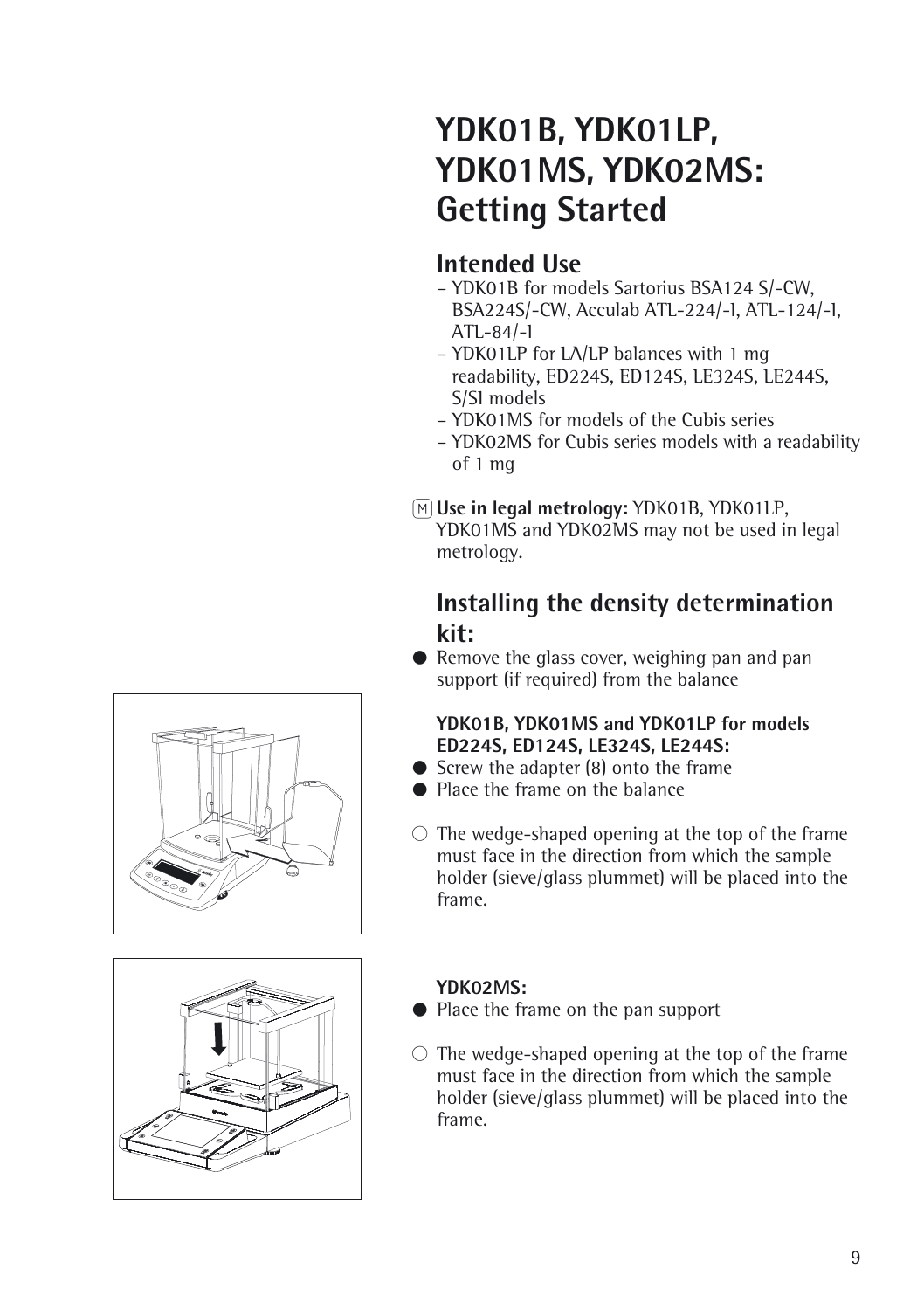





#### **LA/LP Balances, Except Models LA/LP3200D and LA/LP1200S**

- Place the components on the balance in the following order:
- Short adapter
- Bar frame
- $\circ$  The wedge-shaped opening at the top of the bar frame should face the direction from which the sample holder (pan hanger assembly/glass plummet) will be placed on the balance

#### **LA/LP3200D, LA/LP1200S Balances**

- Place the components on the balance in the following order:
- Short adapter
- Compensating disk
- Bar frame
- $\circ$  The wedge-shaped opening at the top of the bar frame should face the direction from which the sample holder (pan hanger assembly/glass plummet) will be placed on the balance

#### **LA/LP Balances with the YDS01LP Draft Shield**

- Place the components on the balance in the following order:
- Long adapter
- Compensating ring: only for LA/LP3200D, LA/LP1200S
- Bar frame
- $\circ$  The wedge-shaped opening at the top of the bar frame should face the direction from which the sample holder (pan hanger assembly/glass plummet) will be placed on the balance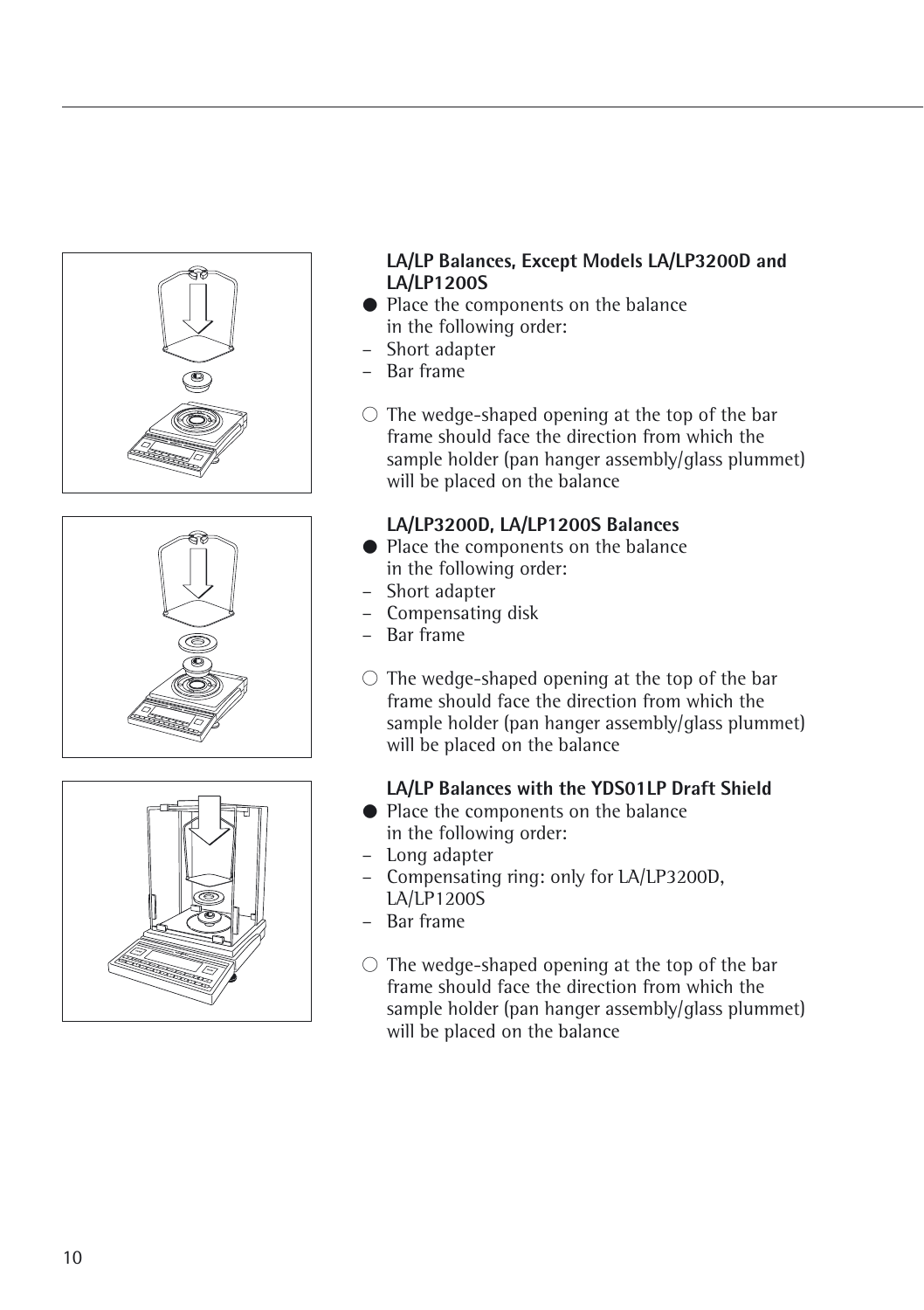

### **Beaker/Immersion Device**

§ Use the metal plate to support the beaker. Place it on the bar frame base and then set both on the balance.

The choice of the beaker and the immersion device depends on the sample to be determined (see below).

To determine the specific gravity of solids when their density is greater than that of the liquid in which the sample is immersed, use:

– 76 mm  $\emptyset$  beaker and sample holder



To determine the specific gravity of solids when their density is less than that of the liquid in which the sample is immersed, use:

– 76 mm  $\varnothing$  beaker and sieve for immersing the sample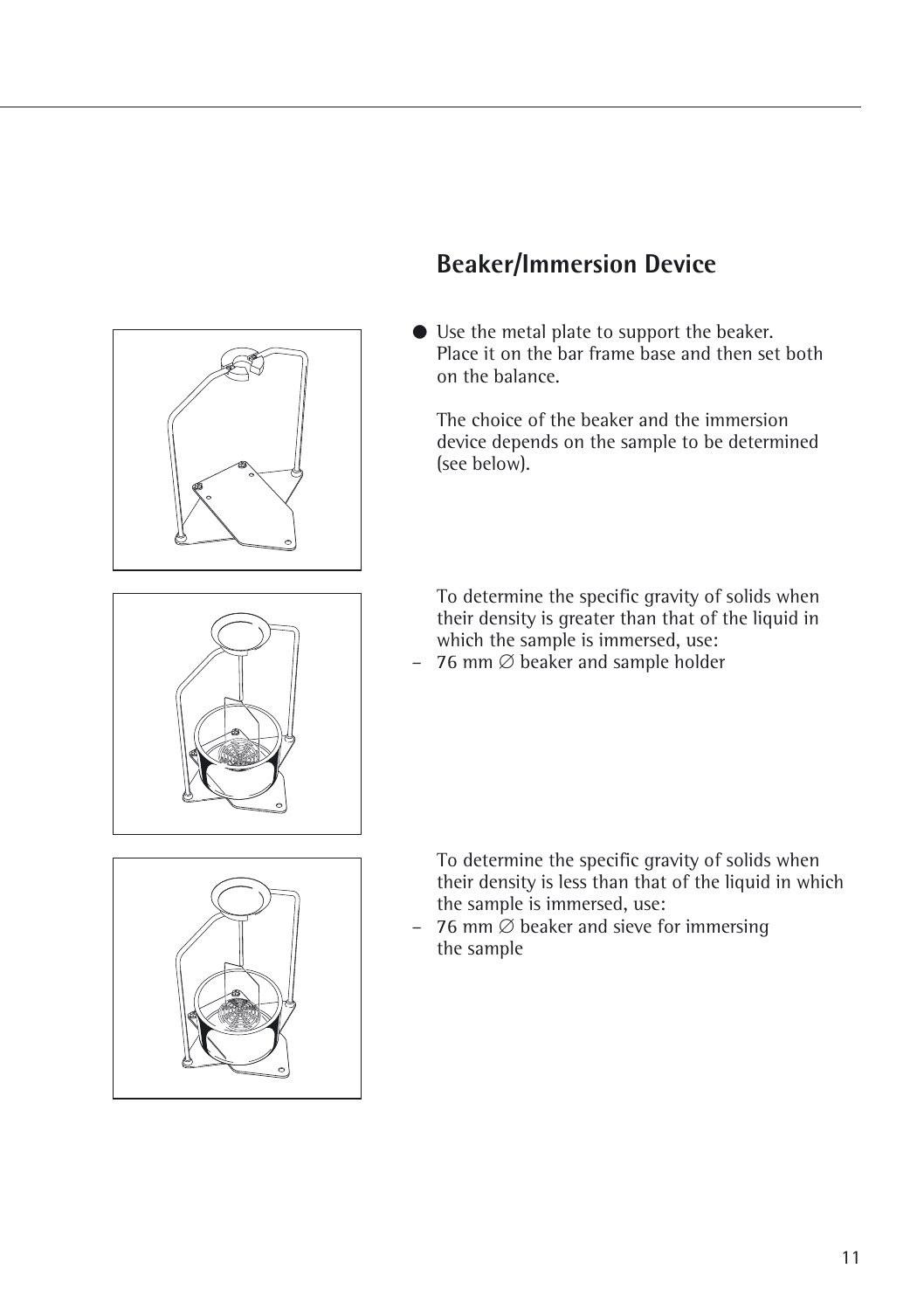

Thermometers containing mercury can be dangerous if the thermometer breaks and the mercury escapes. The mercury must never be cleaned up using a vacuum cleaner. It should be carefully wiped up with a cloth. The cloth and mercury must then be placed in a lockable container and disposed of as hazardous waste (in Germany as Hg waste, AVV060404, solid mercury-containing waste). Old thermometers which are no longer functioning must also be disposed of in this way.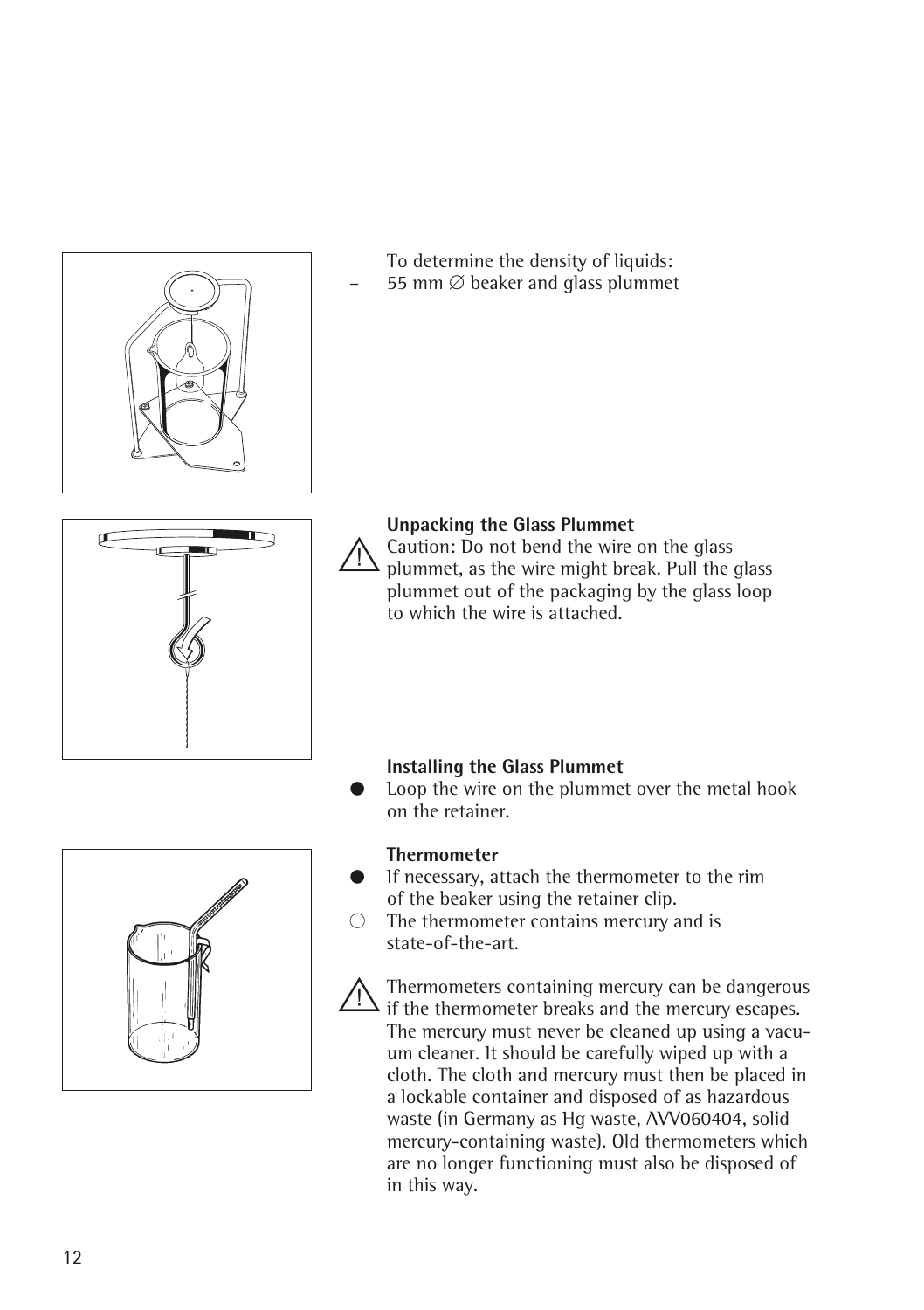### **Methods for Determining Specific Gravity/Density**

The Archimedean principle is applied for determining the specific gravity of a solid with this measuring device:

A solid immersed in a liquid is subjected to the force of buoyancy. The value of this force is the same as that of the weight of the liquid displaced by the volume of the solid.

With a hydrostatic balance which enables you to weigh a solid in air as well as in water, it is possible to:

determine the **specific gravity of a solid** if the density of the liquid causing buoyancy is known:

$$
\rho = \frac{W(a) \cdot \rho(fI)}{W(a) - W(fI)}
$$

or

determine the **density of a liquid** if the volume of the immersed solid is known:

$$
\rho\left(\text{f1}\right)=\frac{G}{V}
$$

where:

| ρ           | $=$ specific gravity of the solid |
|-------------|-----------------------------------|
| $\rho$ (fl) | $=$ density of the liquid         |
| W(a)        | $=$ weight of the solid in air    |
| W(f)        | $=$ weight of the solid in liquid |
| G           | = buoyancy of the immersed solid  |
| V           | $=$ volume of the solid           |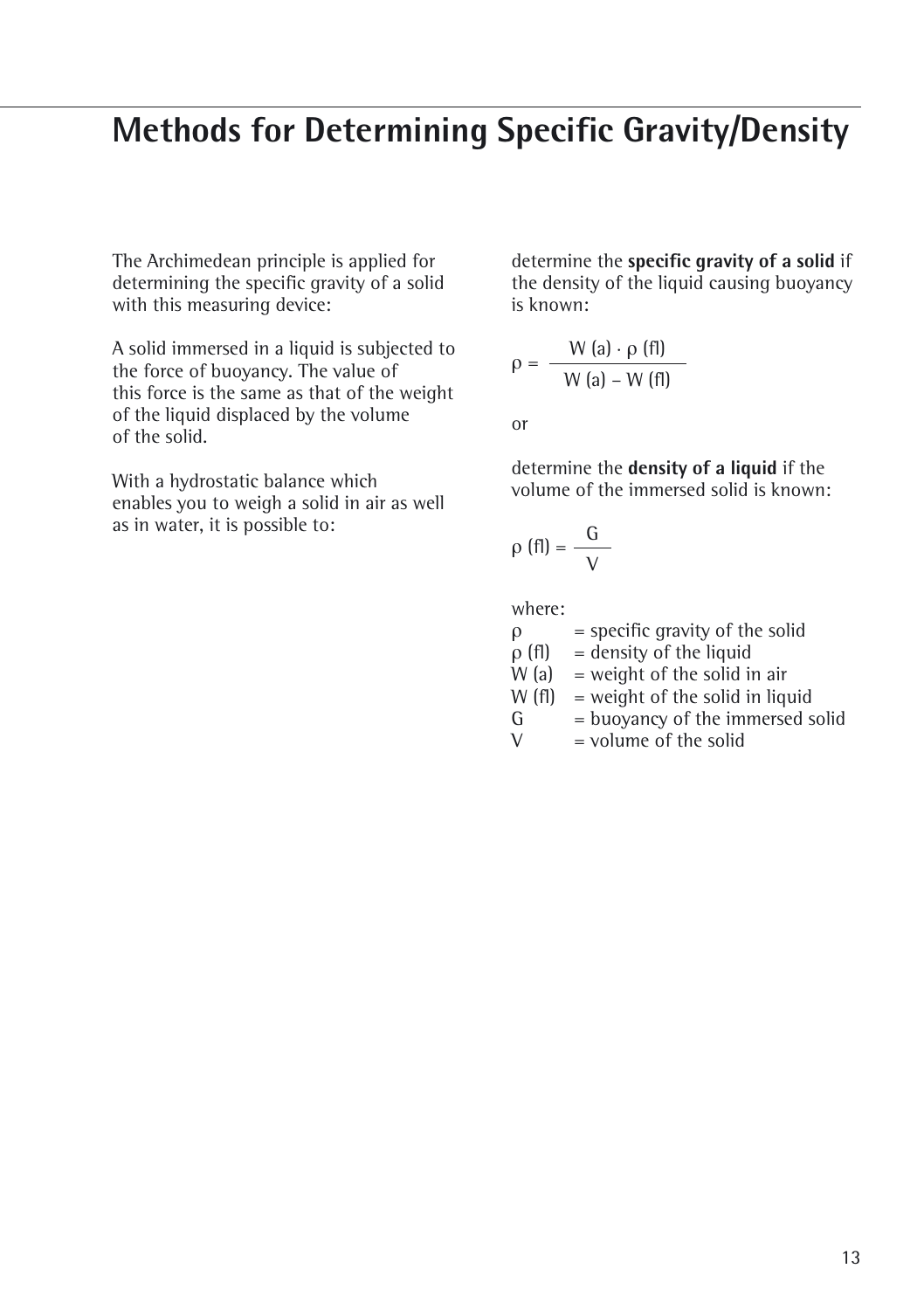### **Troubleshooting**

The formula on the previous page for determining the specific gravity of solids is sufficient to obtain an accuracy of one to two decimal places. Depending on the accuracy you require, consider the following error and allowance factors.

- The density of the liquid causing buoyancy depends on its temperature
- Air buoyancy during weighing in air
- The change in the immersion level of the pan hanger assembly when the sample is immersed
- Adhesion of the liquid on the suspension wire of the pan hanger assembly
- Air bubbles on the sample

Some of these errors can be corrected by calculation. To do so, proceed as follows:

- measure the temperature of the reference liquid and correct its density accordingly and
- define the inner diameter of the container which holds the reference liquid.

#### **Dependence of the Liquid Density on Temperature**

The density of the liquid causing buoyancy depends on the temperature. The change in the density per <sup>°</sup>C change in temperature is in the range of

- 0.02% for distilled water
- 0.1% for alcohols and hydrocarbons.

In other words, this can show up in the third decimal place during specific gravity/density determination.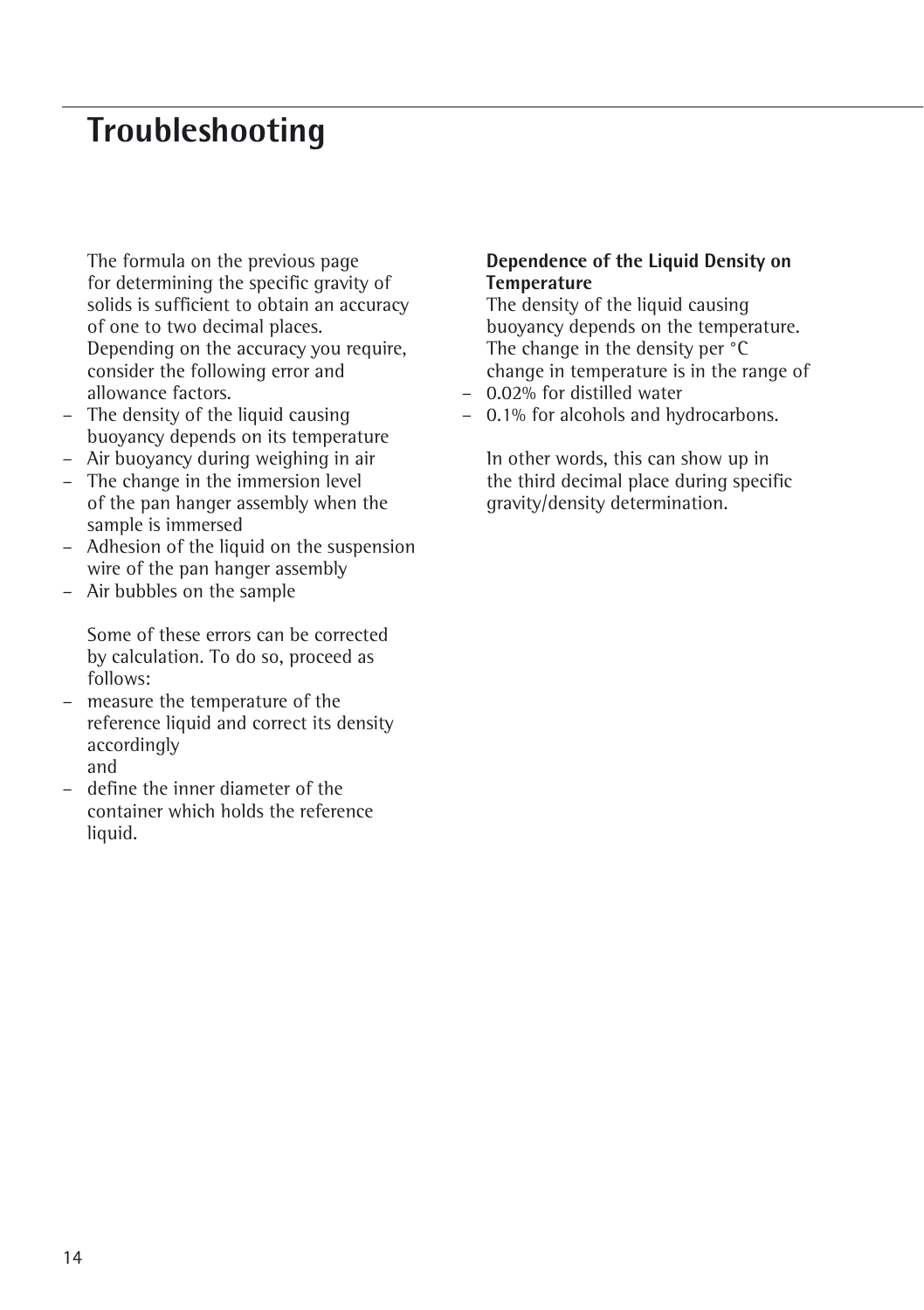To correct the liquid density for temperature, proceed as follows:

- measure the temperature of the liquid using the thermometer that comes with the kit
- use the table at the back of this manual to find the density of the most commonly used liquids, water and ethanol, at the temperature measured, and use this density for the value ρ (fl).

#### **Air Buoyancy**

A volume of 1  $cm<sup>3</sup>$  of air has a weight of approximately 1.2 mg, depending on its temperature, humidity and air pressure. When weighed in air, a solid is buoyed by a corresponding force per cm3 of its volume. The error that results if the air buoyancy is not allowed for shows up in the third decimal place and should therefore be corrected.

The following formula allows for air buoyancy:

$$
\rho = \frac{W (a) \cdot [\rho (f I) - \rho (a)]}{W (a) - W (f I)} + \rho (a).
$$

Where  $\rho$  (a) = 0.0012 g/cm<sup>3</sup> = Density of air under standard conditions (temperature 20°C, pressure 101.325 kPa).

#### **Depth of Immersion**

The pan for holding and/or immersing the sample during weighing in liquid is rigidly attached to two wires and is immersed approximately 30 mm below the surface of the liquid. Since the balance is tared before each measurement, the additional buoyancy caused by the immersed part of the measuring device is not allowed for in the specific gravity determination.

When a solid sample is weighed in liquid, a volume of the liquid will be displaced which corresponds to the volume of the solid sample. This causes the attachment wires of the pan hanger assembly to be immersed deeper and generate additional buoyancy which introduces an error in the specific gravity determination.

Use the following formula to correct this error:

$$
\rho = \frac{W (a) \cdot [\rho (f I) - \rho (a)]}{0.99983 [W (a) - W (f I)]} + \rho (a)
$$

Since the correction factor is determined exclusively by the geometry of the measuring device setup, be sure to only use the large diameter beaker (76 mm) from the kit when determining the specific gravity of a solid. The "Supplement" to this manual shows how this correction factor is derived.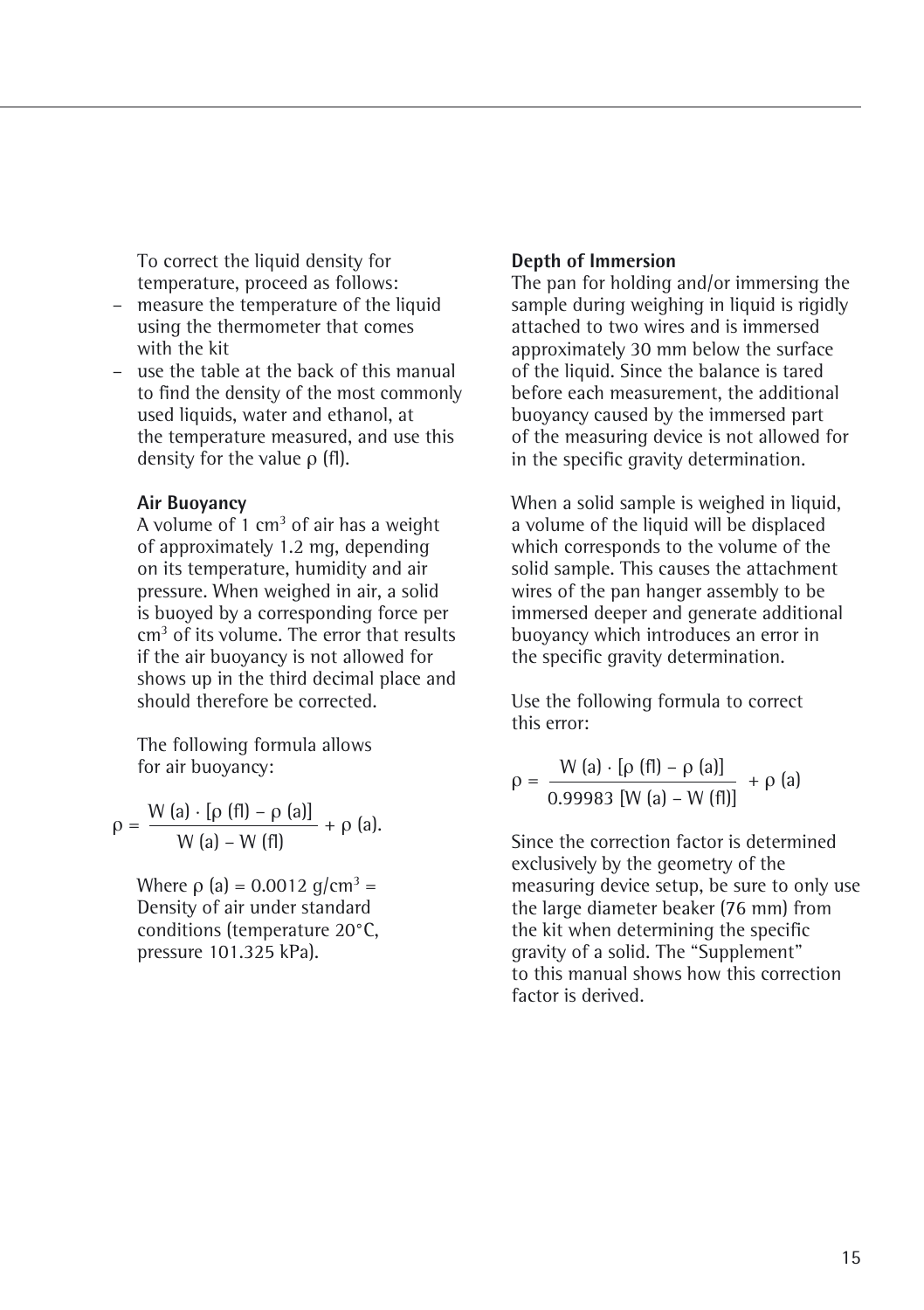#### **Adhesion of Liquid to the Wire**

When the sample holder (or sieve) is immersed in liquid causing buoyancy. liquid travels up the wire because of adhesion forces and generates an additional weight in the range of a few milligrams.

Since the sample holder (or sieve) is in the liquid causing buoyancy during both weighing in air and weighing in liquid, and the balance is tared at the beginning of each measuring procedure, the effect of the meniscus can be disregarded.

To reduce the surface tension and the friction of liquid on the wire, add three drops of a tenside (Mirasol Antistatic or an ordinary dishwashing detergent) to the distilled water in the beaker.

Because of the liquid travelling up the wire, the weight may slowly change even after the stability symbol "g" appears. Therefore, read off the weight immediately after the "g" is displayed.

#### **Air Bubbles**

The measuring error caused by air bubbles adhering to the sample can be estimated in the following manner. An air bubble with a diameter of 0.5 mm causes an additional buoyancy of less than 0.1 mg when a sample is weighed in water. An air bubble diameter of 1 mm causes additional buoyancy of 0.5 mg and an air bubble diameter of 2 mm causes approx. 4.2 mg additional buoyancy. Larger air bubbles must be removed with a fine brush or other utensil.

You can also wet the sample in a separate container before you weigh it.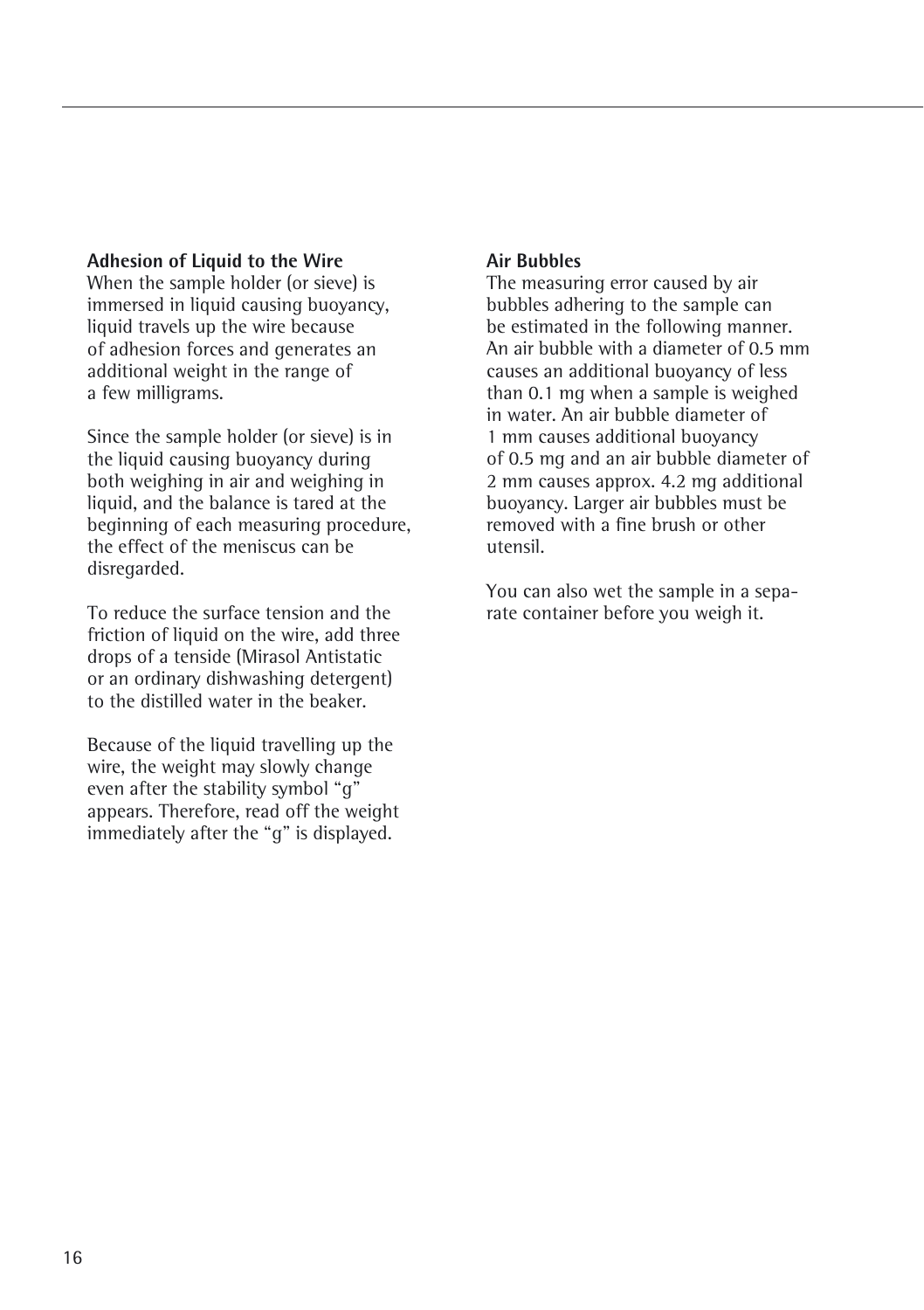### **Determining the Specific Gravity/Density**

#### **Determining the Specific Gravity of Solids**

#### **Preparation**

(Distilled water is used in the description)

- Center the large-diameter beaker  $(76 \text{ mm} \oslash)$  on the metal platform
- Fill it so that the distilled water is approximately 5 mm below the rim
- Add three drops of tenside to the distilled water
- Attach the thermometer to the rim of the beaker using the retainer clip
- Clean the sample holder with a solvent (especially the wires that will be immersed) and hang it from the frame

#### **Measuring Procedure**

#### **Determining the Weight of a Sample in Air**

- Tare the balance
- Place the sample on the upper pan on the frame and weigh
- Record the weight W (a)

#### **Determining the Buoyancy G = W (a) – W (fl)**

- Tare the balance with the sample on the upper pan on the frame
- Place the sample in the sample holder<sup>1</sup>)
- Record the absolute readout of the buoyancy "G," which is displayed with a negative sign

#### **Calculating the Specific Gravity**

- Read off the temperature of the liquid
- Using the tables at the back of this manual, find the density ρ (fl) which corresponds to the temperature measured for the liquid you are using
- Calculate specific gravity using the following formula:

 $\rho = \frac{W(a) \cdot [\rho(f\theta] - 0.0012 \text{ g/cm}^3]}{0.0012 \text{ g/cm}^3} + 0.0012 \text{ g/cm}^3$ 0.99983 G

W (a) and G in g;  $\rho$  (fl) in g/cm<sup>3</sup>  $G = W(a) - W(f)$ 

<sup>1</sup>) If you remove the pan hanger assembly from the measuring device to do this, make sure that no additional air bubbles are on it when you re-immerse it; it is better to place the sample directly on the pan using forceps or a similar utensil.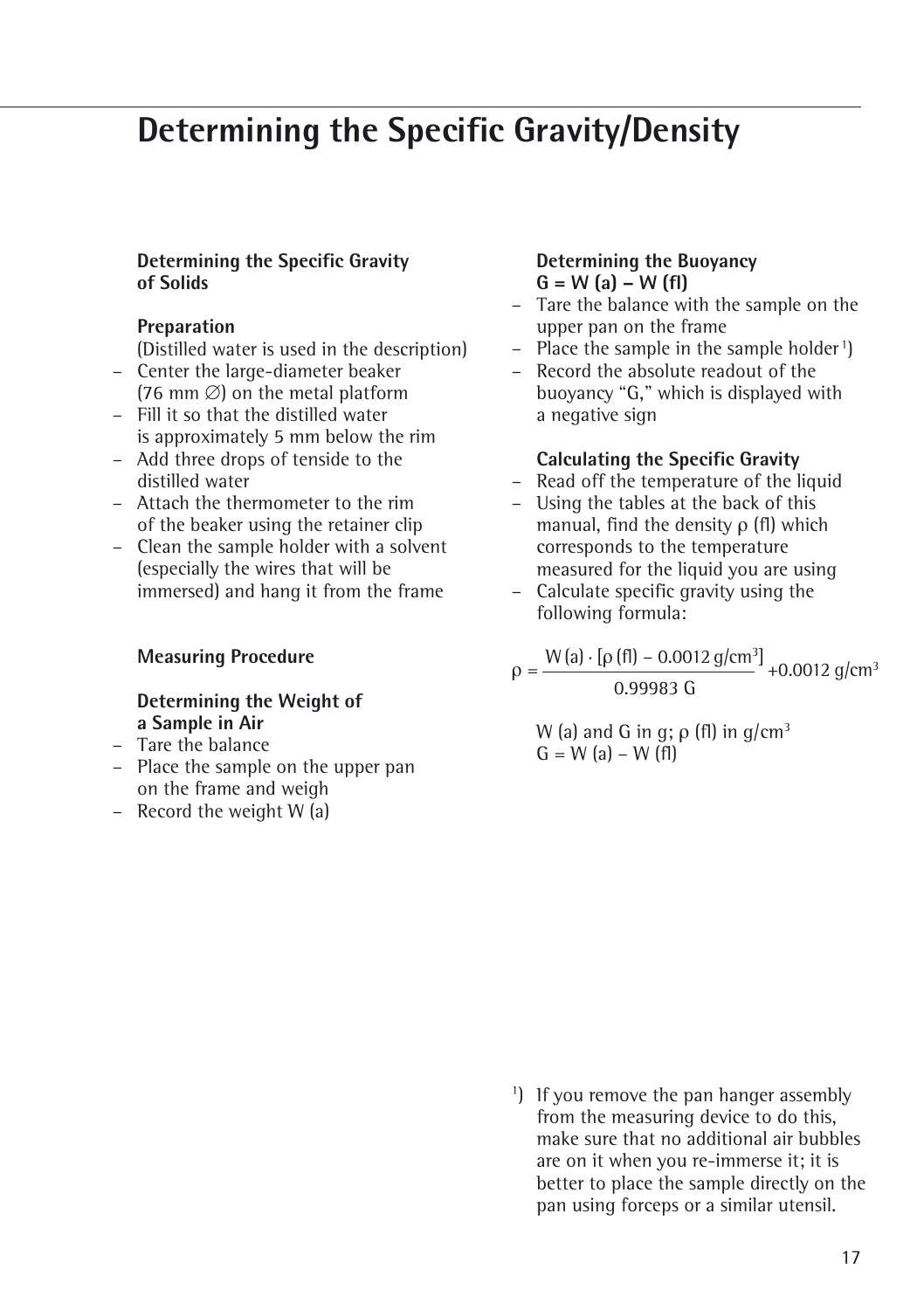#### **Determining the Specific Gravity of Solids with a Density Less Than 1 g/cm3**

There are two different methods for determining the specific gravity of solids with a density less than  $1 \text{ g/cm}$ .

#### **Method 1:**

For this method, distilled water is still used as the liquid causing buoyancy. but the pan hanger assembly is replaced by the sieve for immersing samples.

To determine the sample's buoyancy, float it on the surface of the water and then immerse it using the sieve. It is also possible to use forceps or a similar tool to place the sample directly under the sieve (without removing the sieve from the frame).

If the buoyancy of the substance to be measured is so high that the weight of the sieve is not enough to immerse the sample, increase the weight of the sieve by adding an additional weight to the upper pan on the frame.

#### **Method 2:**

(for this method, use the sample holder) Here, use a liquid for causing buoyancy with lower density than that of the solid for which the specific gravity is to be determined. We have had good results with ethanol (up to a density of approx. 0.8  $g/cm^3$ ).

The density ρ (fl) of ethanol (with reference to its temperature) can be found in the table in the supplement.

The negative effect of the liquid's surface tension on the results is less noticeable when ethanol is used than when distilled water is employed. Therefore, it is not necessary to add tensides.

#### **When working with ethanol, you must observe the valid safety precautions.**

Use Method 2 if the density of the solid varies only slightly from that of distilled water. Since the sample is suspended in water, measuring errors may occur if the first method is used. It also makes sense to use the second method when determining the specific gravity of a granulated substance, since it would be difficult to get the entire sample under the sieve as required when performing the first method. Do not use ethanol if the sample could be attacked or dissolved by it.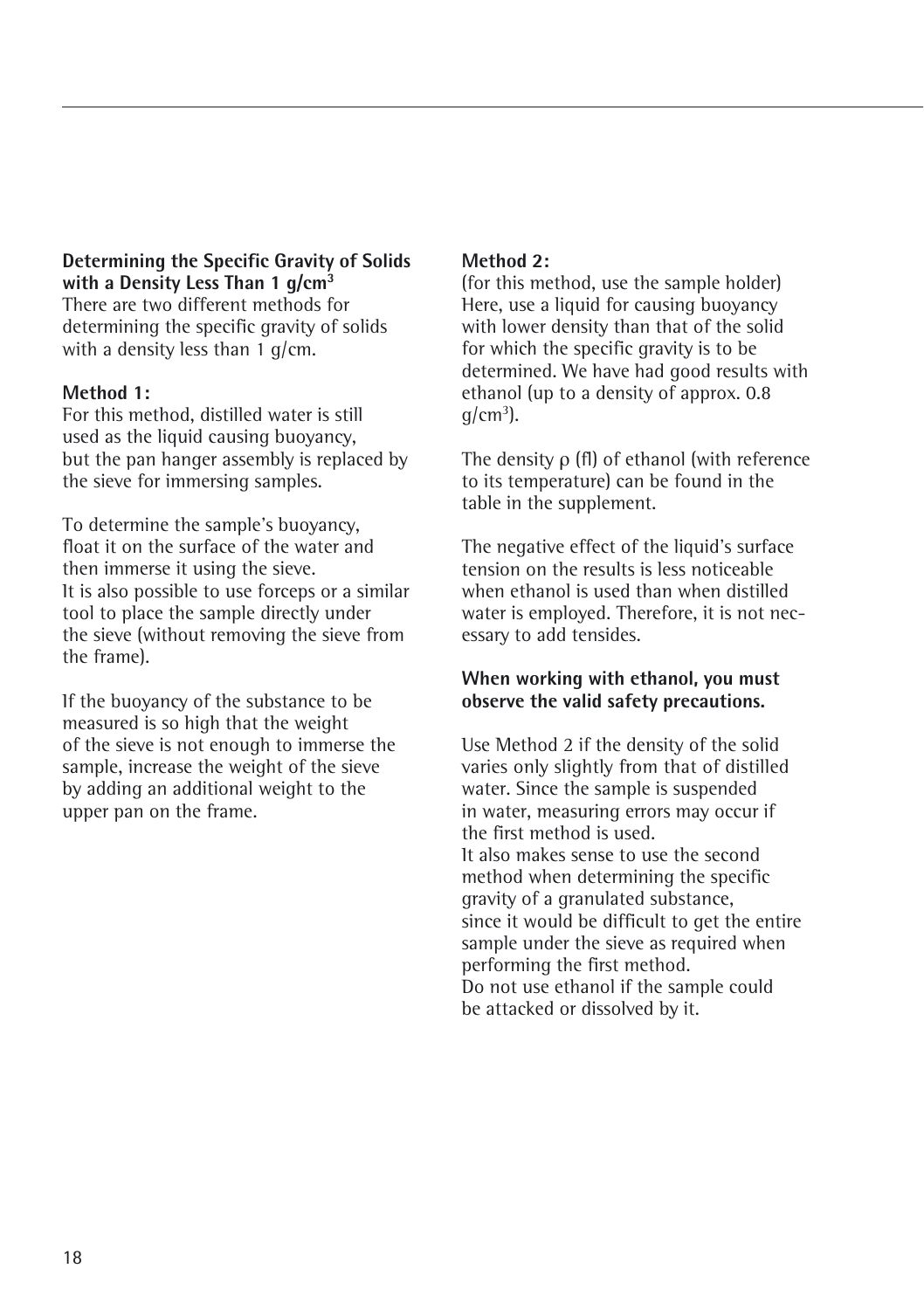#### **Preparation (for Method 1 only)**

(Distilled water is used in the description.)

- Center the large-diameter beaker  $(76 \text{ mm } \varnothing)$  on the metal platform
- Fill it so that the distilled water is approximately 5 mm below the rim
- Add three drops of tenside to the distilled water
- Attach the thermometer to the rim of the beaker using the retainer clip
- Clean the sieve with a solvent (especially the wires that will be immersed) and hang it from the frame

#### **Calculating the Specific Gravity**

- Read off the temperature of the liquid
- Using the table at the back of this manual, find the density ρ (fl) which corresponds to the temperature measured for distilled water
- Calculate the specific gravity using the following formula:

 $\rho = \frac{W (a) \cdot \rho (f1)}{0.99983 \text{ G}} + 0.0012 \text{ g/cm}^3$ 

W (a) and G in g;  $\rho$  (fl) in g/cm<sup>3</sup>  $G = W(a) - W(f)$ 

#### **Measuring Procedure (for Method 1 only)**

#### **Determining the Weight of the Sample in Air**

- Tare the balance
- Place the sample on the frame weighing pan and weigh
- Record the weight W (a)

#### **Determining the Buoyancy G = W (a) – W (fl)**

- Tare the balance again (with the sample on the frame weighing pan)
- Place the sample under the sieve or immerse it below the surface of the liquid using the sieve<sup>1</sup>)
- Record the buoyancy "G," which is displayed with a negative sign
- <sup>1</sup>) If you remove the pan hanger assembly from the measuring device to do this, make sure that no additional air bubbles are on it when you re-immerse it in the liquid; it is better to place the sample directly under the pan using forceps or a similar utensil.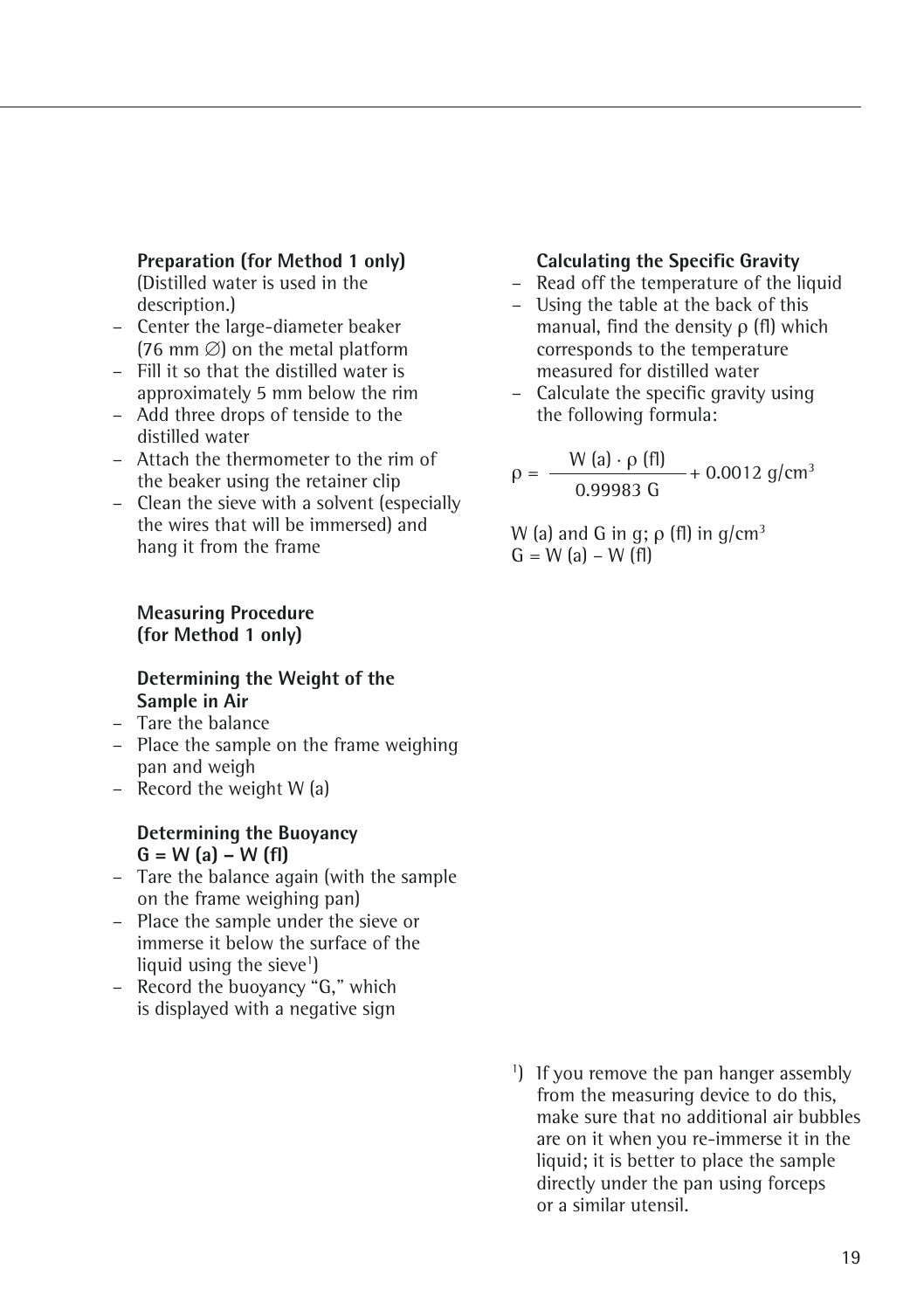#### **Determining the Density of Liquids**

#### **Preparation**

- Center the small-diameter beaker (55 mm  $\emptyset$ ) on the metal platform
- Attach the thermometer to the rim of the beaker using the retainer clip

#### **Measuring Procedure**

- Suspend the disk with the glass plummet (hanging on one wire) from the frame
- Tare the balance
- Fill the beaker with the liquid to be tested so that the liquid is 10 mm above the glass plummet

#### **Determining the Buoyancy G = W (a) – W (fl)**

The negative weight displayed by the balance corresponds to the buoyancy acting on the glass plummet in the liquid.

- Record the buoyancy displayed with a negative sign
- Read off the temperature and record it

#### **Calculating the Density**

– Calculate the density using the following formula:

$$
\rho(fI) = \frac{G}{V}
$$

G in  $q$ ; V in cm<sup>3</sup>

The glass plummet included in the specific gravity/density determination kit has a volume of  $10 \text{ cm}^3$ .

It is easy to obtain the current density of the liquid (in g/cm<sup>3</sup>); you will not need a calculator. Mentally shift the decimal point in the balance display one place to the left.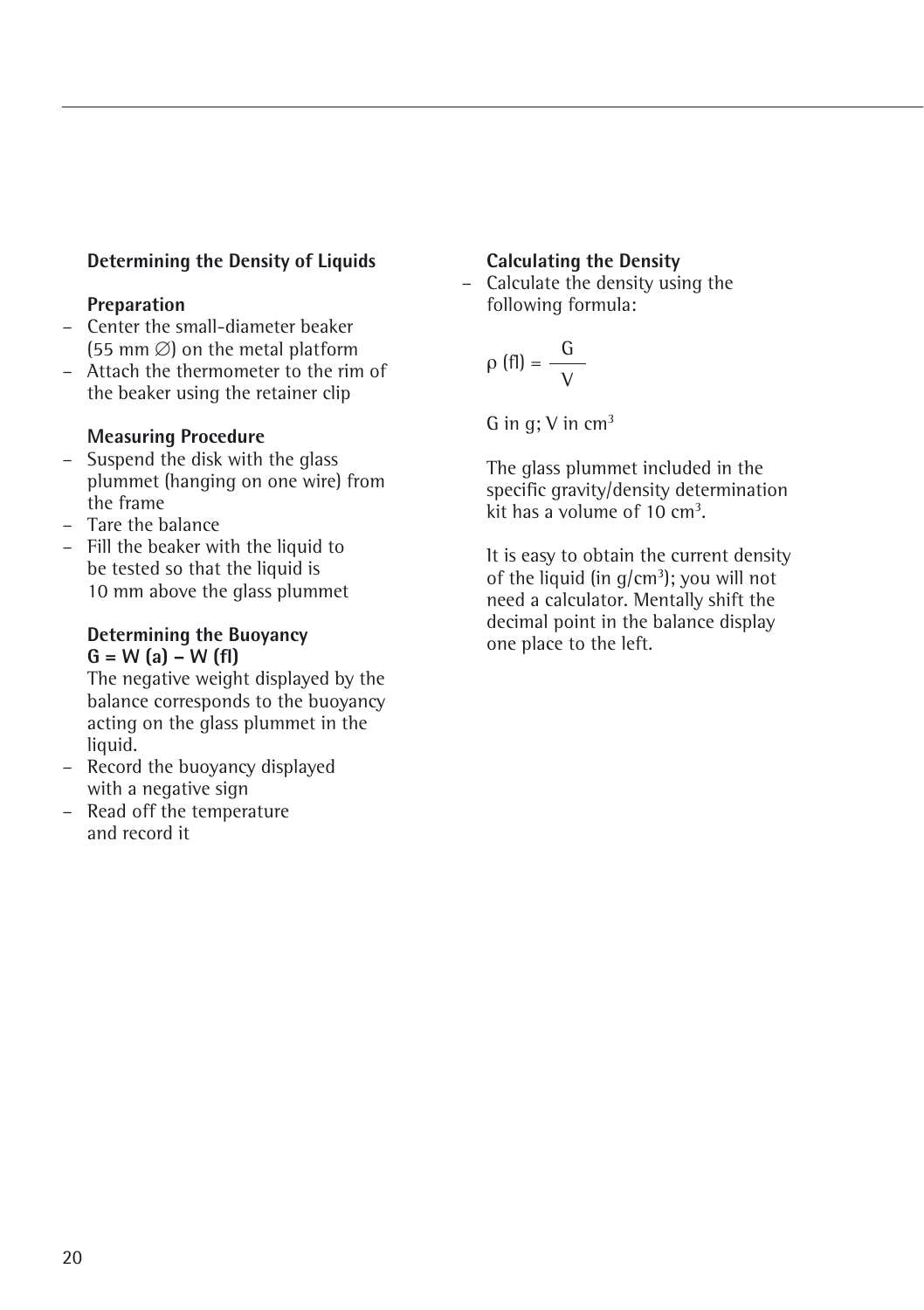## **Application in Legal Metrology**

The density determination kit, YDK 01-0D, may only be used in legal metrology to determine the density of liquids.

In addition to the bar frame, adapter and metal plate, the following components provided with the YDK 01-0D will be needed:

| – Beaker                | 55 mm $\varnothing$                                                                                         |
|-------------------------|-------------------------------------------------------------------------------------------------------------|
| - Glass plummet         | Material: AR glass<br>Volume: 10 cm <sup>3</sup><br>suspended on<br>a constantan wire                       |
| - Verified thermometer: | Designed in accordance<br>with $E014.1$<br>Scale from $15-25$ °C<br>Readability: 0.1 °C<br>Accuracy: ±0.1°C |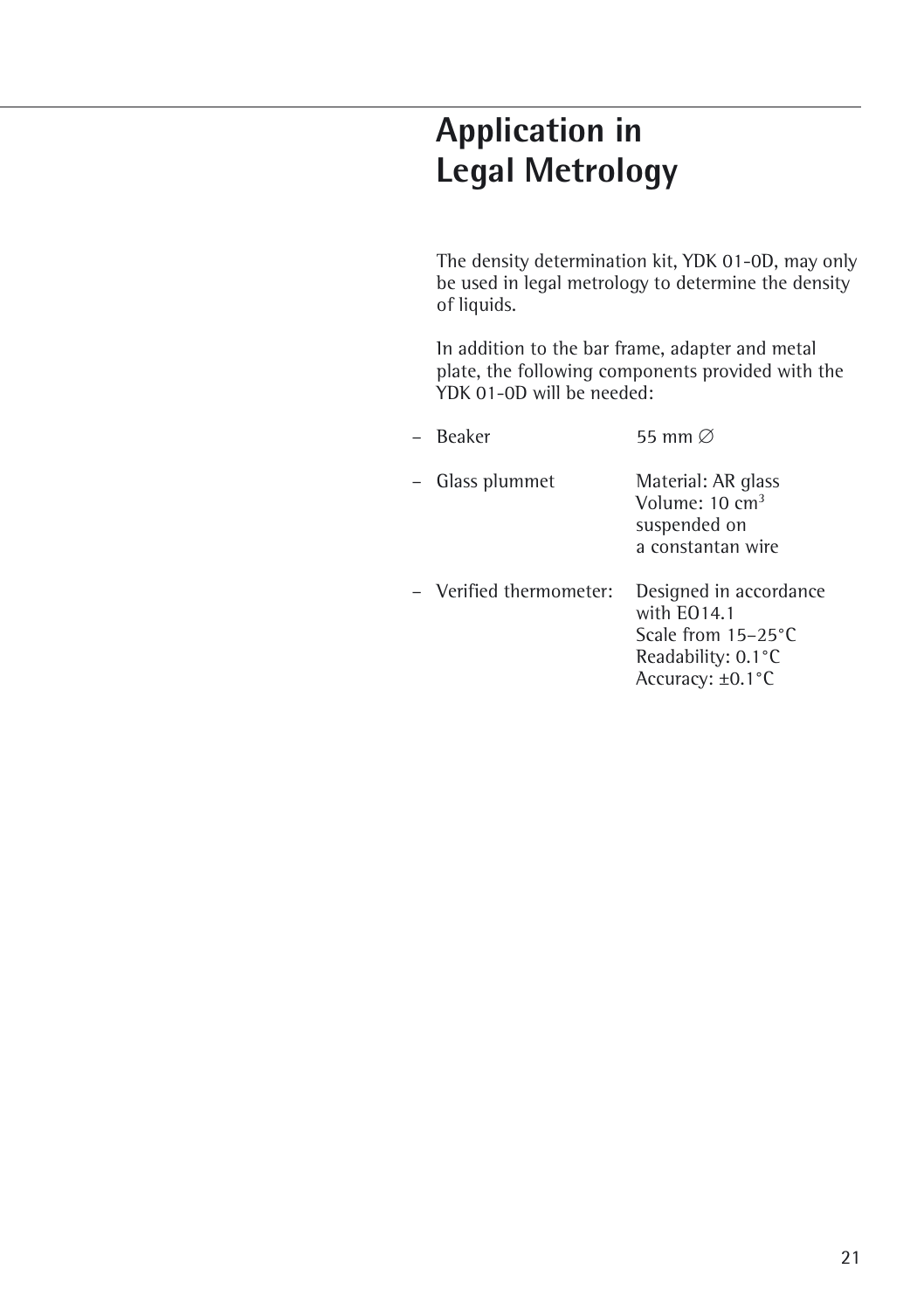## **Tables**

| T/°C | 0.0     | 0.1     | 0.2     | 0.3     | 0.4     | 0.5     | 0.6     | 0.7     | 0.8     | 0.9     |
|------|---------|---------|---------|---------|---------|---------|---------|---------|---------|---------|
| 10.  | 0.99973 | 0.99972 | 0.99971 | 0.99970 | 0.99969 | 0.99968 | 0.99967 | 0.99966 | 0.99965 | 0.99964 |
| 11.  | 0.99963 | 0.99962 | 0.99961 | 0.99960 | 0.99959 | 0.99958 | 0.99957 | 0.99956 | 0.99955 | 0.99954 |
| 12.  | 0.99953 | 0.99951 | 0.99950 | 0.99949 | 0.99948 | 0.99947 | 0.99946 | 0.99944 | 0.99943 | 0.99942 |
| 13.  | 0.99941 | 0.99939 | 0.99938 | 0.99937 | 0.99935 | 0.99934 | 0.99933 | 0.99931 | 0.99930 | 0.99929 |
| 14.  | 0.99927 | 0.99926 | 0.99924 | 0.99923 | 0.99922 | 0.99920 | 0.99919 | 0.99917 | 0.99916 | 0.99914 |
| 15.  | 0.99913 | 0.99911 | 0.99910 | 0.99908 | 0.99907 | 0.99905 | 0.99904 | 0.99902 | 0.99900 | 0.99899 |
| 16.  | 0.99897 | 0.99896 | 0.99894 | 0.99892 | 0.99891 | 0.99889 | 0.99887 | 0.99885 | 0.99884 | 0.99882 |
| 17.  | 0.99880 | 0.99879 | 0.99877 | 0.99875 | 0.99873 | 0.99871 | 0.99870 | 0.99868 | 0.99866 | 0.99864 |
| 18.  | 0.99862 | 0.99860 | 0.99859 | 0.99857 | 0.99855 | 0.99853 | 0.99851 | 0.99849 | 0.99847 | 0.99845 |
| 19.  | 0.99843 | 0.99841 | 0.99839 | 0.99837 | 0.99835 | 0.99833 | 0.99831 | 0.99829 | 0.99827 | 0.99825 |
| 20.  | 0.99823 | 0.99821 | 0.99819 | 0.99817 | 0.99815 | 0.99813 | 0.99811 | 0.99808 | 0.99806 | 0.99804 |
| 21.  | 0.99802 | 0.99800 | 0.99798 | 0.99795 | 0.99793 | 0.99791 | 0.99789 | 0.99786 | 0.99784 | 0.99782 |
| 22.  | 0.99780 | 0.99777 | 0.99775 | 0.99773 | 0.99771 | 0.99768 | 0.99766 | 0.99764 | 0.99761 | 0.99759 |
| 23.  | 0.99756 | 0.99754 | 0.99752 | 0.99749 | 0.99747 | 0.99744 | 0.99742 | 0.99740 | 0.99737 | 0.99735 |
| 24.  | 0.99732 | 0.99730 | 0.99727 | 0.99725 | 0.99722 | 0.99720 | 0.99717 | 0.99715 | 0.99712 | 0.99710 |
| 25.  | 0.99707 | 0.99704 | 0.99702 | 0.99699 | 0.99697 | 0.99694 | 0.99691 | 0.99689 | 0.99686 | 0.99684 |
| 26.  | 0.99681 | 0.99678 | 0.99676 | 0.99673 | 0.99670 | 0.99668 | 0.99665 | 0.99662 | 0.99659 | 0.99657 |
| 27.  | 0.99654 | 0.99651 | 0.99648 | 0.99646 | 0.99643 | 0.99640 | 0.99637 | 0.99634 | 0.99632 | 0.99629 |
| 28.  | 0.99626 | 0.99623 | 0.99620 | 0.99617 | 0.99614 | 0.99612 | 0.99609 | 0.99606 | 0.99603 | 0.99600 |
| 29.  | 0.99597 | 0.99594 | 0.99591 | 0.99588 | 0.99585 | 0.99582 | 0.99579 | 0.99576 | 0.99573 | 0.99570 |
| 30.  | 0.99567 | 0.99564 | 0.99561 | 0.99558 | 0.99555 | 0.99552 | 0.99549 | 0.99546 | 0.99543 | 0.99540 |

### **Density of H<sub>2</sub>O at Temperature T (in °C)**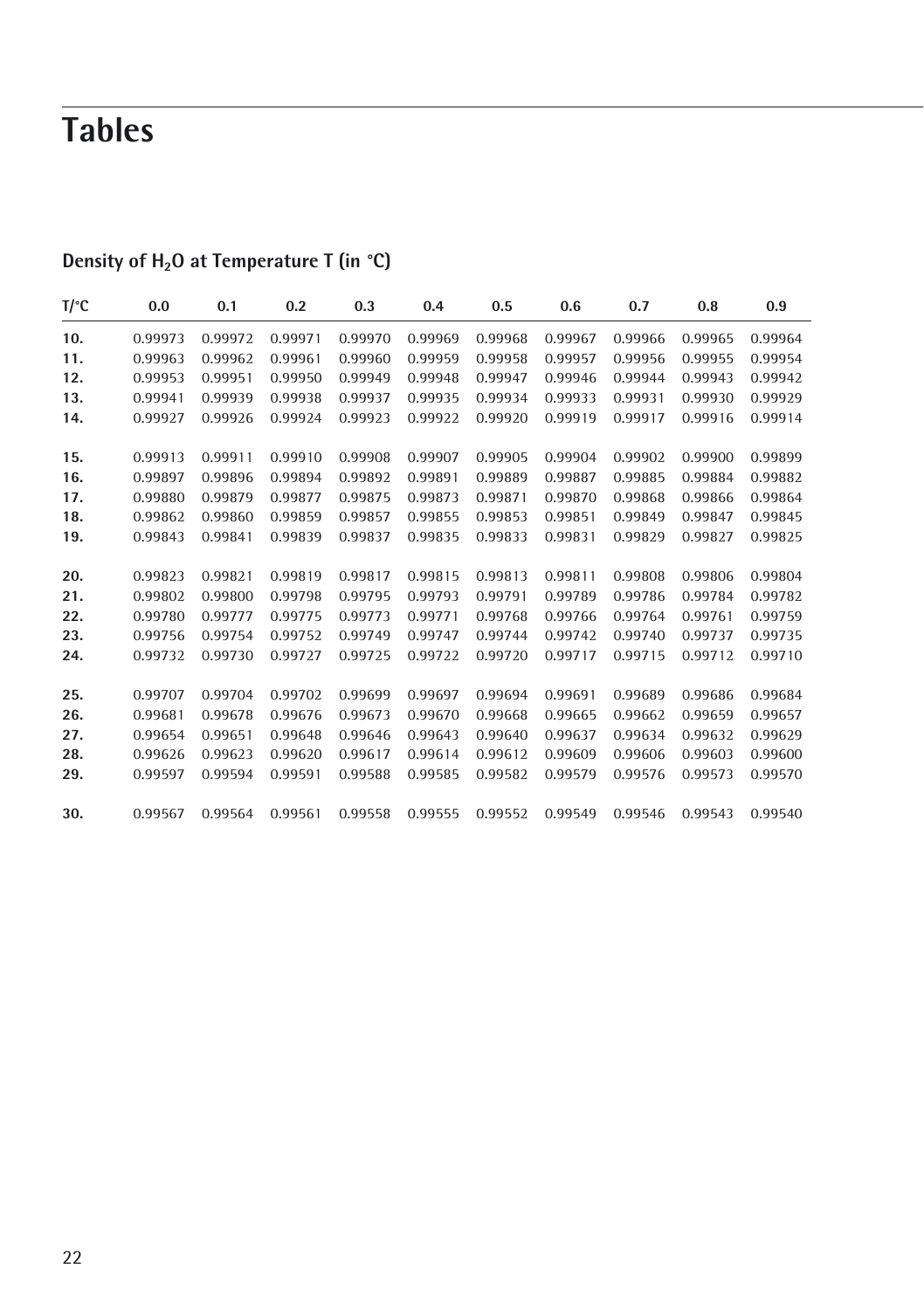| $T$ <sup>o</sup> C | 0.0     | 0.1     | 0.2     | 0.3     | 0.4     | 0.5     | 0.6     | 0.7     | 0.8     | 0.9     |
|--------------------|---------|---------|---------|---------|---------|---------|---------|---------|---------|---------|
| 10.                | 0.79784 | 0.79775 | 0.79767 | 0.79758 | 0.79750 | 0.79741 | 0.79733 | 0.79725 | 0.79716 | 0.79708 |
| 11.                | 0.79699 | 0.79691 | 0.79682 | 0.79674 | 0.79665 | 0.79657 | 0.79648 | 0.79640 | 0.79631 | 0.79623 |
| 12.                | 0.79614 | 0.79606 | 0.79598 | 0.79589 | 0.79581 | 0.79572 | 0.79564 | 0.79555 | 0.79547 | 0.79538 |
| 13.                | 0.79530 | 0.79521 | 0.79513 | 0.79504 | 0.79496 | 0.79487 | 0.79479 | 0.79470 | 0.79462 | 0.79453 |
| 14.                | 0.79445 | 0.79436 | 0.79428 | 0.79419 | 0.79411 | 0.79402 | 0.79394 | 0.79385 | 0.79377 | 0.79368 |
| 15.                | 0.79360 | 0.79352 | 0.79343 | 0.79335 | 0.79326 | 0.79318 | 0.79309 | 0.79301 | 0.79292 | 0.79284 |
| 16.                | 0.79275 | 0.79267 | 0.79258 | 0.79250 | 0.79241 | 0.79232 | 0.79224 | 0.79215 | 0.79207 | 0.79198 |
| 17.                | 0.79190 | 0.79181 | 0.79173 | 0.79164 | 0.79156 | 0.79147 | 0.79139 | 0.79130 | 0.79122 | 0.79113 |
| 18.                | 0.79105 | 0.79096 | 0.79088 | 0.79079 | 0.79071 | 0.79062 | 0.79054 | 0.79045 | 0.79037 | 0.79028 |
| 19.                | 0.79020 | 0.79011 | 0.79002 | 0.78994 | 0.78985 | 0.78977 | 0.78968 | 0.78960 | 0.78951 | 0.78943 |
| 20.                | 0.78934 | 0.78926 | 0.78917 | 0.78909 | 0.78900 | 0.78892 | 0.78883 | 0.78874 | 0.78866 | 0.78857 |
| 21.                | 0.78849 | 0.78840 | 0.78832 | 0.78823 | 0.78815 | 0.78806 | 0.78797 | 0.78789 | 0.78780 | 0.78772 |
| 22.                | 0.78763 | 0.78755 | 0.78746 | 0.78738 | 0.78729 | 0.78720 | 0.78712 | 0.78703 | 0.78695 | 0.78686 |
| 23.                | 0.78678 | 0.78669 | 0.78660 | 0.78652 | 0.78643 | 0.78635 | 0.78626 | 0.78618 | 0.78609 | 0.78600 |
| 24.                | 0.78592 | 0.78583 | 0.78575 | 0.78566 | 0.78558 | 0.78549 | 0.78540 | 0.78532 | 0.78523 | 0.78515 |
| 25.                | 0.78506 | 0.78497 | 0.78489 | 0.78480 | 0.78472 | 0.78463 | 0.78454 | 0.78446 | 0.78437 | 0.78429 |
| 26.                | 0.78420 | 0.78411 | 0.78403 | 0.78394 | 0.78386 | 0.78377 | 0.78368 | 0.78360 | 0.78351 | 0.78343 |
| 27.                | 0.78334 | 0.78325 | 0.78317 | 0.78308 | 0.78299 | 0.78291 | 0.78282 | 0.78274 | 0.78265 | 0.78256 |
| 28.                | 0.78248 | 0.78239 | 0.78230 | 0.78222 | 0.78213 | 0.78205 | 0.78196 | 0.78187 | 0.78179 | 0.78170 |
| 29.                | 0.78161 | 0.78153 | 0.78144 | 0.78136 | 0.78127 | 0.78118 | 0.78110 | 0.78101 | 0.78092 | 0.78084 |
| 30.                | 0.78075 | 0.78066 | 0.78058 | 0.78049 | 0.78040 | 0.78032 | 0.78023 | 0.78014 | 0.78006 | 0.77997 |

### **Density of Ethanol at Temperature T (in °C)**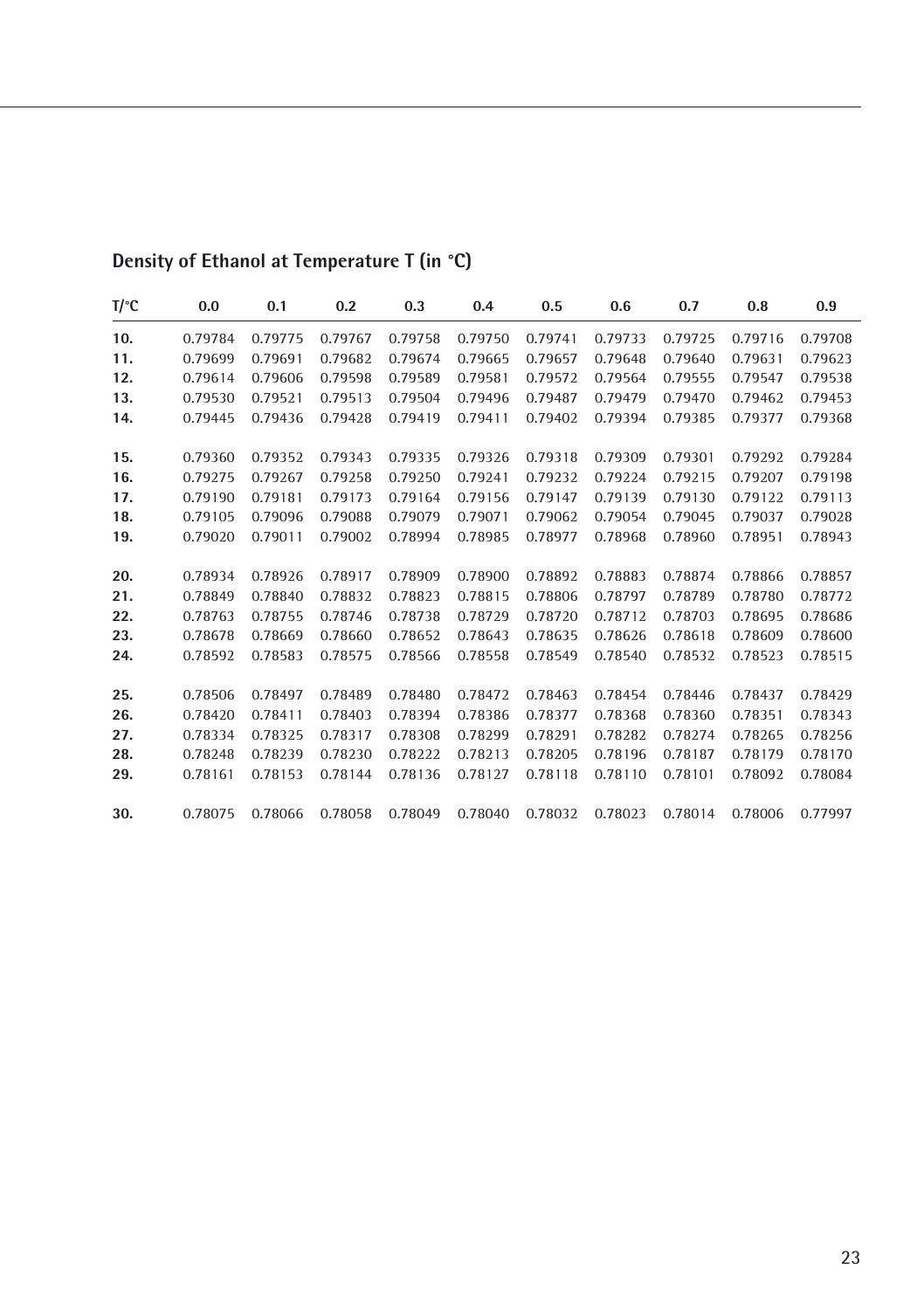### **Supplement**

This supplement should help you to better understand how the formulas and allowance factors used here have been derived.

#### **Fundamental Principles**

Density =  $\frac{\text{Mass (g)}}{\text{Volume (cm}^3)}}$ 

The Archimedean Principle:

A solid immersed in a liquid is exposed to the force of buoyancy (G). This value is the same as that of the weight of the liquid displaced by the volume of the solid. The volume of an immersed solid V (s) equals the volume of the displaced liquid  $V$  (fl).

The following are determined:

- 1. The weight of the sample in air: W (a)
- 2. The buoyancy of the solid in liquid: G

The specific gravity of a solid is:

 $\rho = \frac{\text{sample mass}}{\text{sample volume}} = \frac{W(\text{a})}{V(\text{s})} = \frac{W(\text{a})}{V(\text{f})}$ V (fl) W (a) V (s)

If the density ρ (fl) of the displaced liquid is known, then

$$
V(fI) = \frac{Mass(fI)}{\rho(fI)} = \frac{G}{\rho(fI)}
$$

Therefore:

$$
\rho = \frac{W(a) \cdot \rho(f)}{G}
$$

#### **Calculation**

#### The **specific gravity of a solid** is calculated from the ratio

 $\rho$  : W (a) =  $\rho$  (fl) : W (a) – W (fl), where:

$$
\rho = \frac{W(a) \cdot \rho(f)}{W(a) - W(f)}
$$

W (a) – W (fl) =  $G =$ buoyancy of the sample

The **density of a liquid** is determined from the buoyancy of the plummet, which has a defined volume

$$
V(fI) = \frac{G}{V}
$$

where:

 $\rho$  = specific gravity of a solid

 $\rho$  (fl) = density of the liquid<br>W (a) = weight of the solid in

 $=$  weight of the solid in air

 $W(f)$  = weight of the solid in liquid

$$
G = buoyancy of the plummet
$$

 $V = volume of the solid$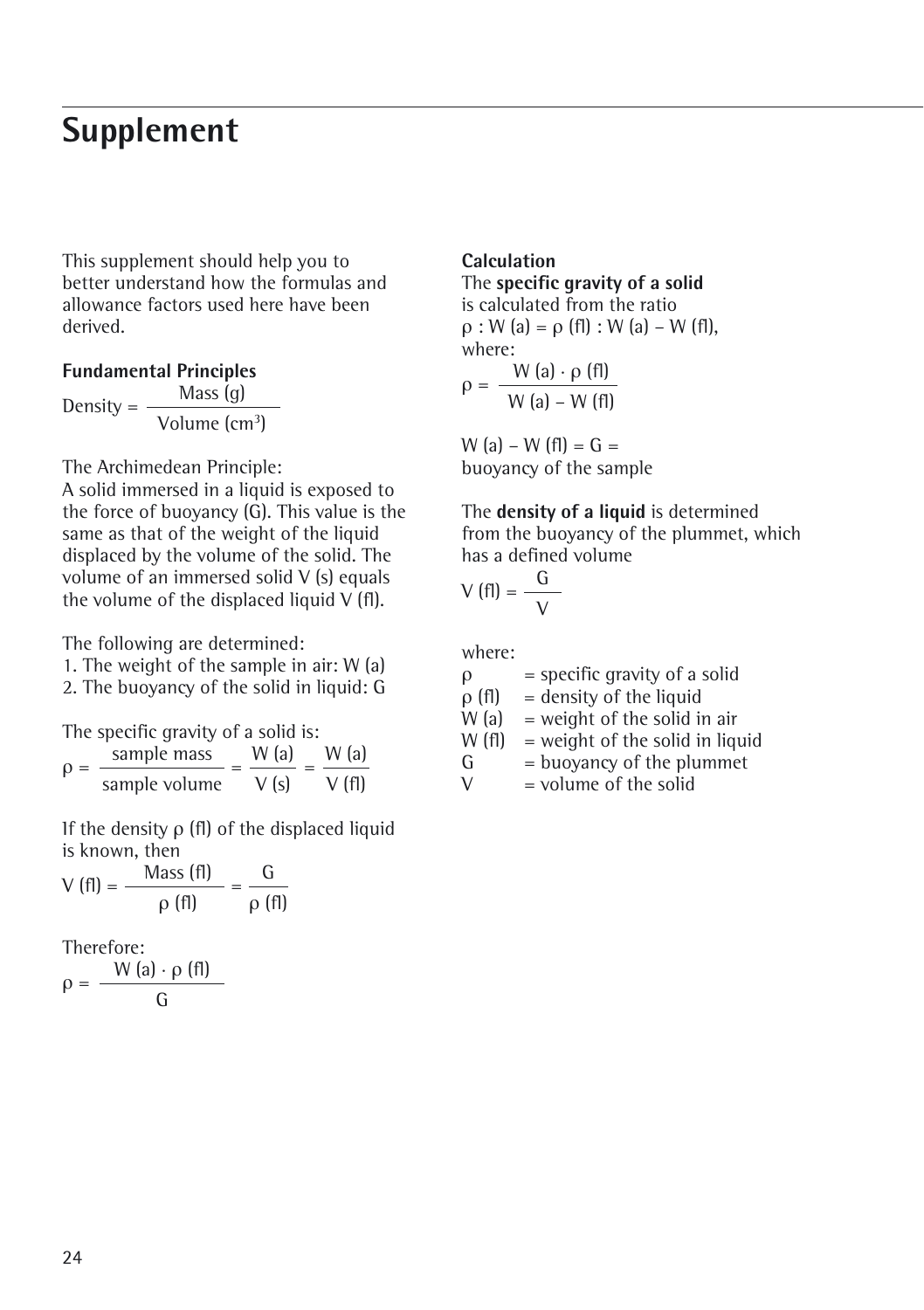#### **Allowance Factors**

You must allow for the following when determining the specific gravity of solids:

**– the air buoyancy that affects the sample weighed in air** where  $\rho$  (a) = 0.0012 g/cm<sup>3</sup> = density of air under standard conditions (temperature 20°C, pressure 101.325 kPa); which results in the following:  $\cdots$   $\cdots$   $\cdots$ 

$$
\rho = \frac{W (a) \cdot [r (t)] - \rho (a)]}{W (a) - W (t)} + \rho (a)
$$

**– the immersion of the wires of the sample holder or sieve** When using this specific gravity determination kit, you must multiply the buoyancy  $G = [W (a) - W (f)]$  by the factor 0.99983 (Corr). Therefore:  $W(a)$  [<sub>0</sub> (fl) –  $c$  (e)]

$$
\rho = \frac{W (a) \cdot [p (h) - p (a)]}{[W (a) - W (f)] \cdot Corr} + \rho (a)
$$

This factor allows for the buoyancy of the wires which are submerged deeper when the sample is in the sample holder.

#### **How this allowance factor is derived:**

The buoyancy caused by the submerged wires depends on the height "h" by which the liquid rises when the sample is immersed.

Here, the sample volume V (pr) corresponds to the liquid volume V (fl). The sample volume is determined by measuring the buoyancy. Hence, it is:

$$
V (pr) = V (fl)
$$

or

$$
\frac{W (a) - W (f1)}{\rho (f1)} = \frac{\pi \cdot h \cdot D^2}{4}
$$
  
Therefore, 
$$
h = \frac{4 \cdot [W (a) - W (f1)]}{\rho (f1) \cdot \pi \cdot D^2}
$$

The buoyancy "A" caused by the immersed wires is:

$$
A = 2 \cdot \frac{\pi - d^2}{4} \cdot h \cdot \rho \text{ (fl)}
$$

When "h" is used:  
\n
$$
\rho = \frac{2 \cdot \pi \cdot d^2 \cdot 4 \cdot [W (a) - W (f I)] \cdot \rho (f I)}{4 \cdot \rho (f I) \cdot \pi \cdot D^2}
$$
\n
$$
A = 2 \cdot \frac{d^2}{D^2} \cdot [W (a) - W (f I)]
$$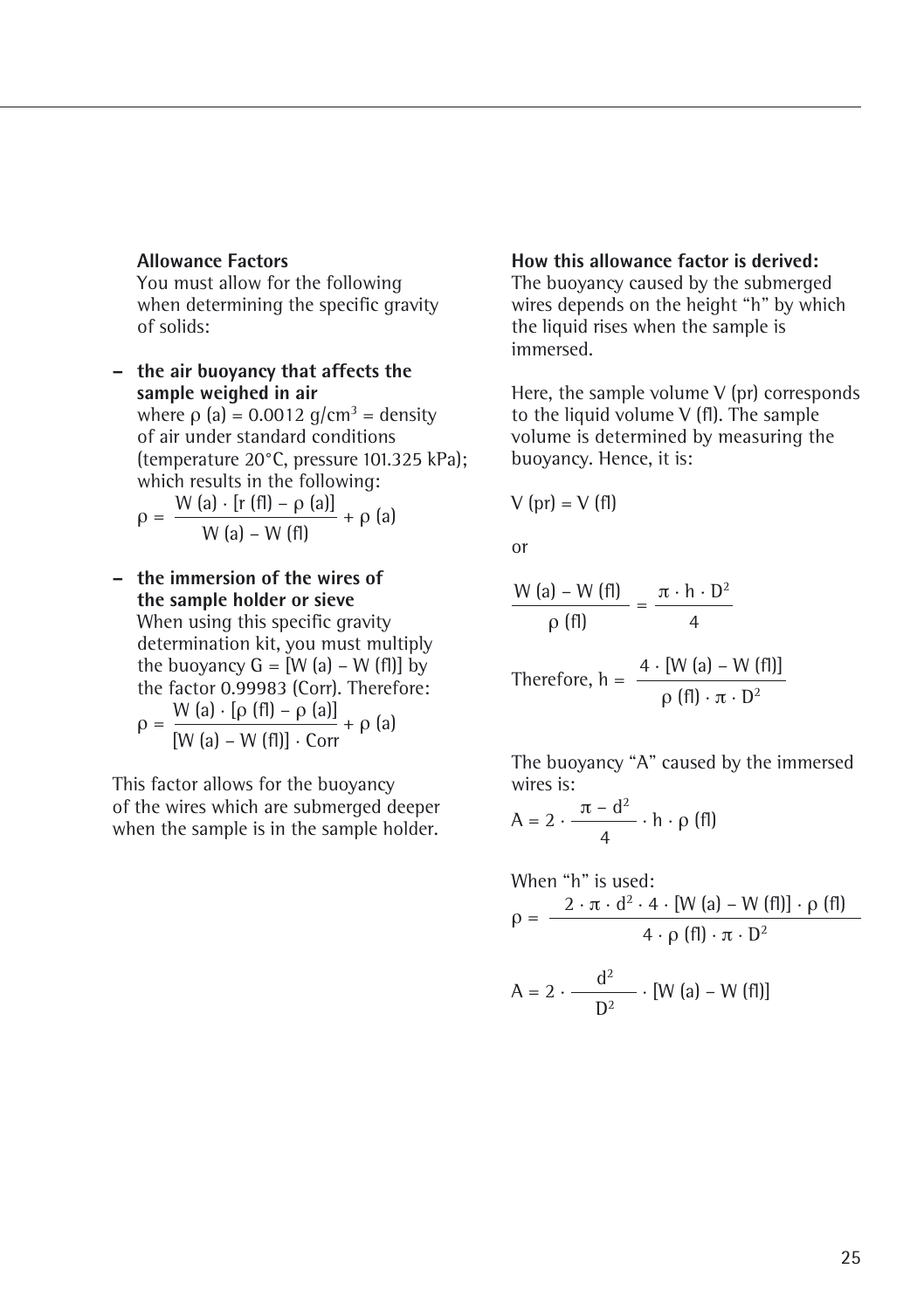To allow for the buoyancy of the wires, subtract the buoyancy "A" caused by the immersed wires from the buoyancy determined for the sample:  $G = W$  (a) – W (fl). The corrected buoyancy "A (corr)" to use in this calculation is then: G – "A."

A (corr) = [W (a) – W (f1)] – 2 · 
$$
\frac{d^2}{D^2}
$$
 · [W (a) – W (f1)]  
A (corr) =  $\left[1 - 2 \cdot \frac{d^2}{D^2}\right]$  · [W (a) – W (f1)]

The specific gravity determination kit uses the large-volume beaker (76 mm  $\varnothing$ ) and an immersing device with 2 wires (0.7 mm diameter) for the determination of the specific gravity of solids. When the values  $d = 0.7$  mm and  $\overline{D} = 76$  mm are plugged into the equation, the correction factor is:

$$
1 - 2 \cdot \frac{0.7^2}{76^2} = 0.99983
$$

When using devices with other dimensions, the correction factor must be recalculated.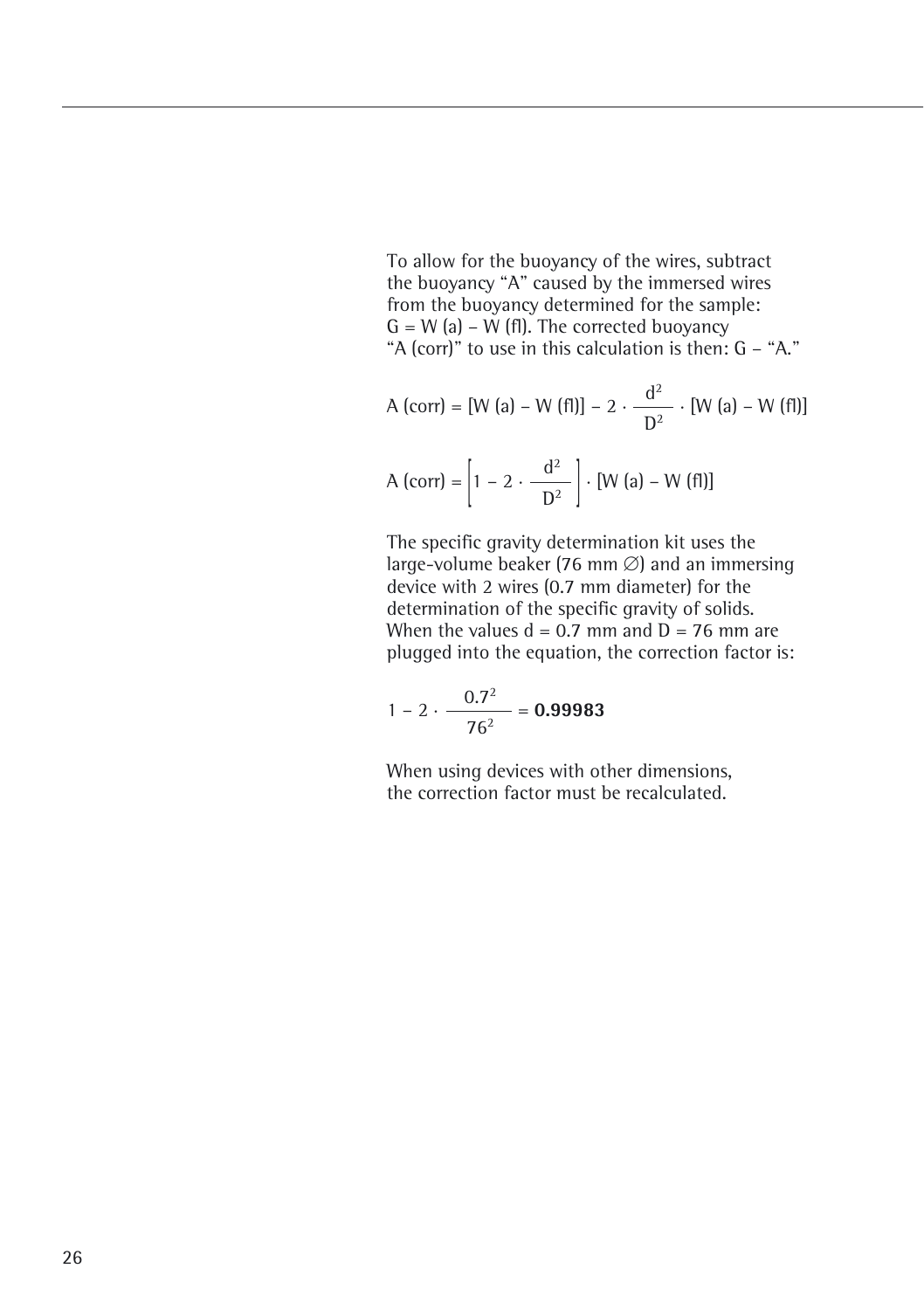## **Inhalt**

| YDK01, YDK01-OD: Die Bestandteile<br>YDK01, YDK01-0D: Inbetriebnahme                                           | 29<br>30             |
|----------------------------------------------------------------------------------------------------------------|----------------------|
| YDK01B, YDK01LP, YDK01MS, YDK02MS:<br>Die Bestandteile<br>YDK01B, YDK01LP, YDK01MS, YDK02MS:<br>Inbetriebnahme | 32<br>33             |
| Verfahren zur Dichtebestimmung                                                                                 | 37                   |
| Fehlerquellen und Korrekturmöglichkeiten                                                                       | 38                   |
| Dichtebestimmung<br>- von Festkörpern<br>– von Festkörpern mit einer Dichte <1 $q/cm^3$<br>– von Flüssigkeiten | 41<br>41<br>42<br>44 |
| Verwendung im eichpflichtigen Verkehr                                                                          | 45                   |
| <b>Tabellen</b><br>Dichtewerte von $H_2O$<br>Dichtewerte von Ethanol                                           | 46<br>46<br>47       |
| Anhang                                                                                                         | 48                   |
|                                                                                                                |                      |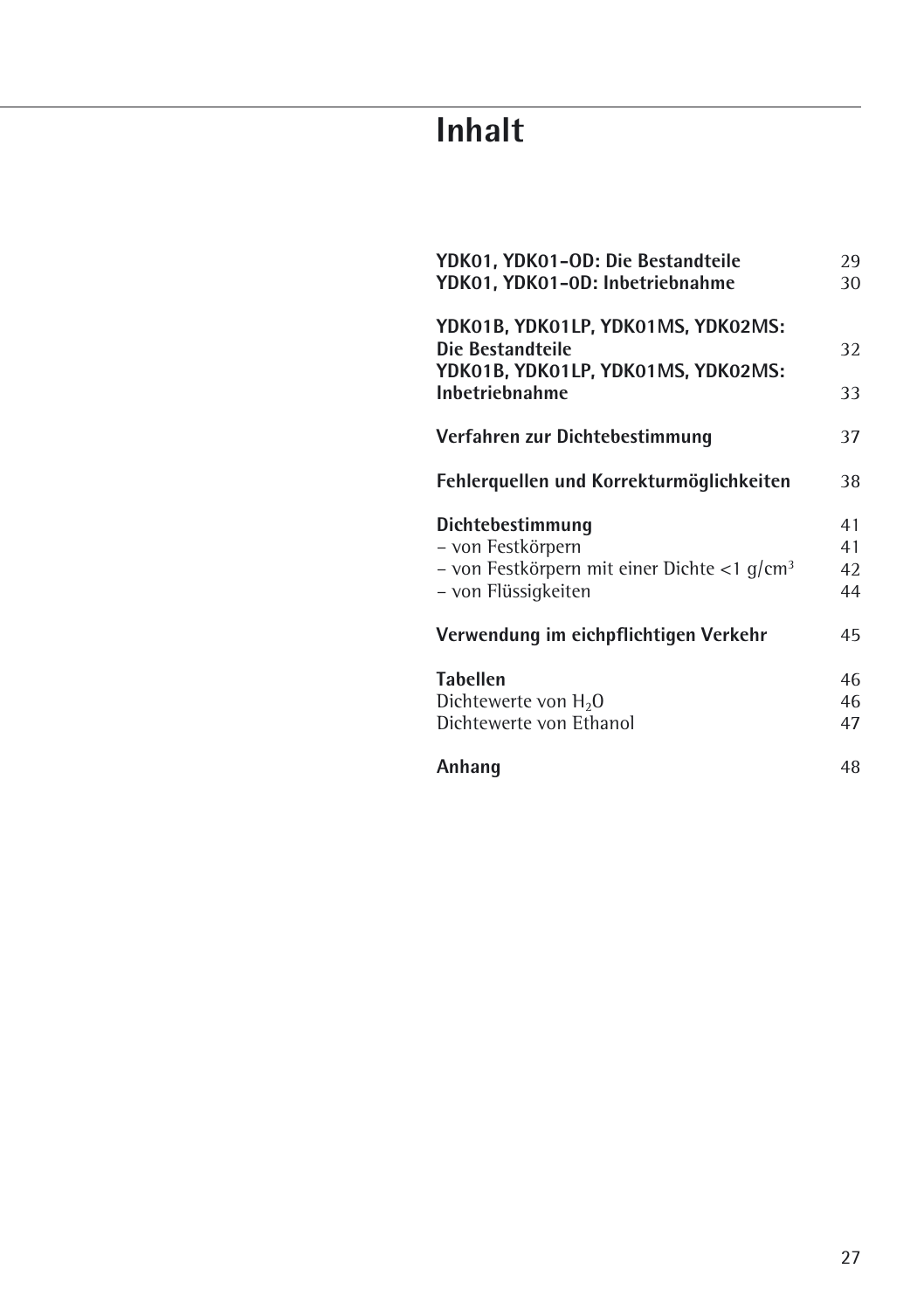Mit diesem Sartorius-Dichtebestimmungsset haben Sie ein hochwertiges Zubehör zu Ihrer elektronischen Waage erworben.

Sartorius erleichtert Ihnen mit diesem Zubehör die tägliche Arbeit. Bitte lesen Sie die Aufstellungs- und Betriebsanleitung aufmerksam durch, bevor Sie mit dem Einrichten der Waage und der Arbeit mit dem Dichtebestimmungsset beginnen.

**Bei Ausrüstung Ihrer Waage mit einem Dichtebestimmungsprogramm können Sie die Berechnung der Rho-Werte vom Programm erledigen lassen.**

**Beachten Sie in diesem Fall bitte nur die Einrichtungs- und Arbeitshinweise.**

Die Durchführung der Dichtebestimmung sollte dann erfolgen, wie in der Anleitung des Dichtebestimmungsprogramms beschrieben.

#### **Hinweis zu YDK 01-0D:**

Das Dichtebestimmungsset YDK 01-0D kann für die eichpflichtige Dichtebestimmung von Flüssigkeiten verwendet werden.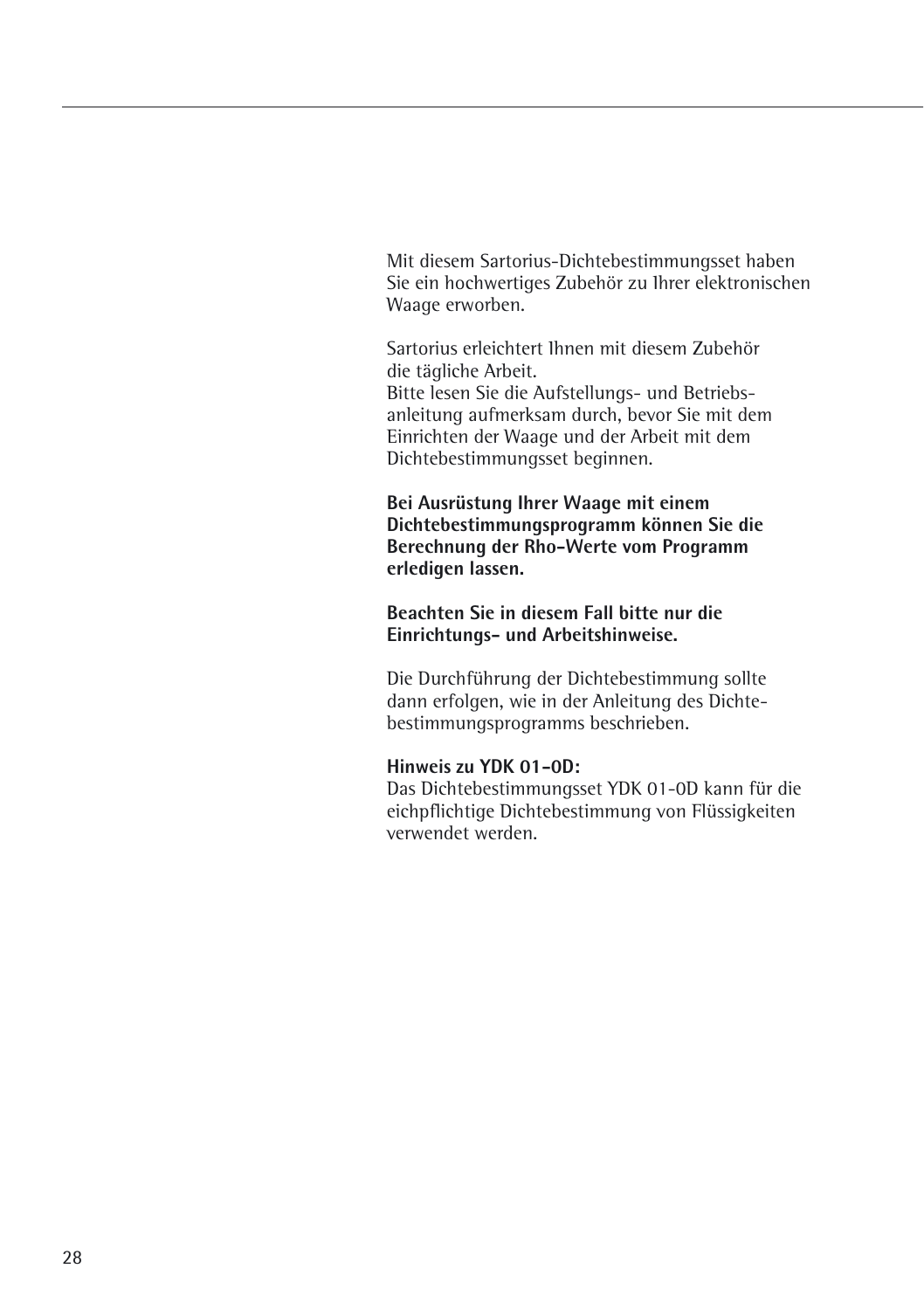## **YDK01, YDK01-0D: Die Bestandteile**



- **1** Bechergläser ( $\varnothing$  76 mm u.  $\varnothing$  55 mm)
- Gestell
- Thermometer mit Befestigungsklemme
- Glassenkkörper
- Tauchsieb
- Tauchkorb
- Brücke
- Dichtring für ME-Modelle
- Ausgleichsscheibe für ME235S/P, ME254S bis Ende des Modelljahres
- Adapter (3 Stück)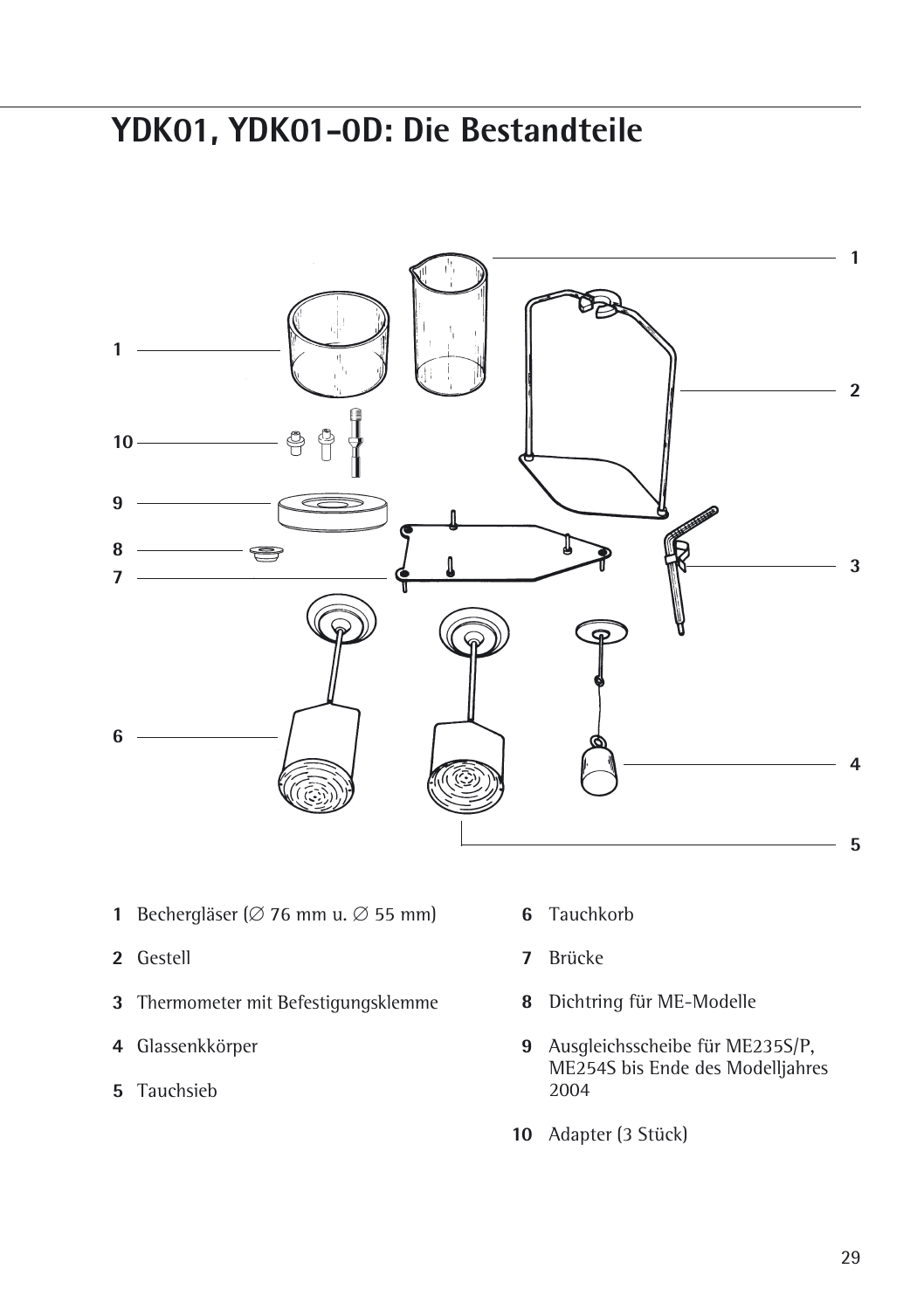### **YDK01, YDK01-0D: Inbetriebnahme**

Das Dichtebestimmungsset YDK 01, YDK 01-0D kann mit folgenden Waagen verwendet werden:

- ME-Waagen
- $-$  BA-Waagen mit Ablesbarkeit  $\leq 0,1$  mg
- BP-, CPA-, CP-, LA-Waagen mit Ablesbarkeit  $\leq$  0.1 mg, LE225D
- MC-Waagen mit Wägebereich ab 210 g (Micro Serie)
- RC-Waagen (Research Serie)

#### **Gestell vorbereiten**

Bevor das Gestell auf die Waage aufgesetzt wird, muss der Adapter montiert werden.

Bitte wählen Sie den zur Waage gehörenden Adapter aus (ca.-Maße):



 $\varnothing$  12 mm, Höhe 16.5 mm – BA-, BP-\*, MC- und RC-Waage



 $\varnothing$  12 mm, Höhe 25.5 mm – BP-\*\*, CPA-, CP-, LA-Waagen mit Ablesbarkeit  $\leq 0.1$  mg, LE225D



<del>en</del>

- $\varnothing$  8 mm, Höhe 41.3 mm – ME-Waage mit Dichtring
- Ausgleichsscheibe für ME235S/P, ME254S bis Ende des Modelljahres 2004
- $=$  BP 210 D, BP 300 S, BP 210 S, BP 160 P, BP 110 S
- $=$  BP 211 D, BP 301 S, BP 221 S, BP 161 P, BP 121 S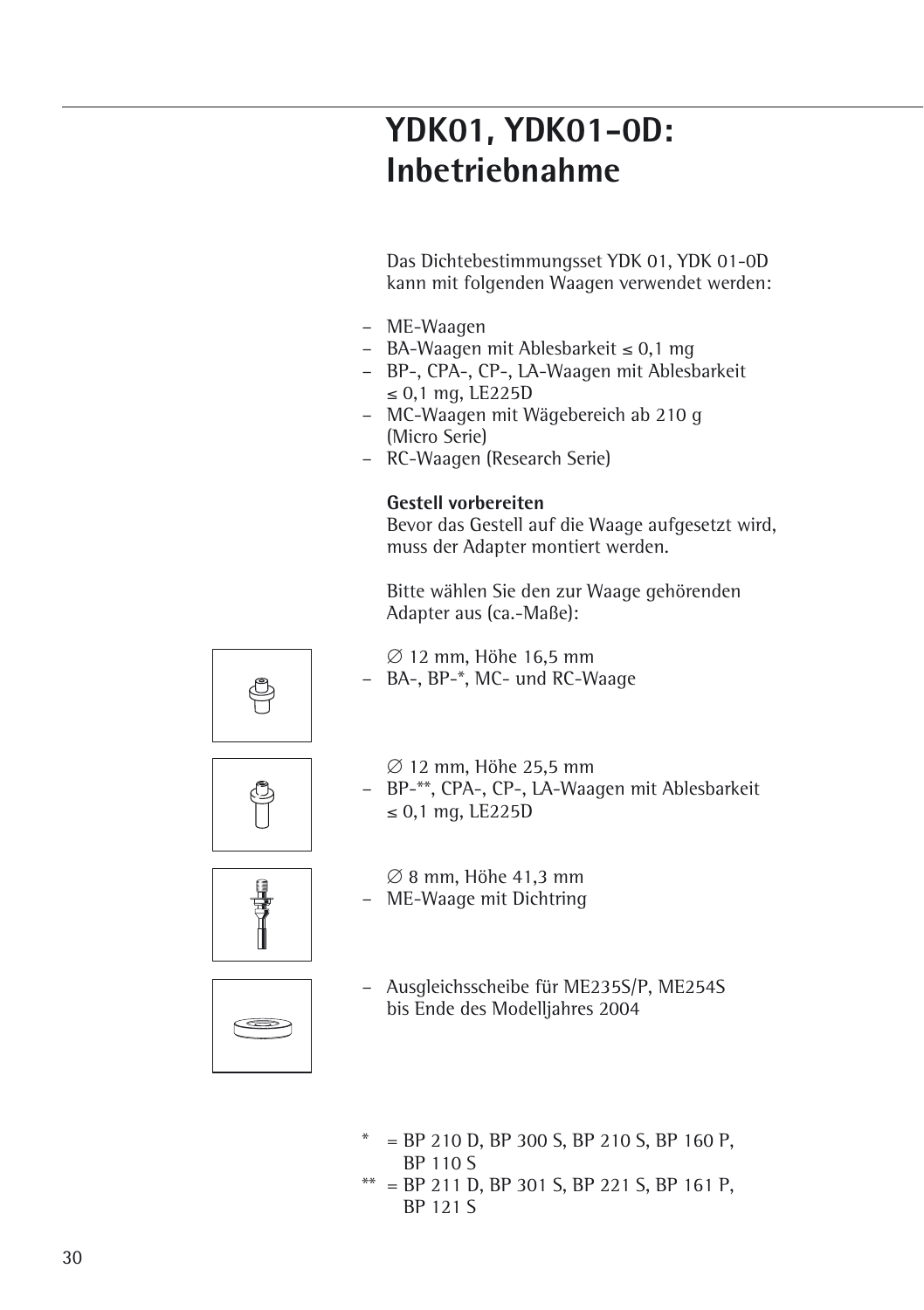

Schrauben Sie den entsprechenden Adapter von unten in den Gestellboden ein:

- Ausgleichsscheibe nur bei Modellen ME235S/P, ME254S
- Dichtring nur bei ME-Modellen
- jeweiliger Adapter (siehe vorherige Seite)



Nehmen Sie folgende Teile von der Waage: – Waagschale

- Ausgleichsring bei BA/BP-Waagen
- Unterschale bei BA/BP-Waagen

Setzen Sie das Gestell in den Wägeraum ein. Die keilförmige Öffnung oben am Gestell soll in die Richtung weisen, aus der der Tauchkorb (Tauchsieb/Glassenkkörper) eingesetzt wird.



Die Brücke zur Aufnahme des Becherglases stellen Sie bitte durch das Gestell hindurch auf den Wägeraumboden auf, bei BA-, BP-, CPA-, CP- und ME-Waagen mit den weiter auseinanderliegenden Stiften nach unten, bei MC/RC-Waagen mit den inneren Stiften nach unten.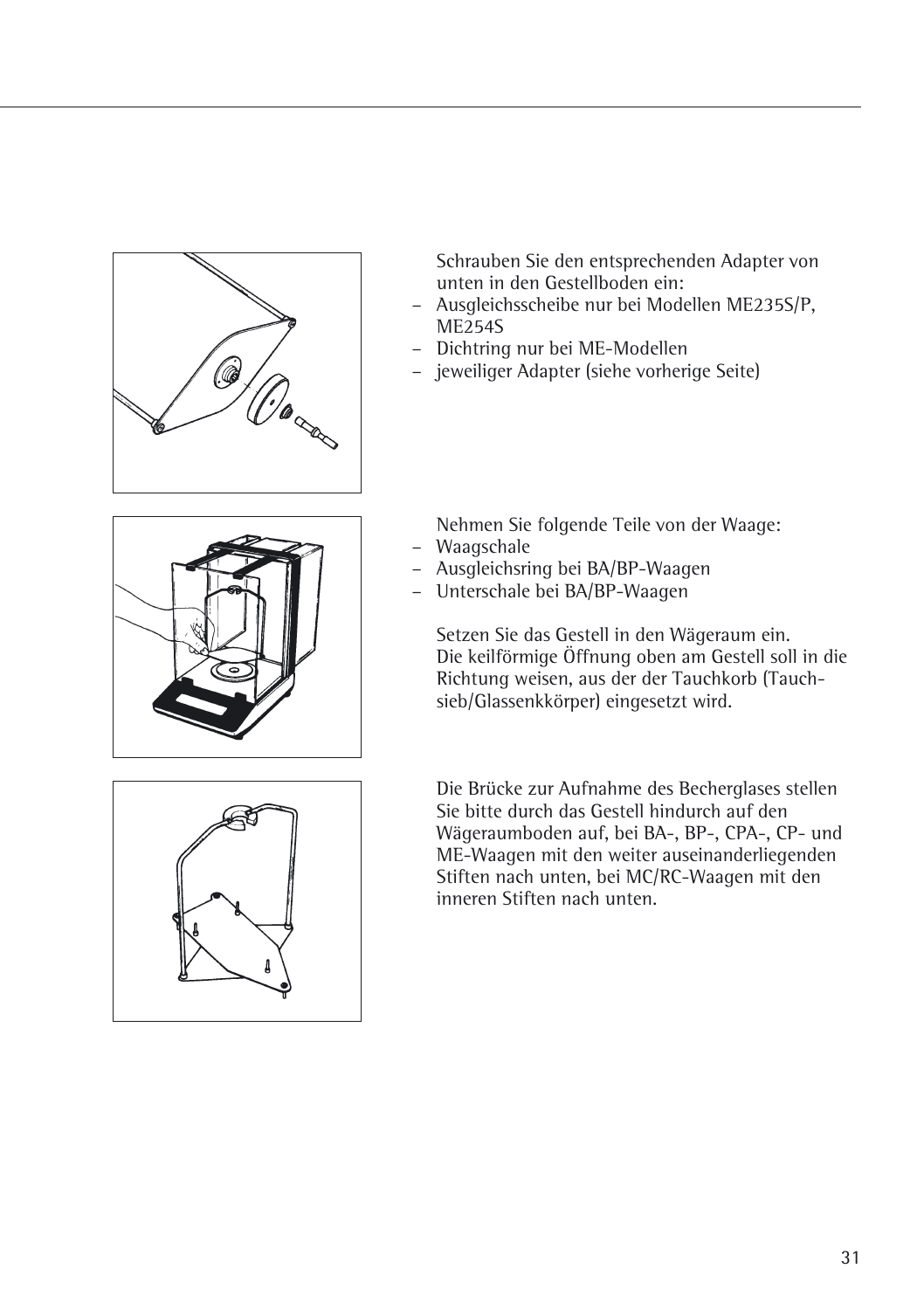## **YDK01B, YDK01LP, YDK01MS, YDK02MS: Die Bestandteile**



- **1** Bechergläser ( $\varnothing$  76 mm u.  $\varnothing$  55 mm)
- Gestell (YDK02MS: rechteckiges Gestell)
- Thermometer mit Befestigungsklemme
- Glassenkkörper
- Tauchsieb
- Tauchkorb
- Brücke
- Adapter für YDK01B, YDK01MS, YDK01LP: Modelle ED224S, ED124S, LE324S, LE244S
- Adapter für LA/LP-Waagen mit Analysenwindschutz
- YDK01LP: Ausgleichsscheibe für LA/LP3200D, LA/LP1200A
- YDK01LP: Adapter für LA/LP-Waagen ohne Analysenwindschutz
- YDK01LP: Adapter für Modelle S/SI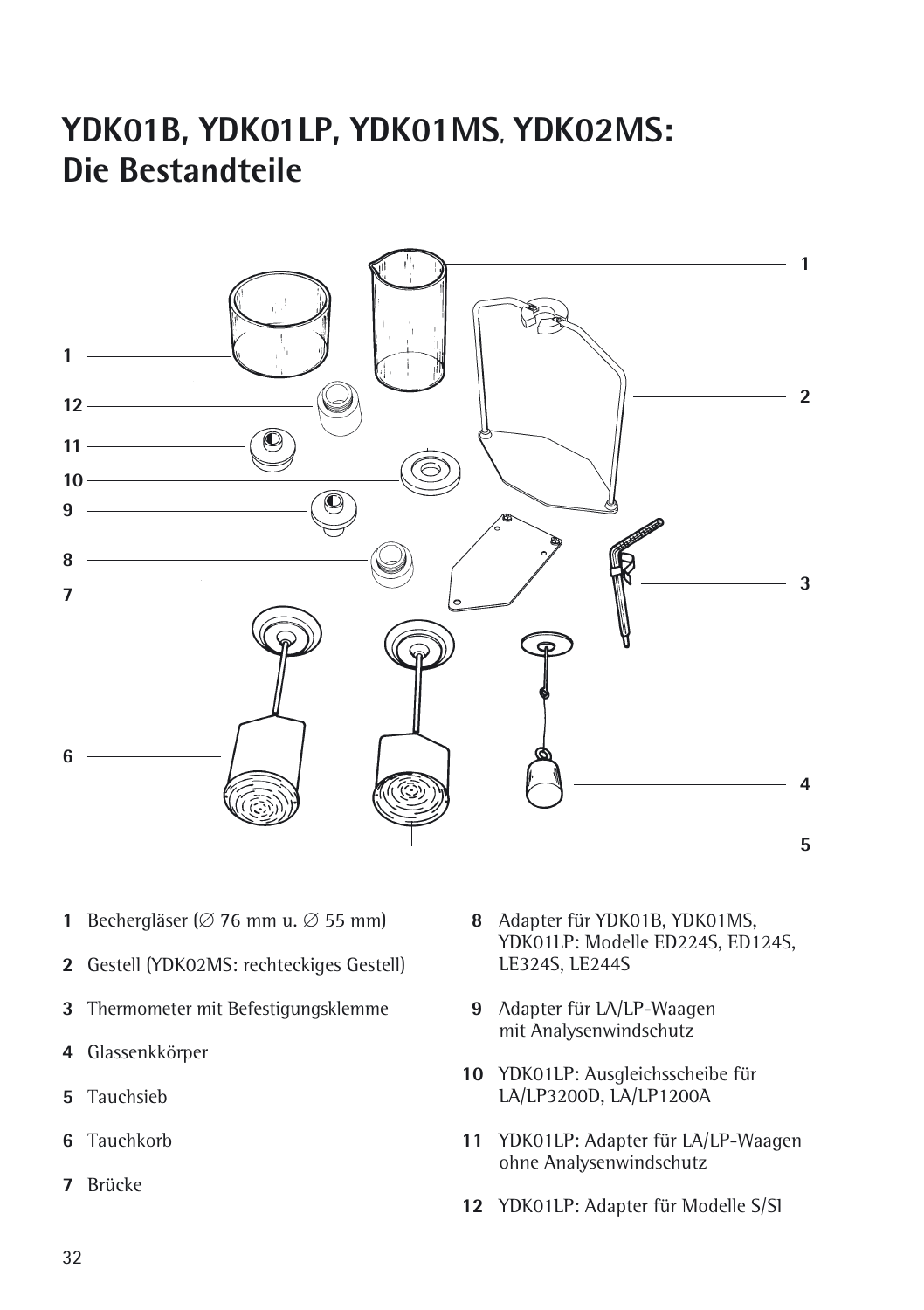## **YDK01B, YDK01LP, YDK01MS, YDK02MS: Inbetriebnahme**

### **Verwendungszweck**

- YDK01B für Modelle Sartorius BSA124 S/-CW, BSA224S/-CW, Acculab ATL-224/-I, ATL-124/-I, ATL-84/-I
- YDK01LP für LA-/LP-Waagen mit 1 mg Ablesbarkeit, ED224S, ED124S, LE324S, LE244S, S/SI-Modelle
- YDK01MS für Modelle der Cubis-Serie mit einer Ablesbarkeit  $< 0.1$  mg
- YDK02MS für Modelle der Cubis-Serie mit einer Ablesbarkeit 1 mg
- Q**Verwendung im eichpflichtigen Verkehr:** YDK01B, YDK01LP, YDK01MS und YDK02MS dürfen im eichpflichtigen Verkehr nicht verwendet werden.

### **Dichtebestimmungsset installieren:**

§ Glasaufsatz, Waagschale und ggf. die Unterschale von der Waage nehmen

#### **YDK01B, YDK01MS und YDK01LP bei Modellen ED224S, ED124S, LE324S, LE244S:**

- § Adapter (8) an das Gestell schrauben
- § Gestell auf die Waage setzen
- $\circlearrowright$  Keilförmige Öffnung oben am Gestell soll in die Richtung weisen, aus der der Tauchkorb (Tauchsieb/Glassenkkörper) eingesetzt wird.



#### **YDK02MS:**

- Gestell auf die Unterschale der Waage setzen
- $\circlearrowright$  Keilförmige Öffnung oben am Gestell soll in die Richtung weisen, aus der der Tauchkorb (Tauchsieb/Glassenkkörper) eingesetzt wird.



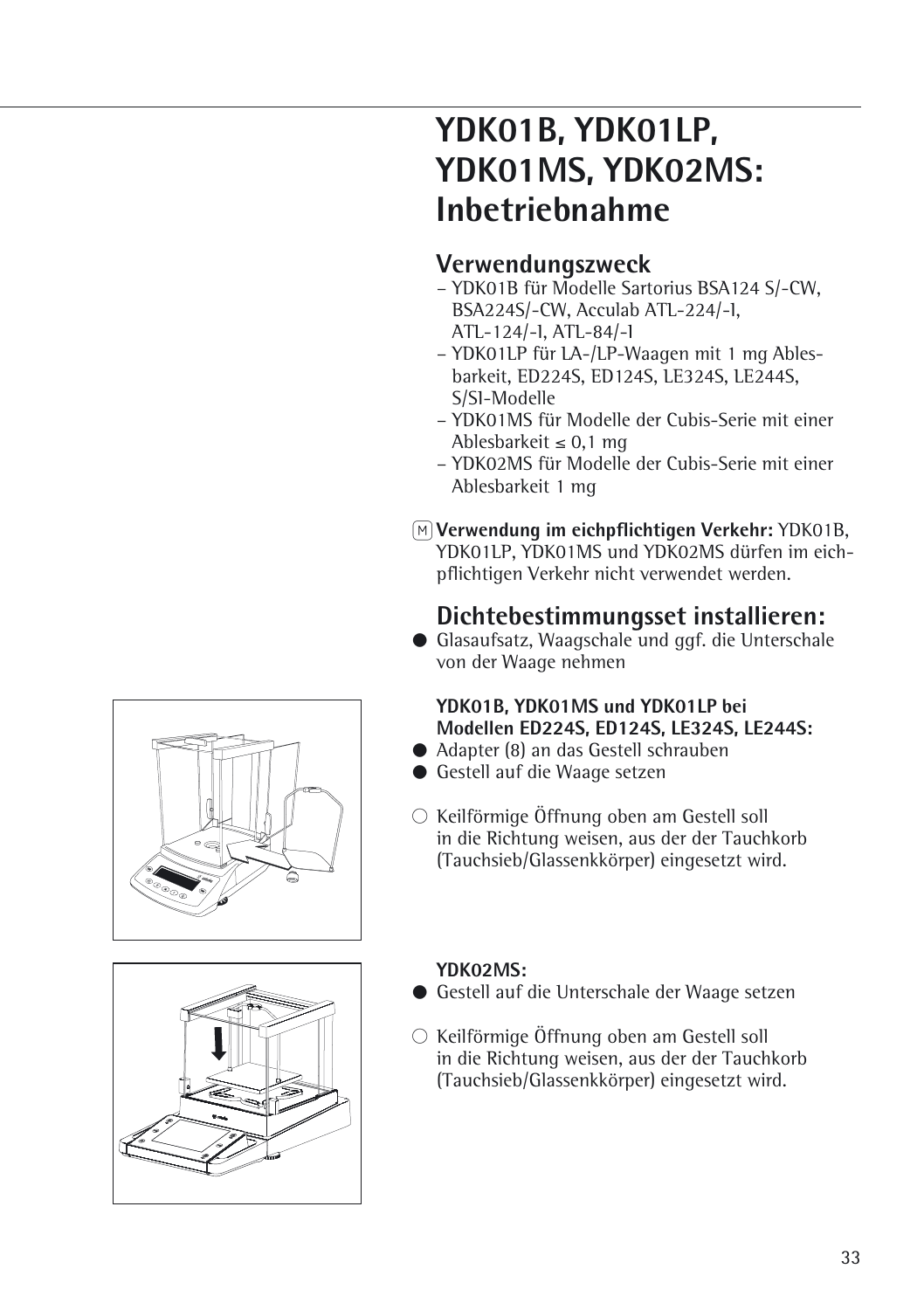





#### **LA/LP-Waagen außer Modell LA/LP3200D, LA/LP1200S:**

- Teile nacheinander aufsetzen:
- Kurzer Adapter
- Gestell
- $\circlearrowright$  Keilförmige Öffnung oben am Gestell soll in die Richtung weisen, aus der der Tauchkorb (Tauchsieb/Glassenkkörper) eingesetzt wird.

#### **LA/LP3200D, LA/LP1200S-Waagen:**

- Teile nacheinander aufsetzen:
- Kurzer Adapter
- Ausgleichsscheibe
- Gestell
- $\circlearrowright$  Keilförmige Öffnung oben am Gestell soll in die Richtung weisen, aus der der Tauchkorb (Tauchsieb/Glassenkkörper) eingesetzt wird

#### **LA/LP-Waagen mit Windschutz YDS01LP:**

- Teile nacheinander aufsetzen:
- Langer Adapter
- Ausgleichsscheibe: nur bei LA/LP3200D, LA/LP1200S
- Gestell
- $\circlearrowright$  Keilförmige Öffnung oben am Gestell soll in die Richtung weisen, aus der der Tauchkorb (Tauchsieb/Glassenkkörper) eingesetzt wird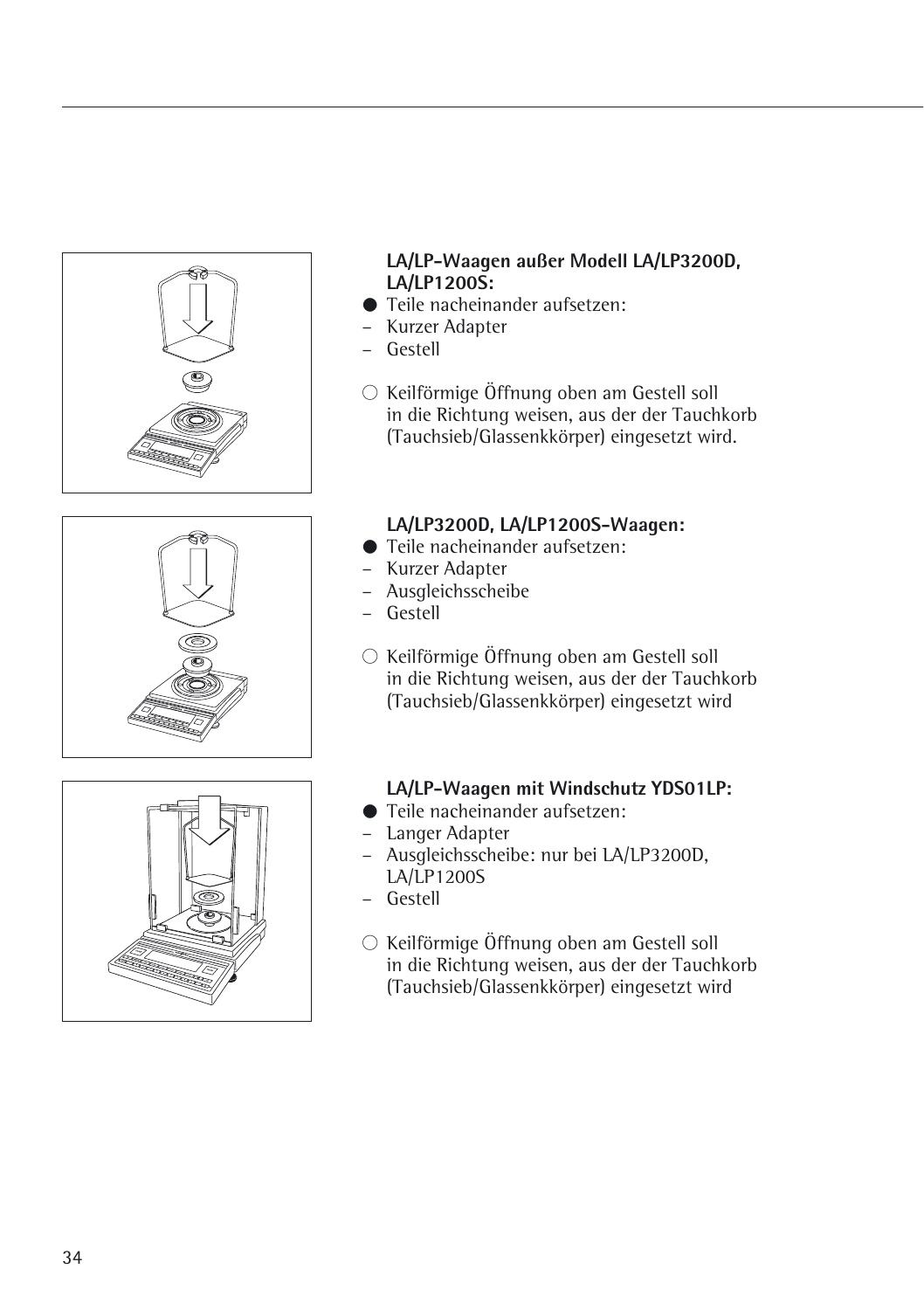

### **Becherglas/ Tauchvorrichtung auswählen**

§ Brücke zur Aufnahme des Becherglases durch das Gestell hindurch auf die Waage stellen

Die Auswahl des Becherglases und der Tauchvorrichtung richtet sich nach der zu bestimmenden Probe:

Dichtebestimmung von Festkörpern, Dichte höher als die der Tauchflüssigkeit:

- Becherglas  $\varnothing$  76 mm, Tauchkorb



Dichtebestimmung von Festkörpern, Dichte geringer als die der Tauchflüssigkeit:

- Becherglas  $\varnothing$  76 mm, Tauchsieb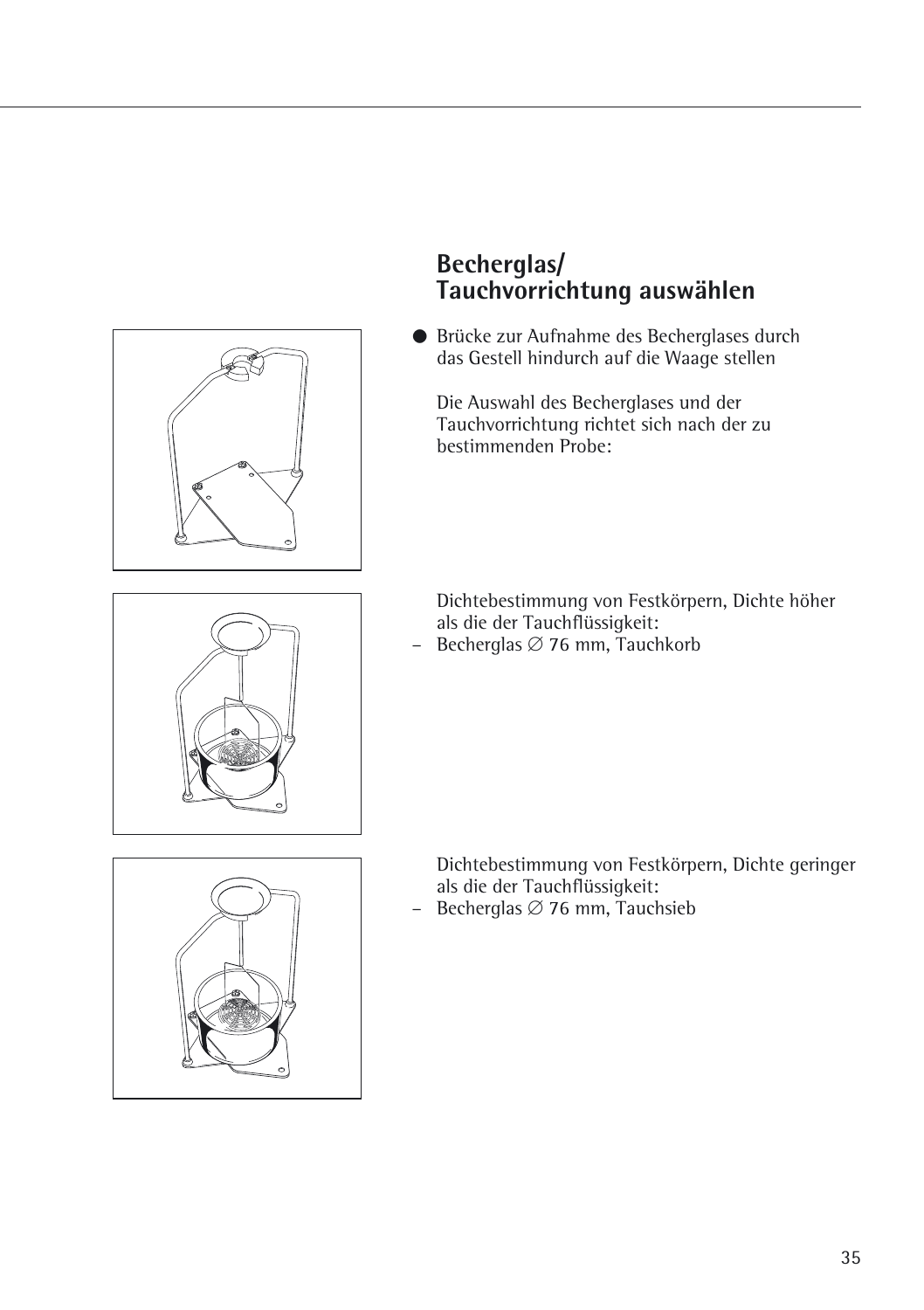# Dichtebestimmung von Flüssigkeiten: Becherglas  $\varnothing$  55 mm, Glassenkkörper **Glassenkkörper auspacken** !Bruchgefahr des Drahts: Draht nicht knicken! Senkkörper an der Glasöse aus der Verpackung ziehen. **Glassenkkörper montieren** § Drahtöse des Senkkörpers in den Bügel der Halterung einhängen. **Thermometer** Das Thermometer bei Bedarf mit der Klemmspange am Glasrand befestigen.

 $O$  Das Thermometer ist quecksilberhaltig und entspricht dem Stand der Technik.

!Thermometer auf Quecksilberbasis können dann gefährlich werden, wenn das Thermometer zerbricht und das flüssige Quecksilber ausläuft. Auf keinen Fall darf das Quecksilber mit einem Staubsauger entfernt werden. Es sollte vorsichtig mit einem Lappen aufgenommen werden. Lappen und Quecksilber gehören in ein verschließbares Gefäß und müssen beim Sondermüll abgegeben werden (in Deutschland als HG-Abfall, AVV060404, fester quecksilberhaltiger Abfall). Dorthin gehören auch alte, nicht mehr funktionstüchtige Thermometer.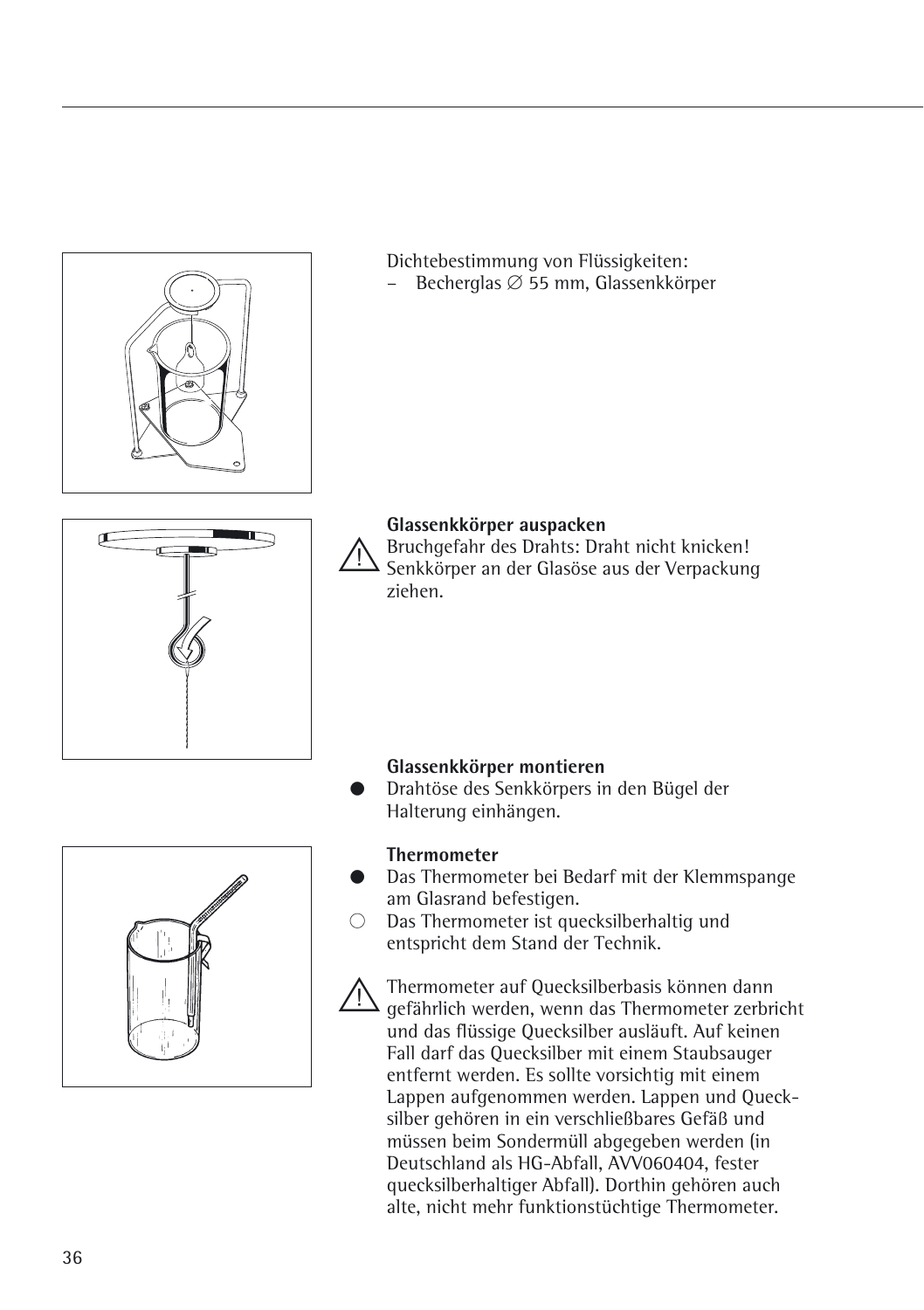## **Verfahren zur Dichtebestimmung**

Zur Bestimmung der Dichte eines Festkörpers wird bei der vorliegenden Messeinrichtung das »Archimedische Prinzip« herangezogen:

Ein in eine Flüssigkeit getauchter Körper erfährt eine nach oben gerichtete Auftriebskraft. Diese Kraft ist dem Betrag nach gleich der Gewichtskraft der durch das Volumen des Körpers verdrängten Flüssigkeit.

Mit einer hydrostatischen Waage, die es gestattet den Festkörper sowohl in Luft als auch in Wasser zu wägen, ist es möglich

#### die **Dichte eines Festkörpers** zu

bestimmen, wenn die Dichte des Auftriebsmediums bekannt ist:

$$
\rho = \frac{W(a) \cdot \rho(fI)}{W(a) - W(fI)}
$$

oder

die **Dichte einer Flüssigkeit** zu bestimmen, wenn das Volumen des Tauchkörpers bekannt ist.

$$
\rho\text{ (fl)}=\frac{G}{V}
$$

Dabei ist:

 $ρ = die Dichte des Festkörpers   
\nρ (fl) = die Dichte der Flüssigkeit$ 

 $=$  die Dichte der Flüssigkeit

 $W(a)$  = das Gewicht des Festkörpers in Luft

- W (fl) = das Gewicht des Festkörpers in der Flüssigkeit
- $G = der Auftrieb des Tauchkörpers$ <br>  $V = das Volumen des Festkörners$

= das Volumen des Festkörpers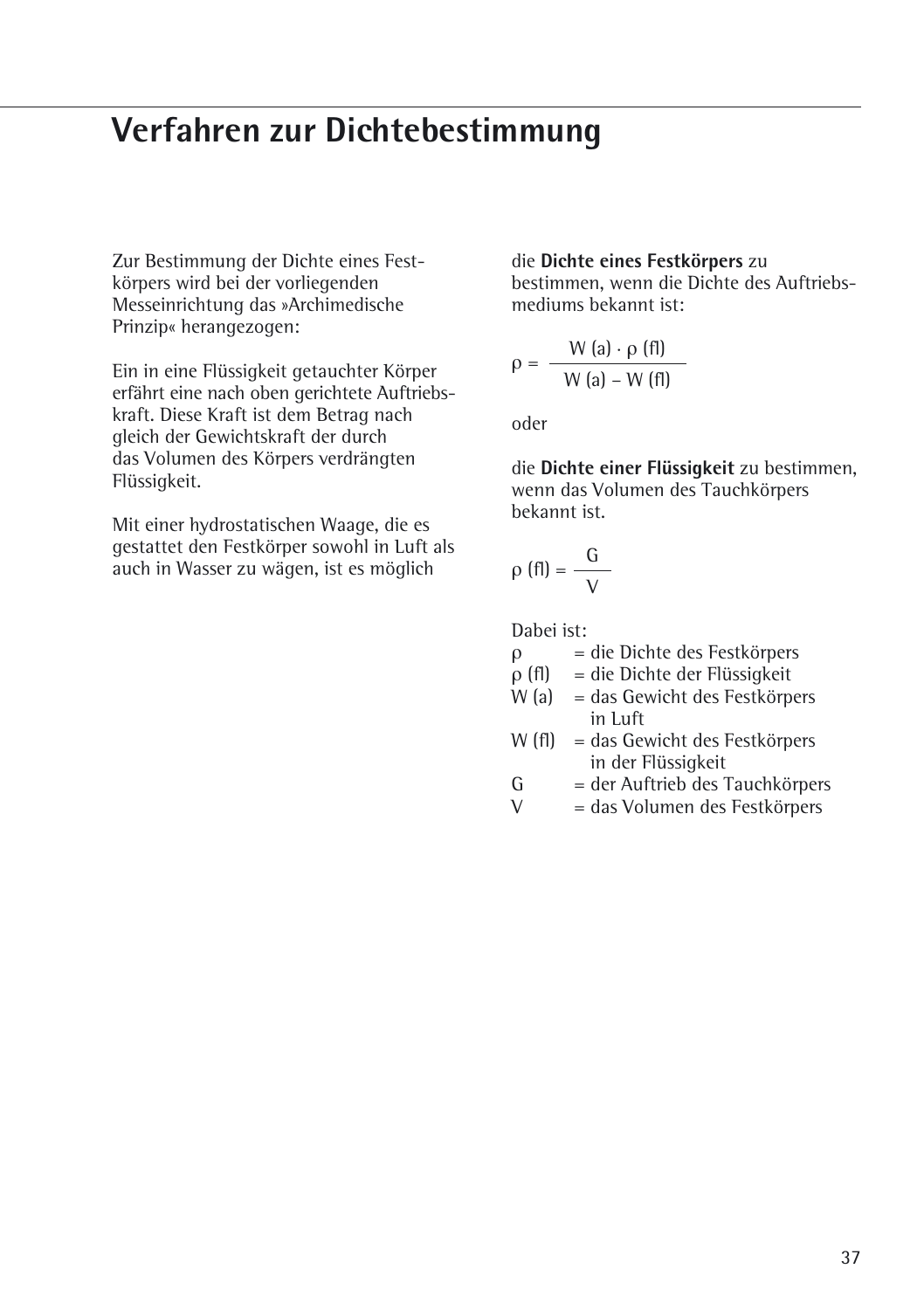## **Fehlerquellen und Korrekturmöglichkeiten**

Die o.g. Formel zur Dichtebestimmung von Festkörpern ist für eine Bestimmung mit einer Genauigkeit von ein bis zwei Nachkommastellen ausreichend. Abhängig von der geforderten Genauigkeit sind folgende Fehler- bzw. Korrekturfaktoren zu berücksichtigen.

- Temperaturabhängigkeit der Dichte der Auftriebsflüssigkeit
- Luftauftrieb bei der Wägung in Luft
- Änderung der Eintauchtiefe der Bügelschale beim Untertauchen der Probe
- Adhäsion der Flüssigkeit am Aufhängedraht der Bügelschale
- an der Probe anhaftende Luftbläschen

Die Fehler können teilweise rechnerisch korrigiert werden. Dazu ist es notwendig

- die Temperatur der Flüssigkeit zu messen und die Flüssigkeitsdichte entsprechend zu korrigieren und
- den Innendurchmesser des Gefäßes zur Aufnahme der Flüssigkeit fest vorzugeben.

### **Temperaturabhängigkeit der Flüssigkeitsdichte**

Die Dichte der Auftriebsflüssigkeit ist temperaturabhängig. Die Dichteänderung pro °C Temperaturänderung liegt in der Größenordnung

- 0,02% für destilliertes Wasser
- 0,1% für Alkohole und Kohlenwasserstoffe,

kann also in der 3. Nachkommastelle bei der Dichtebestimmung in Erscheinung treten.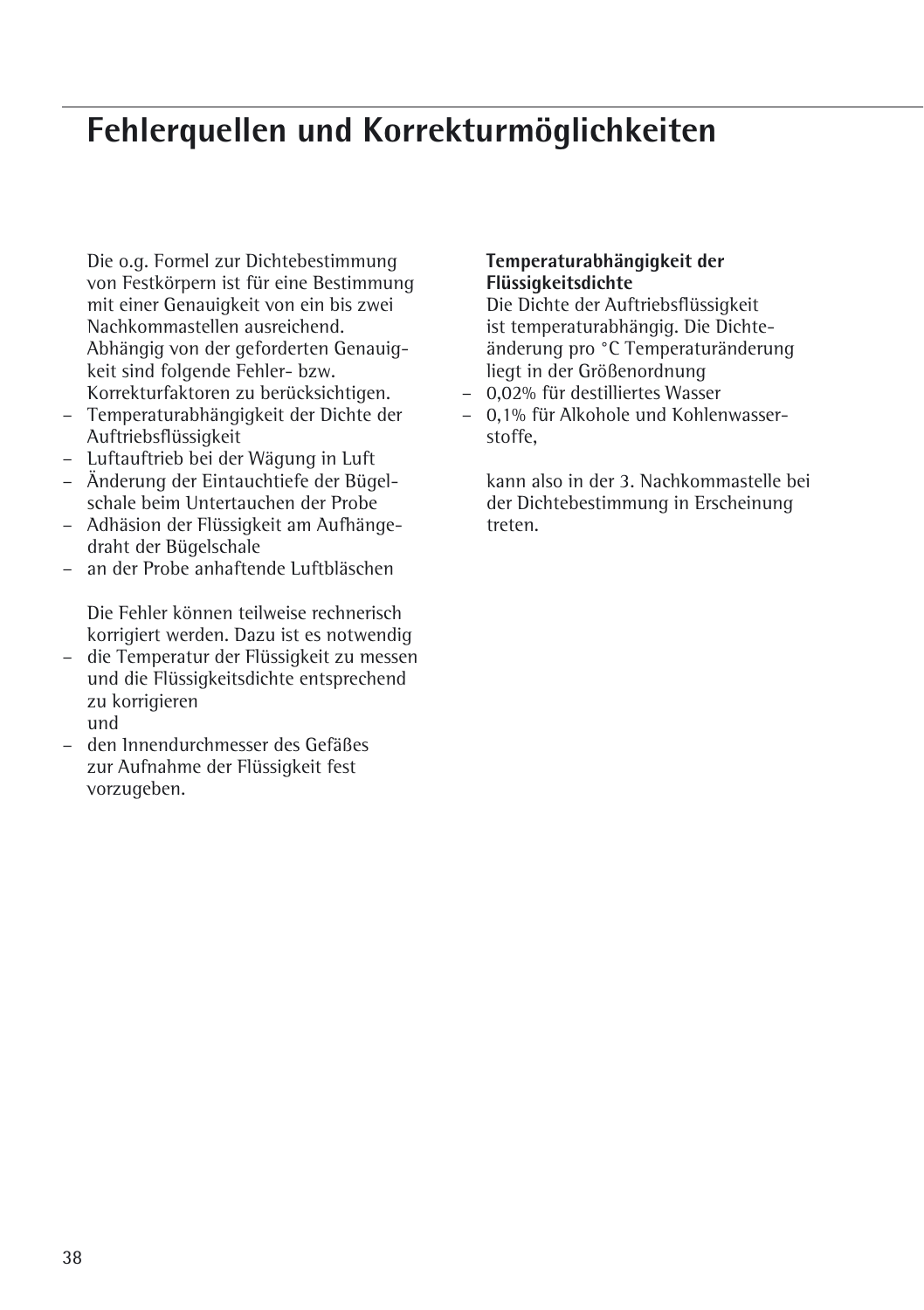Um die Flüssigkeitsdichte bzgl. der Temperatur zu korrigieren, wird folgendermaßen verfahren:

- die Temperatur der Flüssigkeit wird mit dem mitgelieferten Thermometer gemessen
- die Dichte der gebräuchlichsten Auftriebsflüssigkeiten Wasser und Ethanol bei der gemessenen Temperatur wird der mitgelieferten Tabelle entnommen und für ρ (fl) eingesetzt.

#### **Luftauftrieb**

Ein Volumen von 1 cm3 Luft hat in Abhängigkeit von der Temperatur, der Luftfeuchtigkeit und dem Luftdruck ein Gewicht um 1,2 mg. Bei der Wägung in Luft erfährt der Körper pro cm<sup>3</sup> seines Volumens einen entsprechenden Auftrieb. Der resultierende Fehler bei Nichtberücksichtigung des Luftauftriebs macht sich also in der dritten Nachkommastelle bemerkbar und sollte somit korrigiert werden.

Der Luftauftrieb wird in folgender Formel berücksichtigt

$$
\rho = \frac{W (a) \cdot [\rho (f I) - \rho (a)]}{W (a) - W (f I)} + \rho (a).
$$

Dabei ist ρ (a) = 0,0012 g/cm<sup>3</sup> = Dichte der Luft unter Normalbedingungen (Temperatur 20°C, Druck 101,325 kPa).

## **Eintauchtiefe**

Die Schale zur Aufnahme bzw. zum Untertauchen der Probe während der Wägung in Flüssigkeit ist an zwei Drähten starr befestigt und taucht etwa 30 mm tief in die Flüssigkeit ein. Da vor jeder Messung die Waage tariert wird, geht der zusätzliche Auftrieb durch den untergetauchten Teil der Messanordnung nicht in die Bestimmung der Dichte ein.

Bei der Wägung in Flüssigkeit wird ein dem Volumen des Probekörpers entsprechendes Volumen an Flüssigkeit verdrängt. Dies führt dazu, dass die Befestigungsdrähte der Schale tiefer eintauchen und einen zusätzlichen Auftrieb erzeugen, der als Fehler bei der Dichtebestimmung eingeht.

Dieser Fehler wird bei Anwendung der nachfolgenden Formel korrigiert:

$$
\rho = \frac{W (a) \cdot [\rho (f I) - \rho (a)]}{0.99983 [W (a) - W (f I)]} + \rho (a)
$$

Da der Korrekturfaktor ausschließlich durch die Geometrie der Anordnung bestimmt ist, muss unbedingt darauf geachtet werden, dass zur Dichtebestimmung eines Festkörpers nur das mitgelieferte Gefäß mit dem größeren Durchmesser (76 mm) benutzt wird. Eine Herleitung fur diesen Korrekturfaktor erfolgt im Anhang.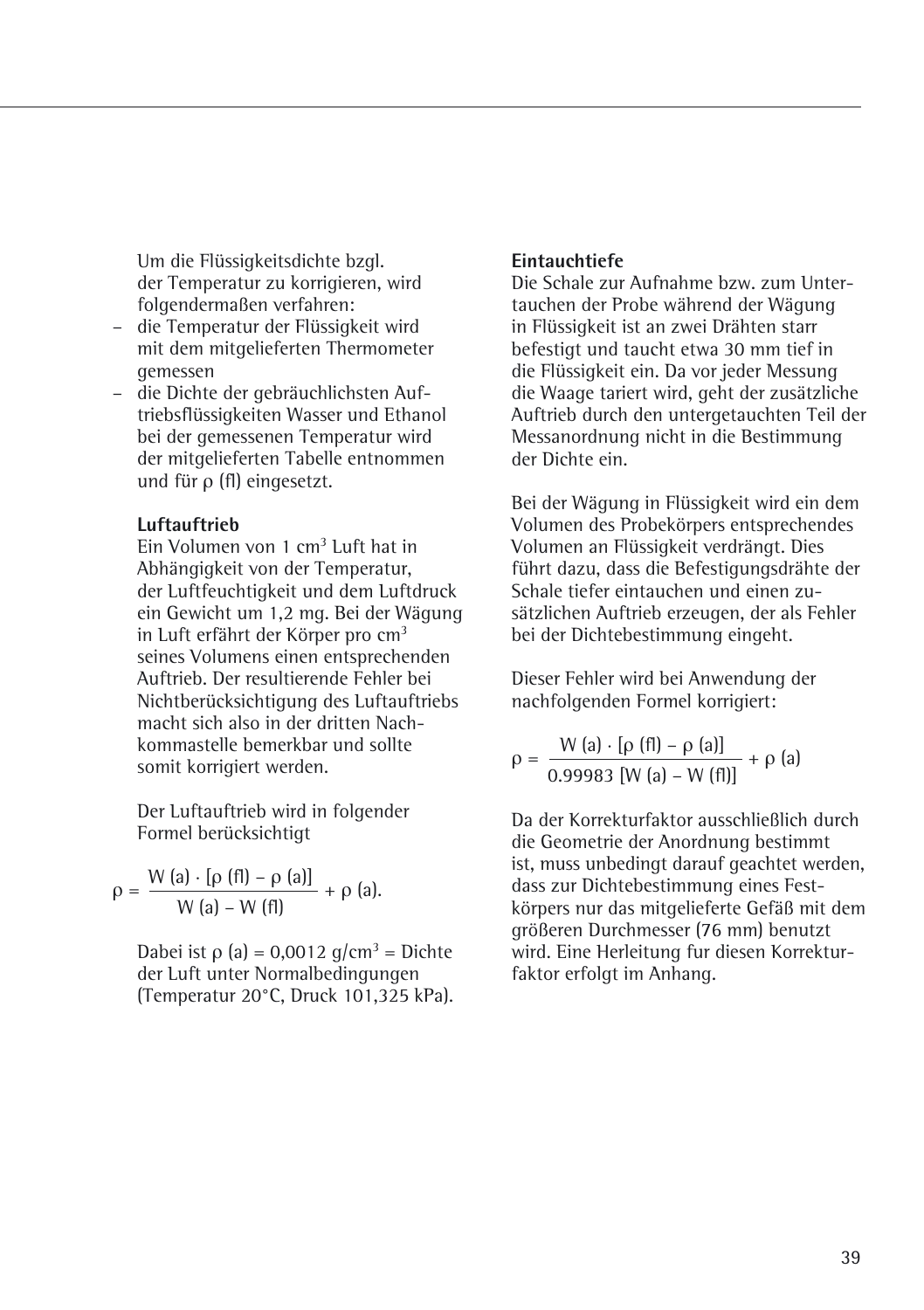## **Adhäsion der Flüssigkeit am Draht**

Beim Eintauchen des Tauchkorbes (des Tauchsiebes) in die Auftriebsflüssigkeit kriecht Flüssigkeit infolge von Adhäsionskräften am Draht hoch und erzeugt ein zusätzliches Gewicht in der Größenordnung von einigen Milligramm.

Da sich der Tauchkorb (das Tauchsieb) sowohl bei der Wägung in Luft als auch bei der Wägung in der Flüssigkeit im Auftriebsmedium befindet und zu Beginn jeder Messung die Waage tariert wird, kann der Einfluss des Flüssigkeitsmeniskus vernachlässigt werden.

Um die Oberflächenspannung und die Reibung der Flüssigkeit am Draht zu reduzieren, werden auf den Gefäßinhalt an dest. Wasser etwa drei Tropfen eines Tensids (Mirasol Antistatic oder herkömmliches Spülmittel) dazugegeben.

Durch das Hochkriechen der Auftriebsflüssigkeit am Draht kann es vorkommen, dass sich der Wägewert nach Erscheinen des »g« noch langsam verändert. Der Wägewert sollte deshalb direkt nach Auftreten des »g« abgelesen werden.

### **Luftblasen**

Der Messfehler, der durch anhaftende Luftbläschen an der Probe entsteht, lässt sich folgendermaßen abschätzen. Bei einer Luftblase mit einem Durchmesser von 0,5 mm ergibt sich ein zusätzlicher Auftrieb bei der Wägung in Wasser kleiner als 0,1 mg. Bei einem Durchmesser von 1 mm beträgt der zusätzliche Auftrieb schon etwa 0,5 mg und bei einem Durchmesser von 2 mm etwa 4,2 mg. Größere Luftbläschen sollten also unbedingt mit einem feinen Pinsel o.ä. Hilfsmittel abgestreift werden.

Das Benetzen kann auch vorab in einem separaten Gefäß erfolgen.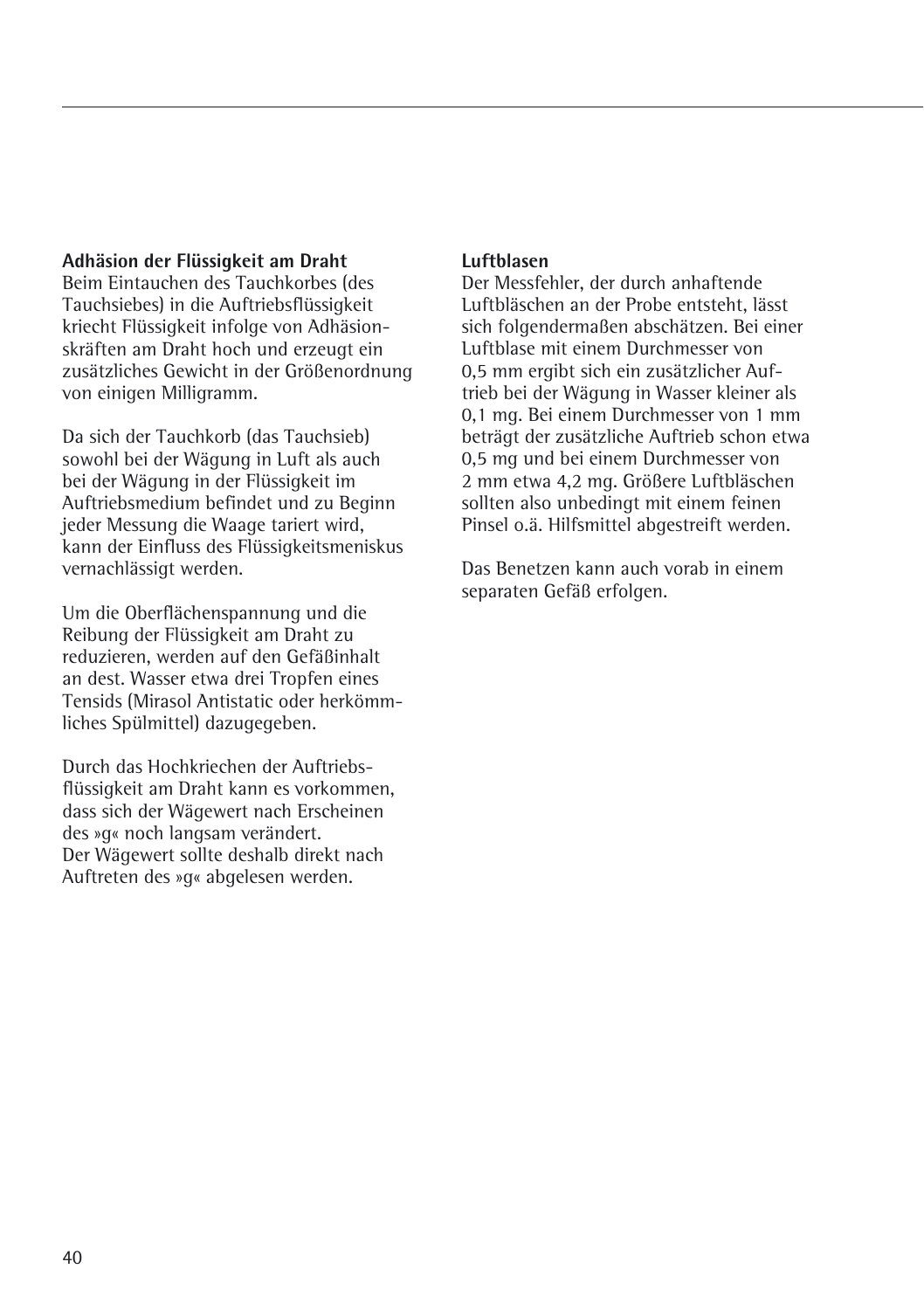## **Dichtebestimmung**

## **Dichtebestimmung von Festkörpern**

#### **Vorbereitung**

(In der Beschreibung wird dest. Wasser verwendet.)

- Becherglas mit dem großen Durchmesser ( $\varnothing$  76 mm) mittig auf der Brücke ausrichten
- bis ca. 5 mm unter den Rand mit dest. Wasser füllen
- drei Tropfen Tensid in das dest. Wasser geben
- Thermometer mit der Klemme am Rand des Becherglases befestigen
- Tauchkorb mit Lösungsmittel reinigen (insbesondere die eintauchenden Drähte) und in das Gestell einhängen

## **Messablauf**

## **Bestimmen des Probengewichtes in Luft**

- Waage tarieren
- Probe auf die Gestellwaagschale auflegen und wägen
- Gewichtswert W (a) notieren

## **Bestimmung des Auftriebs G = W (a) – W (fl)**

- Waage mit der Probe auf der Gestellwaagschale tarieren
- Probe in den Tauchkorb legen<sup>1</sup>)
- den Absolutwert des mit negativem Vorzeichen angezeigten Auftriebs G notieren

## **Berechnen der Dichte**

- Temperatur ablesen
- Dichtewert ρ (fl) der Tabelle im Anhang unter Berücksichtigung der abgelesenen Temperatur entnehmen
- Dichte nach folgender Formel berechnen:

$$
\rho = \frac{W(a) \cdot [\rho(f\theta) - 0.0012 \text{ g/cm}^3]}{0.99983 \text{ G}} + 0.0012 \text{ g/cm}^3
$$

W (a) und G in q;  $\rho$  (fl) in  $q/cm^3$  $G = W(a) - W(f)$ 

1 ) (wird dazu die Bügelschale aus der Messvorrichtung entfernt, unbedingt darauf achten, dass beim Wiedereintauchen in die Flüssigkeit keine zusätzlichen Luftbläschen anhaften; besser Probe mit Pinzette o.a. direkt aufgeben)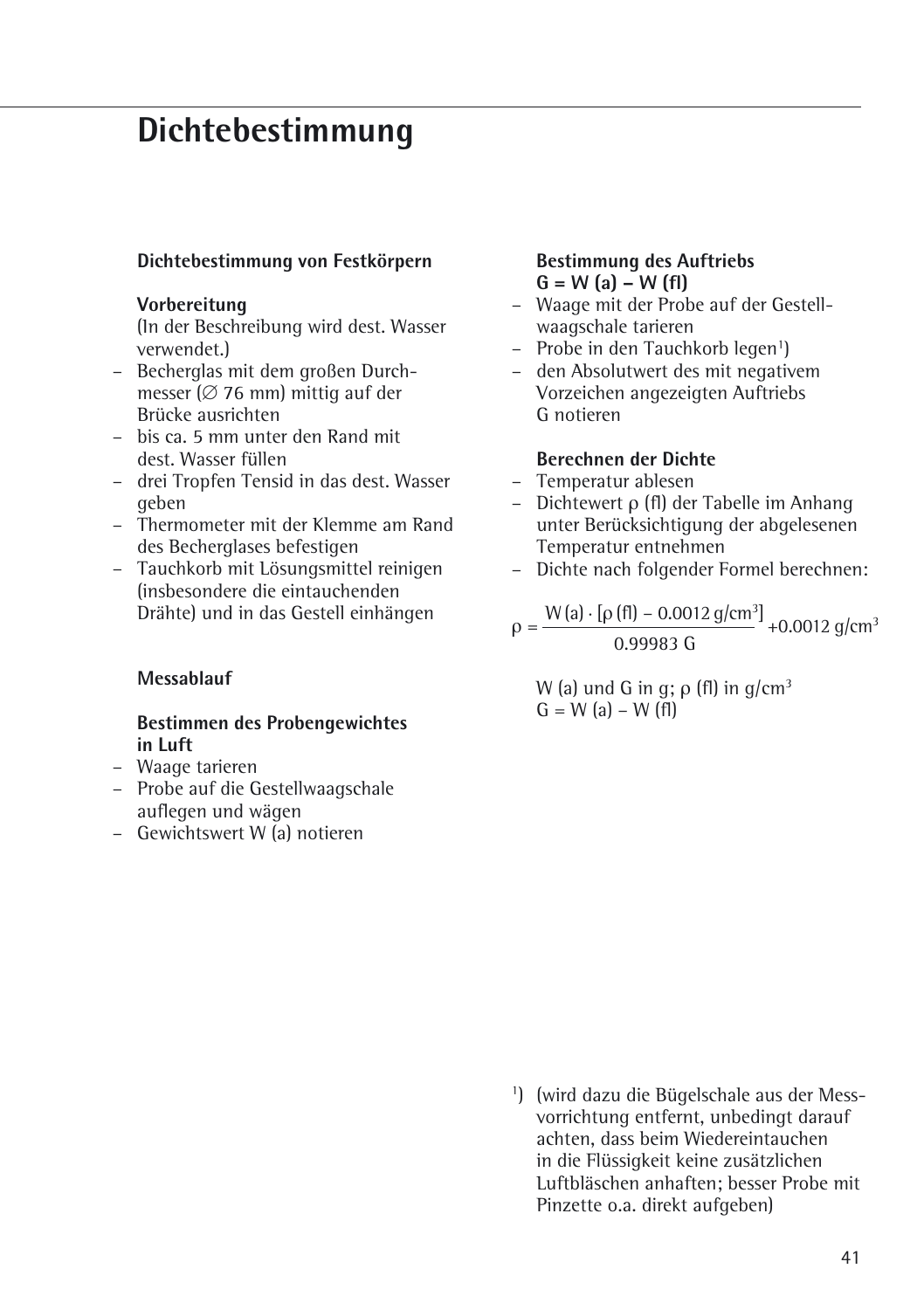## **Dichtebestimmung von Festkörpern mit einer Dichte kleiner als 1 g/cm3**

Bei Festkörpern mit einer Dichte kleiner als 1 g/cm3 ist eine Dichtebestimmung mit zwei unterschiedlichen Methoden möglich.

## **Methode 1:**

Als Auftriebsflüssigkeit wird weiterhin dest. Wasser verwendet. Es wird die Bügelschale mit der umgedrehten Siebschale (Tauchsieb) verwendet.

Die Probe wird zur Bestimmung des Auftriebs zunächst auf die Wasseroberfläche gebracht und anschließend mit dem zuvor herausgenommenen Tauchsieb untergetaucht.

Mit einer Pinzette o.ä. ist es aber auch möglich, die Probe direkt unter die Siebschale zu geben (ohne das Tauchsieb aus dem Gestell herauszunehmen).

Ist der Auftrieb der zu messenden Substanz größer als das Gewicht des Tauchsiebes, muss das Tauchsieb durch ein zusätzliches Gewicht auf der Gestellwaagschale beschwert werden.

## **Methode 2:**

Als Auftriebsmedium wird eine Flüssigkeit mit geringerer Dichte als die des zu bestimmenden Festkörpers verwendet. Gute Erfahrungen wurden mit Ethanol (bis zu einer Dichte von ca. 0,8 g/cm<sup>3</sup>) gemacht.

Der Dichtewert ρ (fl) von Ethanol kann der Tabelle im Anhang unter Berücksichtigung der abgelesenen Temperatur entnommen werden.

Bei Verwendung von Ethanol macht sich der negative Einfluss der Oberflächenspannung der Flüssigkeit auf die Messergebnisse weniger bemerkbar als bei dest. Wasser. Eine Zugabe von Tensiden ist daher nicht erforderlich.

## **Bei der Arbeit mit Ethanol müssen unbedingt die geltenden Sicherheitsbestimmungen beachtet werden.**

Die zweite Methode sollte angewendet werden, wenn die Dichte des Festkörpers sich nur geringfügig von der des dest. Wassers unterscheidet. Da die Probe im Wasser schwebt, kann es bei Anwendung der ersten Methode zu Messfehlern kommen. Die Anwendung der zweiten Methode ist auch dann sinnvoll, wenn die Dichte eines Granulats bestimmt werden soll. Bei der ersten Methode ist es in diesem Fall schwierig das Granulat vollständig unter die Siebschale zu bringen.

Von der Verwendung von Ethanol sollte abgesehen werden, wenn die Probe angegriffen (gelöst) werden könnte.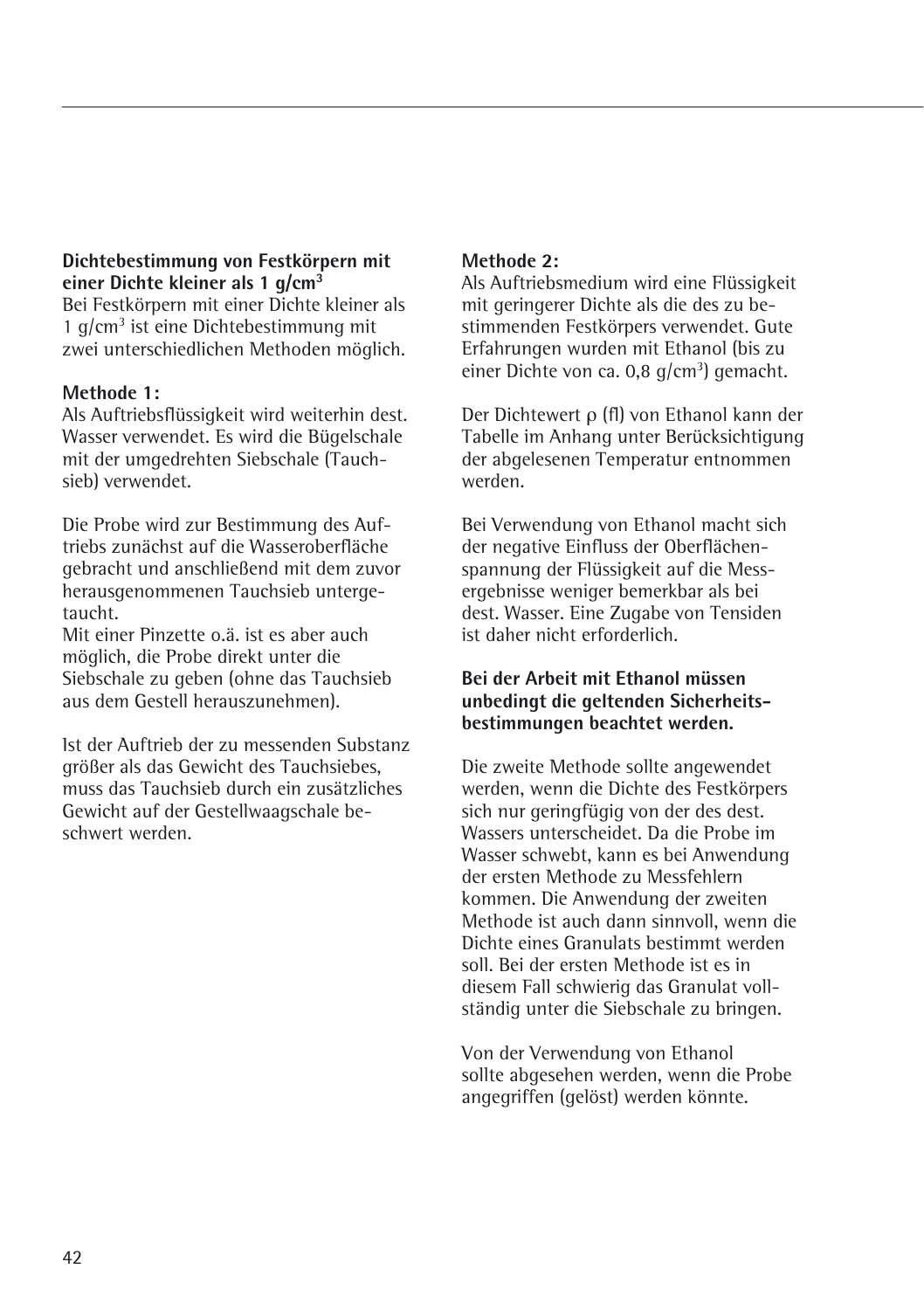### **Vorbereitung**

(In der Beschreibung wird dest. Wasser verwendet.)

- Becherglas mit dem großen Durchmesser  $\cancel{0}$  76 mm) mittig auf der Brücke ausrichten
- bis ca. 5 mm unter den Rand mit dest. Wasser füllen
- drei Tropfen Tensid in das dest. Wasser geben
- Thermometer mit der Klemme am Rand des Becherglases befestigen
- Tauchsieb mit Lösungsmittel reinigen (insbesondere die eintauchenden Drähte) und in das Gestell einhängen

## **Messablauf**

#### **Bestimmen des Probengewichtes in Luft**

- Waage tarieren
- Probe auf die Gestellwaagschale auflegen und wägen
- Gewichtswert W (a) notieren

#### **Bestimmung des Auftriebs G = W (a) – W (fl)**

- Waage wieder tarieren (mit der Probe auf der Gestellwaagschale)
- Probe unter das Tauchsieb legen bzw. mit diesem unter die Flüssigkeitsoberfläche drücken<sup>1</sup>)
- mit negativem Vorzeichen angezeigten Auftrieb G notieren

## **Berechnen der Dichte**

- Temperatur ablesen
- Dichtewert ρ (fl) der Tabelle im Anhang unter Berücksichtigung der abgelesenen Temperatur entnehmen
- Dichte nach folgender Formel berechnen:

 $\rho = \frac{W (a) \cdot \rho (f)}{0.99983 \text{ G}} + 0.0012 \text{ g/cm}^3$ 

W (a) und G in q;  $\rho$  (fl) in  $q/cm^3$  $G = W$  (a) – W (fl)

1 ) (wird dazu die Bügelschale aus der Messvorrichtung entfernt, unbedingt darauf achten, dass beim Wiedereintauchen in die Flüssigkeit keine zusätzlichen Luftbläschen anhaften; besser Probe mit Pinzette o.ä. direkt aufgeben)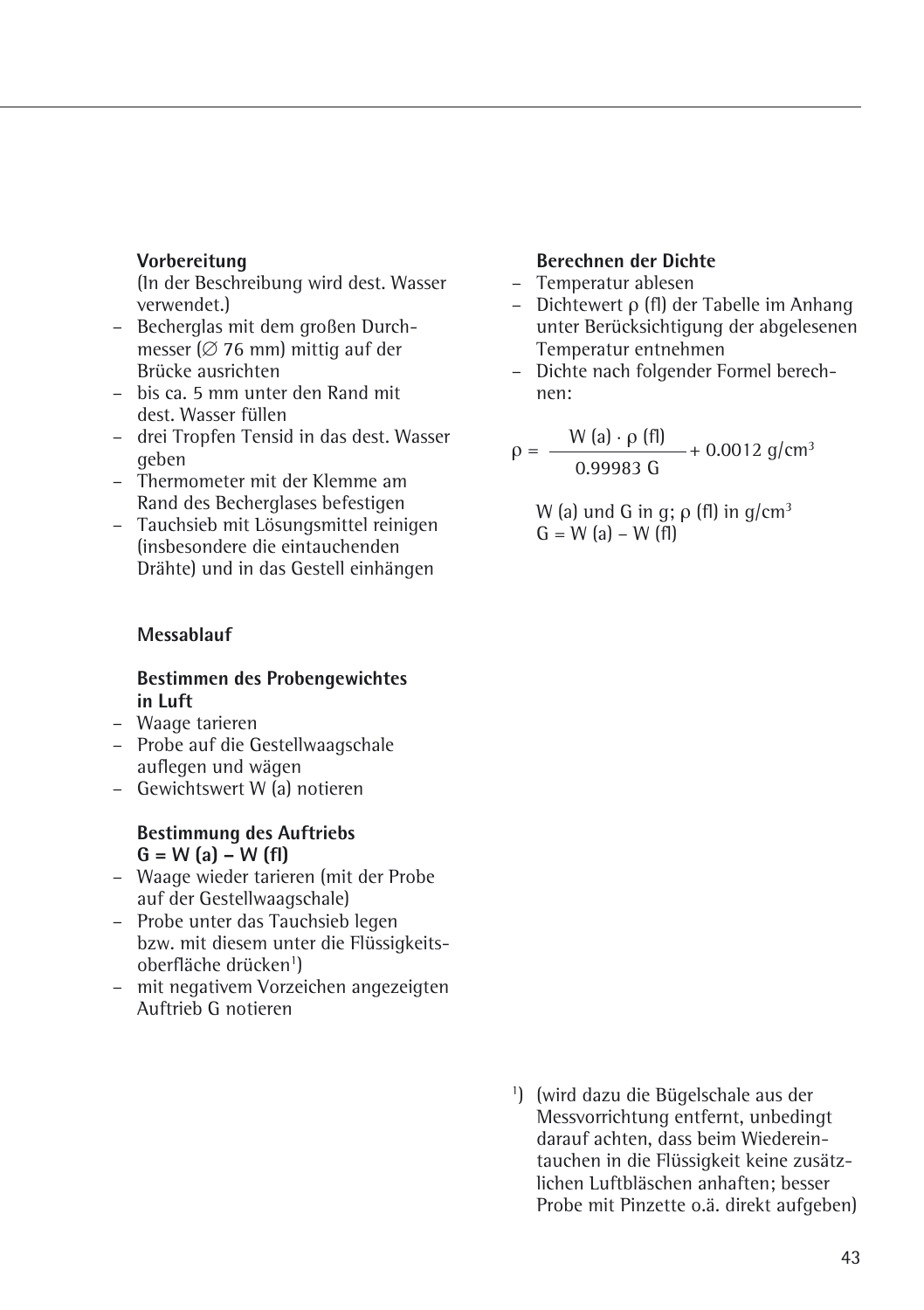### **Bestimmung der Dichte von Flüssigkeiten**

## **Vorbereitung**

- Becherglas mit dem kleinen Durchmesser (δ 55 mm) mittig auf der Brücke ausrichten
- Thermometer mit der Klemme am Rand des Becherglases befestigen

## **Messablauf**

- Die Kegelscheibe mit dem an einem Draht hängenden Glassenkkörper in das Gestell einhängen
- Waage tarieren
- Becherglas mit der zu bestimmenden Flüssigkeit bis 10 mm über den Glassenkkörper füllen

#### **Bestimmung des Auftriebs G = W (a) – W (fl)**

Der von der Waage angezeigte negative Gewichtswert entspricht dem Auftrieb, den der Senkkörper in der Flüssigkeit erfährt.

- mit negativem Vorzeichen angezeigten Auftrieb G notieren
- Temperatur ablesen und notieren

## **Berechnen der Dichte**

– Dichte nach folgender Formel berechnen:

$$
\rho(fI) = \frac{G}{V}
$$

G in  $q$ ; V in cm<sup>3</sup>

Der Glastauchkörper des Dichtebestimmungssets hat ein Volumen von  $10 \text{ cm}^3$ .

Die aktuelle Dichte der Flüssigkeit (in g/cm3 ) erhält man sehr einfach durch Versetzen des Kommas in der Waagenanzeige um eine Dezimalstelle nach links.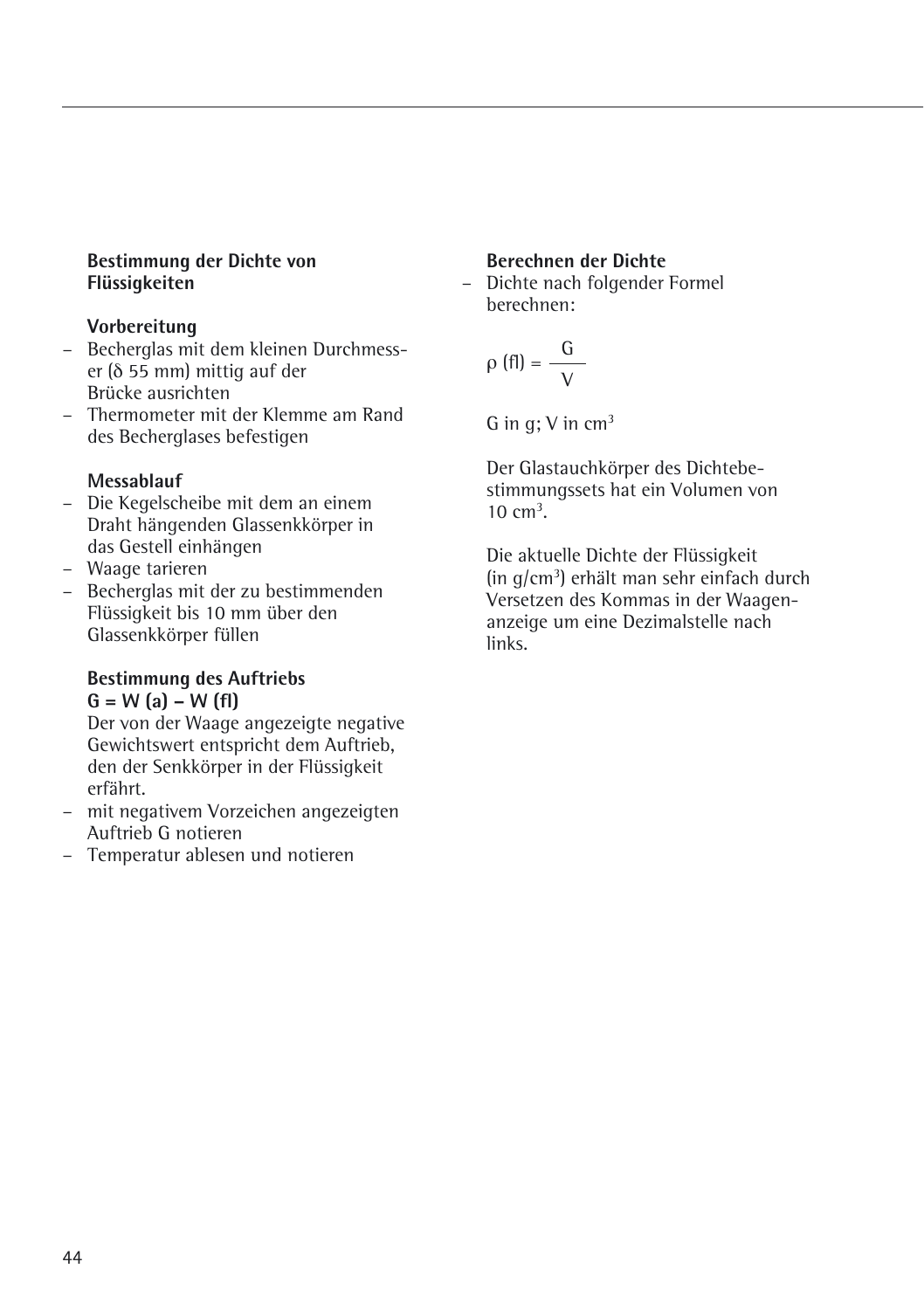## **Verwendung im eichpflichtigen Verkehr**

Eine Verwendung im eichpflichtigen Verkehr darf mit dem Dichtebestimmungsset YDK 01-0D nur für die Dichtebestimmung von Flüssigkeiten erfolgen.

Eingesetzt werden hierbei zusätzlich zu Gestell, Adapter und Brücke aus dem Dichtebestimmungsset YDK 01-0D die Teile

| - Becherglas: | $\varnothing$ 55 mm |  |
|---------------|---------------------|--|
|               |                     |  |

– Glassenkkörper Material: AR-Glas

Volumen: 10 cm3 aufgehängt an Konstantandraht

– geeichtes Thermometer: Ausführung nach EO14.1 Skala von 15–25°C Ablesbarkeit 0,1°C Genauigkeit ±0,1°C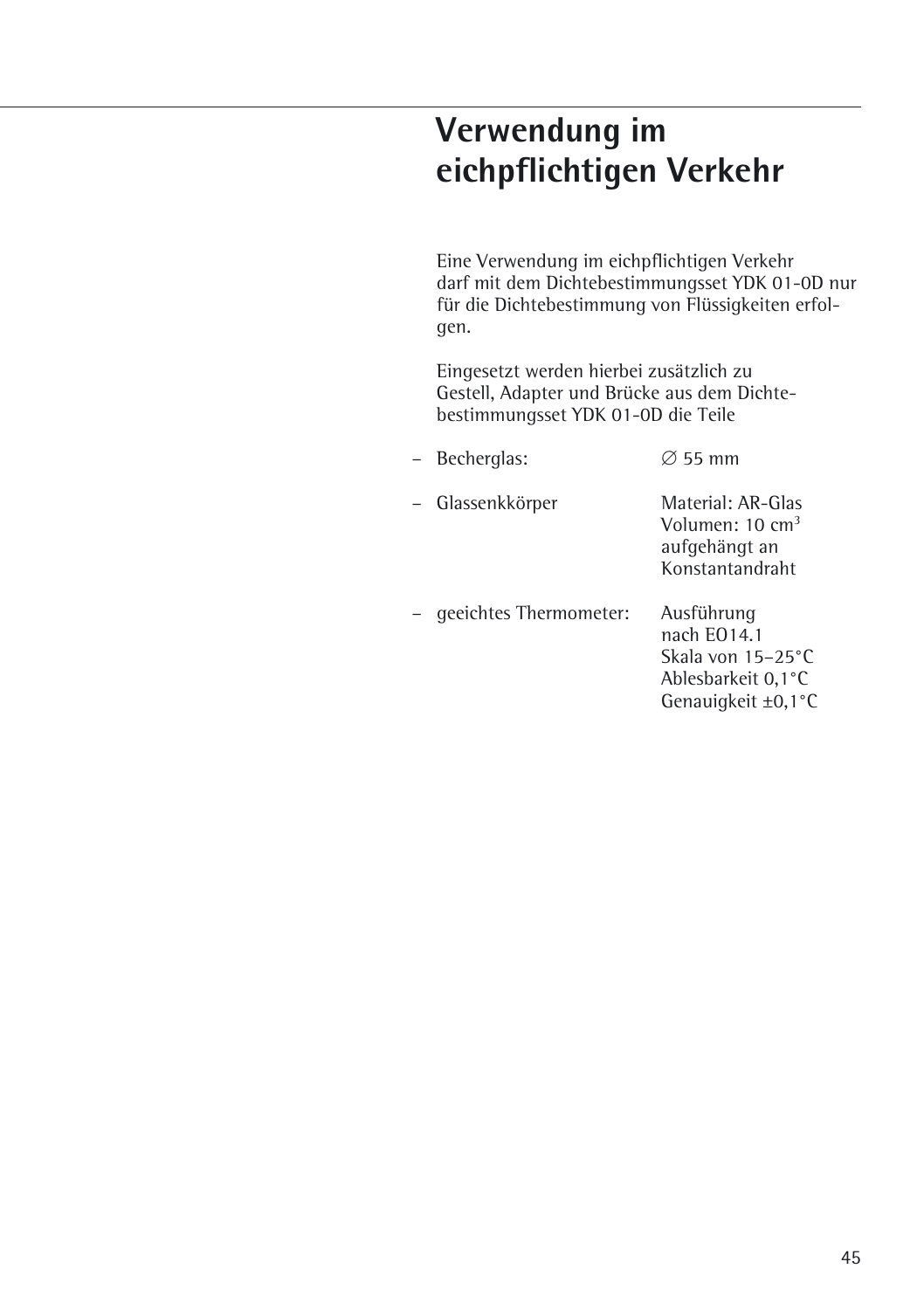# **Tabellen**

| T/°C | 0,0     | 0,1     | 0,2     | 0,3     | 0,4     | 0,5     | 0,6     | 0,7     | 0,8     | 0,9     |
|------|---------|---------|---------|---------|---------|---------|---------|---------|---------|---------|
| 10.  | 0,99973 | 0,99972 | 0,99971 | 0,99970 | 0,99969 | 0,99968 | 0,99967 | 0,99966 | 0,99965 | 0,99964 |
| 11.  | 0,99963 | 0,99962 | 0,99961 | 0,99960 | 0,99959 | 0,99958 | 0,99957 | 0,99956 | 0,99955 | 0,99954 |
| 12.  | 0.99953 | 0.99951 | 0.99950 | 0.99949 | 0.99948 | 0.99947 | 0.99946 | 0.99944 | 0.99943 | 0.99942 |
| 13.  | 0,99941 | 0.99939 | 0,99938 | 0.99937 | 0,99935 | 0.99934 | 0,99933 | 0.99931 | 0.99930 | 0,99929 |
| 14.  | 0,99927 | 0,99926 | 0,99924 | 0.99923 | 0,99922 | 0,99920 | 0,99919 | 0.99917 | 0.99916 | 0,99914 |
| 15.  | 0,99913 | 0,99911 | 0,99910 | 0,99908 | 0,99907 | 0,99905 | 0,99904 | 0,99902 | 0,99900 | 0,99899 |
| 16.  | 0.99897 | 0.99896 | 0.99894 | 0.99892 | 0.99891 | 0.99889 | 0.99887 | 0.99885 | 0.99884 | 0,99882 |
| 17.  | 0,99880 | 0.99879 | 0,99877 | 0.99875 | 0,99873 | 0.99871 | 0.99870 | 0.99868 | 0.99866 | 0,99864 |
| 18.  | 0,99862 | 0.99860 | 0,99859 | 0.99857 | 0,99855 | 0.99853 | 0,99851 | 0.99849 | 0.99847 | 0,99845 |
| 19.  | 0,99843 | 0.99841 | 0,99839 | 0.99837 | 0,99835 | 0,99833 | 0,99831 | 0,99829 | 0.99827 | 0,99825 |
| 20.  | 0,99823 | 0.99821 | 0,99819 | 0.99817 | 0,99815 | 0.99813 | 0,99811 | 0,99808 | 0.99806 | 0,99804 |
| 21.  | 0,99802 | 0.99800 | 0,99798 | 0.99795 | 0,99793 | 0.99791 | 0,99789 | 0.99786 | 0.99784 | 0,99782 |
| 22.  | 0,99780 | 0.99777 | 0,99775 | 0.99773 | 0,99771 | 0.99768 | 0,99766 | 0.99764 | 0.99761 | 0,99759 |
| 23.  | 0,99756 | 0,99754 | 0,99752 | 0,99749 | 0,99747 | 0,99744 | 0,99742 | 0,99740 | 0,99737 | 0,99735 |
| 24.  | 0,99732 | 0.99730 | 0.99727 | 0.99725 | 0,99722 | 0.99720 | 0.99717 | 0.99715 | 0.99712 | 0,99710 |
| 25.  | 0,99707 | 0.99704 | 0,99702 | 0.99699 | 0,99697 | 0.99694 | 0,99691 | 0,99689 | 0,99686 | 0,99684 |
| 26.  | 0,99681 | 0.99678 | 0,99676 | 0.99673 | 0,99670 | 0.99668 | 0,99665 | 0,99662 | 0.99659 | 0,99657 |
| 27.  | 0,99654 | 0,99651 | 0,99648 | 0,99646 | 0,99643 | 0,99640 | 0,99637 | 0,99634 | 0,99632 | 0,99629 |
| 28.  | 0.99626 | 0.99623 | 0.99620 | 0.99617 | 0,99614 | 0.99612 | 0.99609 | 0.99606 | 0.99603 | 0,99600 |
| 29.  | 0,99597 | 0.99594 | 0,99591 | 0.99588 | 0,99585 | 0,99582 | 0,99579 | 0.99576 | 0.99573 | 0,99570 |
| 30.  | 0,99567 | 0.99564 | 0,99561 | 0,99558 | 0,99555 | 0,99552 | 0,99549 | 0.99546 | 0.99543 | 0.99540 |

## Dichtewerte von H<sub>2</sub>O bei Temperatur T (in °C)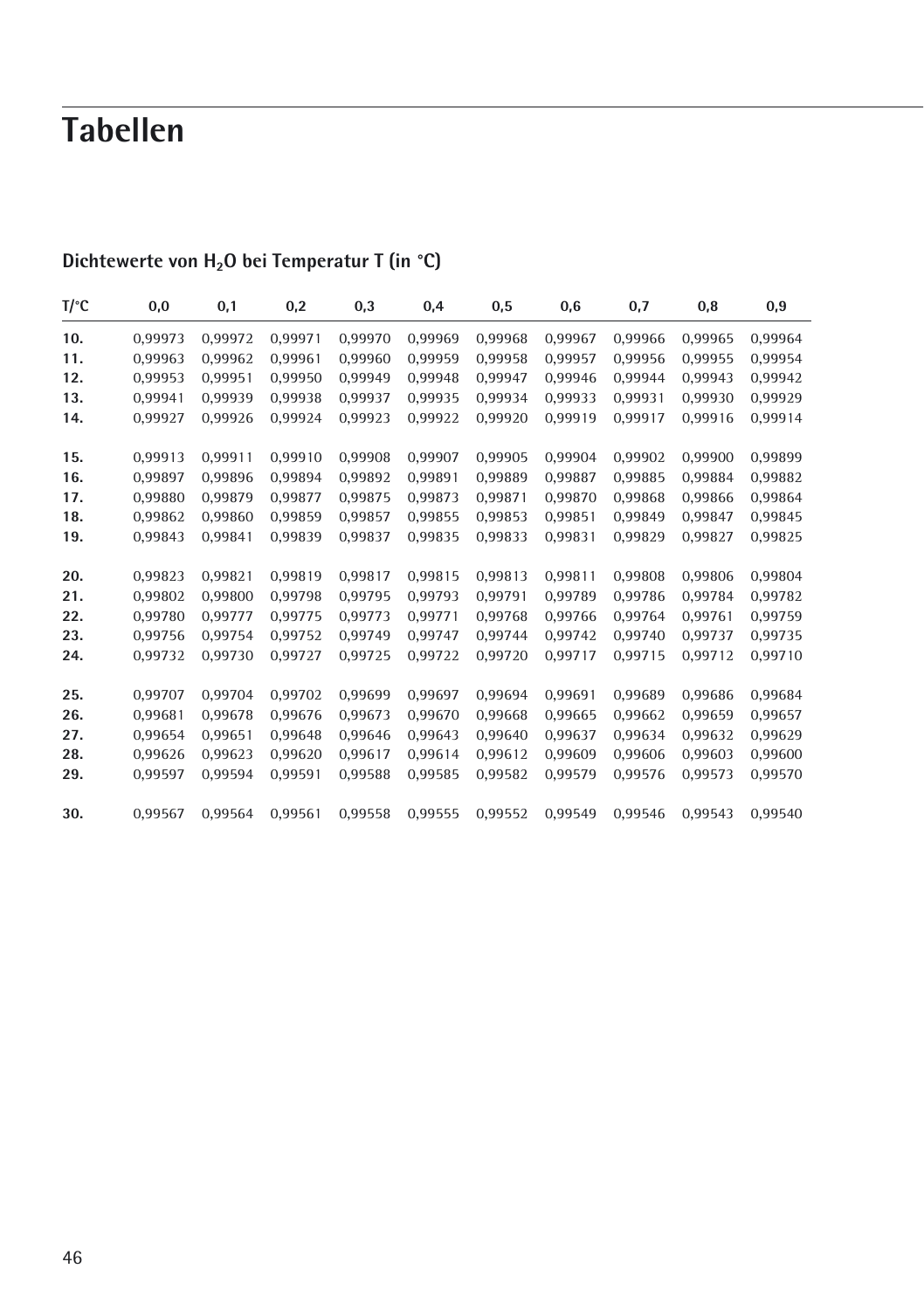| $T$ /°C | 0,0     | 0,1     | 0,2     | 0,3     | 0,4     | 0,5     | 0,6     | 0,7     | 0,8     | 0,9     |
|---------|---------|---------|---------|---------|---------|---------|---------|---------|---------|---------|
| 10.     | 0,79784 | 0.79775 | 0,79767 | 0.79758 | 0,79750 | 0.79741 | 0.79733 | 0,79725 | 0.79716 | 0,79708 |
| 11.     | 0,79699 | 0.79691 | 0,79682 | 0,79674 | 0,79665 | 0,79657 | 0,79648 | 0,79640 | 0.79631 | 0,79623 |
| 12.     | 0,79614 | 0.79606 | 0,79598 | 0,79589 | 0,79581 | 0,79572 | 0,79564 | 0,79555 | 0.79547 | 0,79538 |
| 13.     | 0,79530 | 0.79521 | 0,79513 | 0.79504 | 0.79496 | 0.79487 | 0.79479 | 0.79470 | 0.79462 | 0,79453 |
| 14.     | 0,79445 | 0.79436 | 0,79428 | 0.79419 | 0,79411 | 0,79402 | 0.79394 | 0,79385 | 0.79377 | 0,79368 |
| 15.     | 0,79360 | 0.79352 | 0,79343 | 0.79335 | 0,79326 | 0.79318 | 0.79309 | 0,79301 | 0.79292 | 0,79284 |
| 16.     | 0.79275 | 0.79267 | 0.79258 | 0.79250 | 0.79241 | 0.79232 | 0.79224 | 0.79215 | 0.79207 | 0,79198 |
| 17.     | 0,79190 | 0,79181 | 0,79173 | 0,79164 | 0,79156 | 0,79147 | 0,79139 | 0,79130 | 0.79122 | 0,79113 |
| 18.     | 0,79105 | 0,79096 | 0,79088 | 0,79079 | 0,79071 | 0,79062 | 0,79054 | 0,79045 | 0.79037 | 0,79028 |
| 19.     | 0,79020 | 0.79011 | 0,79002 | 0.78994 | 0,78985 | 0,78977 | 0,78968 | 0,78960 | 0,78951 | 0,78943 |
| 20.     | 0,78934 | 0.78926 | 0,78917 | 0,78909 | 0,78900 | 0,78892 | 0,78883 | 0,78874 | 0.78866 | 0,78857 |
| 21.     | 0.78849 | 0.78840 | 0.78832 | 0.78823 | 0.78815 | 0.78806 | 0.78797 | 0.78789 | 0.78780 | 0,78772 |
| 22.     | 0.78763 | 0.78755 | 0.78746 | 0.78738 | 0.78729 | 0.78720 | 0.78712 | 0.78703 | 0.78695 | 0,78686 |
| 23.     | 0,78678 | 0,78669 | 0,78660 | 0,78652 | 0,78643 | 0,78635 | 0,78626 | 0,78618 | 0,78609 | 0,78600 |
| 24.     | 0,78592 | 0,78583 | 0,78575 | 0,78566 | 0,78558 | 0,78549 | 0,78540 | 0,78532 | 0,78523 | 0,78515 |
| 25.     | 0,78506 | 0.78497 | 0,78489 | 0.78480 | 0,78472 | 0.78463 | 0,78454 | 0,78446 | 0.78437 | 0,78429 |
| 26.     | 0,78420 | 0.78411 | 0,78403 | 0.78394 | 0,78386 | 0,78377 | 0,78368 | 0,78360 | 0,78351 | 0,78343 |
| 27.     | 0,78334 | 0.78325 | 0,78317 | 0.78308 | 0,78299 | 0.78291 | 0.78282 | 0.78274 | 0.78265 | 0,78256 |
| 28.     | 0.78248 | 0.78239 | 0.78230 | 0.78222 | 0,78213 | 0.78205 | 0.78196 | 0.78187 | 0.78179 | 0,78170 |
| 29.     | 0,78161 | 0,78153 | 0,78144 | 0,78136 | 0,78127 | 0,78118 | 0,78110 | 0,78101 | 0,78092 | 0,78084 |
| 30.     | 0.78075 | 0.78066 | 0,78058 | 0,78049 | 0,78040 | 0,78032 | 0,78023 | 0.78014 | 0.78006 | 0,77997 |

## **Dichtewerte von Ethanol bei Temperatur T (in °C)**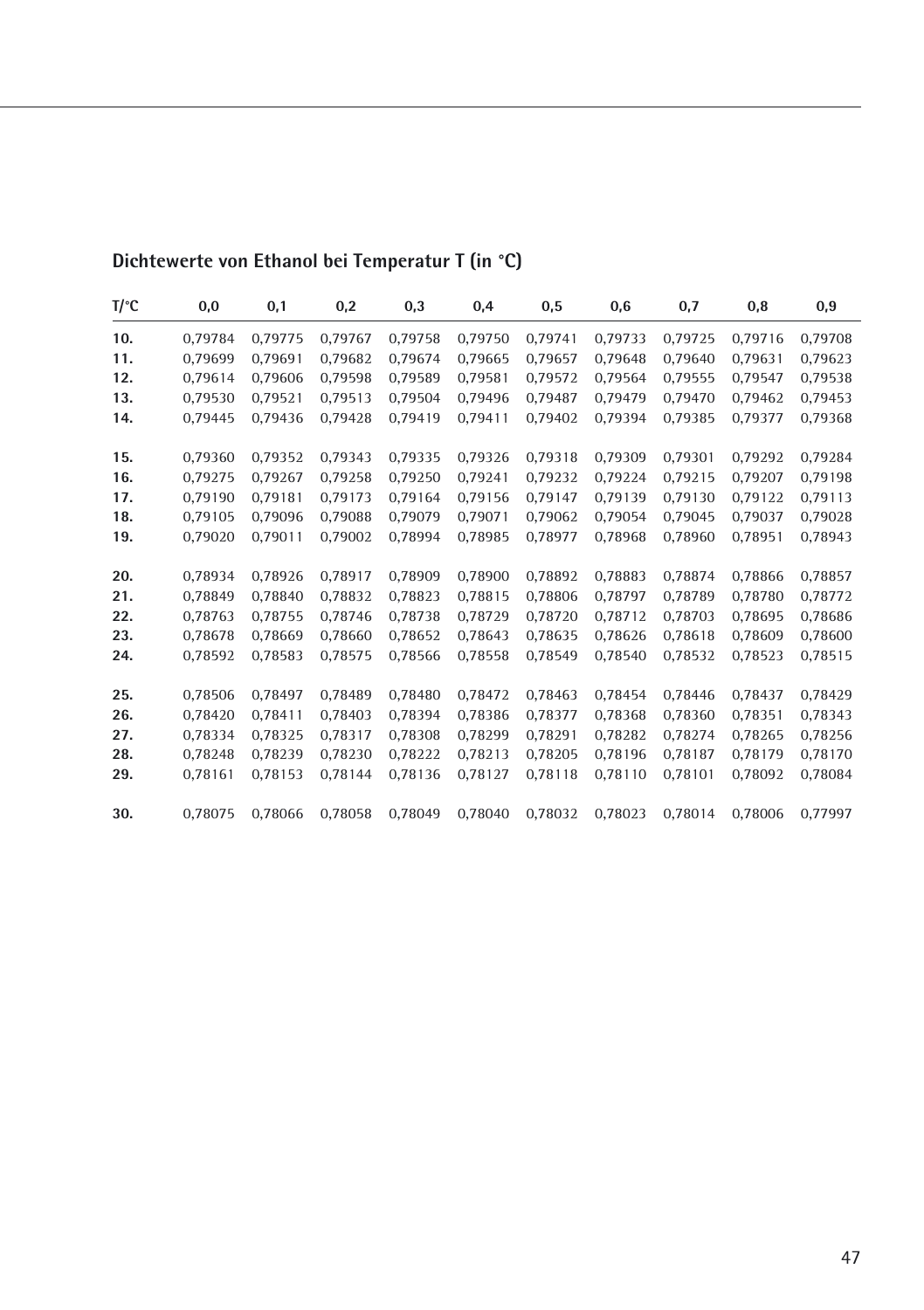## **Anhang**

Zum besseren Verständnis soll hier die Herleitung der verwendeten Formeln und des Korrekturfaktors erfolgen.

### **Grundlagen**

Dichte =  $\frac{\text{Masse (g)}}{\text{Masse (h)}$ 

Volumen (cm<sup>3</sup>)

Das Archimedische Gesetz:

Ein in eine Flüssigkeit getauchter Körper erfährt eine Auftriebskraft (G). Diese Kraft ist dem Betrag nach gleich der Gewichtskraft der durch das Volumen des Körpers verdrängten Flüssigkeit. Das Volumen eines getauchten Körpers V (k) ist gleich dem Volumen der ver-

drängten Flüssigkeit V (fl).

Es werden bestimmt:

- 1. Das Gewicht in der Luft W (a)
- 2. Auftrieb des Körpers in der Flüssigkeit (G)

Die Dichte eines Körpers ist:

$$
\rho = \frac{\text{Masse Körper}}{\text{Volumen Körper}} = \frac{W (a)}{V (s)} = \frac{W (a)}{V (f)}
$$

Ist die Dichte ρ (fl) der verdrängten Flüssigkeit bekannt, so ergibt sich mit  $M$ asse (fl) G

$$
V(fI) = \frac{1}{\rho(fI)} = \frac{1}{\rho(fI)}
$$

Damit folgt:  $\rho = \frac{W (a) \cdot \rho (f)}{G}$ 

## **Berechnung**

Die Dichte eines Festkörpers errechnet sich aus dem Verhältnis von  $\rho$  : W (a) =  $\rho$  (fl) : W (a) – W (fl) Daraus ergibt sich:  $\rho = \frac{W (a) \cdot \rho (f)}{W (a) - W (f)}$ 

W (a) – W (fl) =  $G =$  Auftrieb der Probe

Die **Dichte einer Flüssigkeit** wird ermittelt aus dem Auftrieb des Tauchkörpers mit definiertem Volumen.

$$
V(fI) = \frac{G}{V}
$$

Dabei ist:<br> $\rho =$ 

- $=$  die Dichte des Festkörpers
- ρ (fl) = die Dichte der Flüssigkeit
- W (a) = das Gewicht des Festkörpers in Luft
- W (fl) = das Gewicht des Festkörpers in der Flüssigkeit
- $G = der Auffrieb des Tauchkörpers  
\n $V = des Volumen des Eestkörpers$$
- $=$  das Volumen des Festkörpers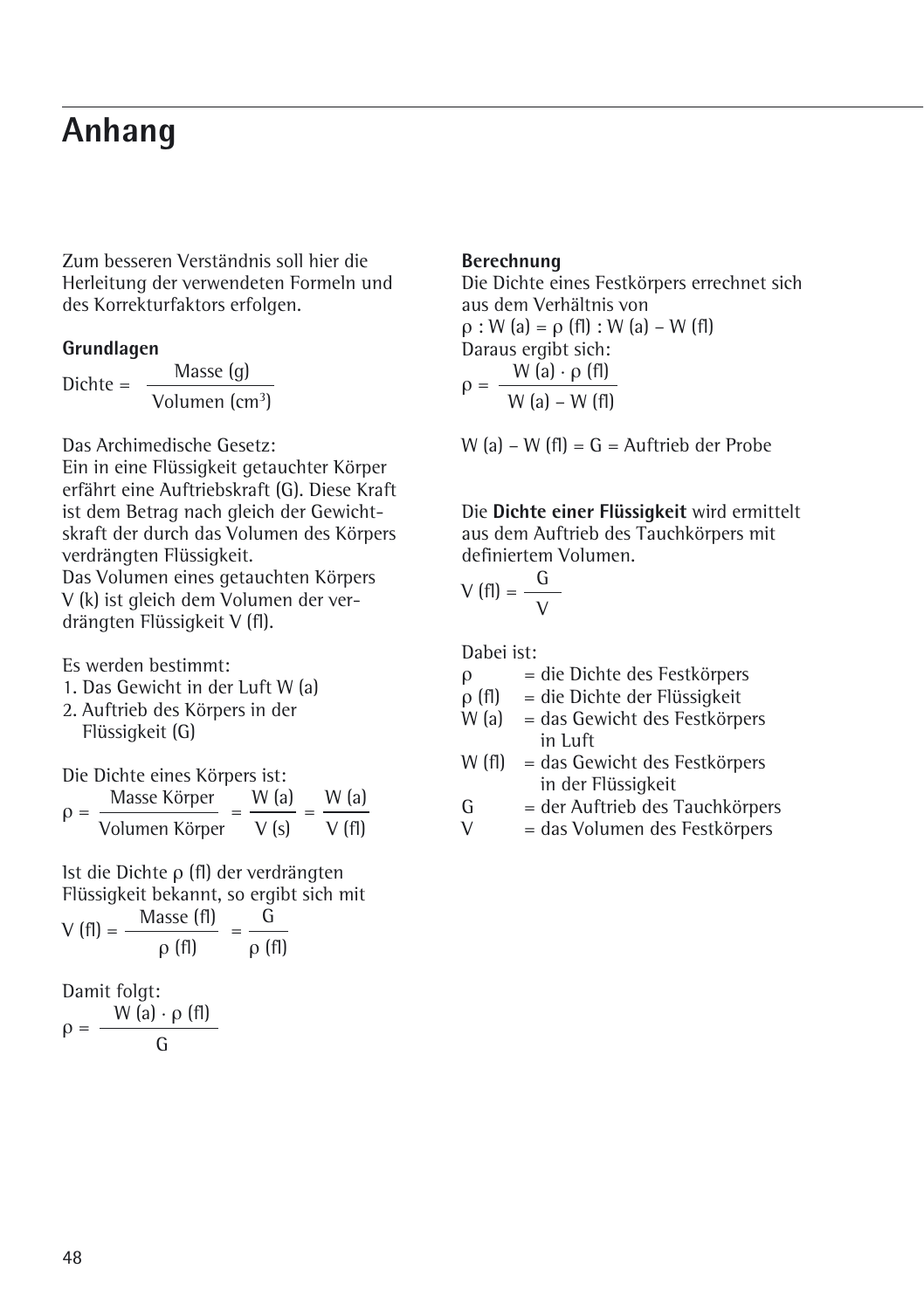### **Korrekturen**

Zur Korrektur der Dichtebestimmung bei Festkörpern werden berücksichtigt:

**– der Luftauftrieb, den die Probe bei der Wägung in Luft erfährt.** Dabei ist ρ (a) = 0,0012 g/cm<sup>3</sup> = Dichte

der Luft unter Normalbedingungen (Temperatur 20°C, Druck 101,325 kPa); Daraus folgt:

$$
\rho = \frac{W (a) \cdot [r (fl) - \rho (a)]}{W (a) - W (fl)} + \rho (a)
$$

## **– das Eintauchen der Drähte von Tauchkorb bzw. Tauchsieb**

Bei Verwendung des vorliegenden Dichtebestimmungssets muss der Auftrieb G = [W (a) – W (fl)] mit dem Faktor 0,99983 (Korr) multipliziert werden. Erweiterte Formel:

$$
\rho = \frac{W (a) \cdot [\rho (f I) - \rho (a)]}{[W (a) - W (f I)] \cdot Korr} + \rho (a)
$$

Dieser Faktor ergibt sich durch Berücksichtigung des Auftriebs der tiefer eintauchenden Drähte beim Einbringen der Probe.

### **Herleitung des Korrekturfaktors:**

Der Auftrieb durch die eintauchenden Drähte ist abhängig von der Höhe »h«, um die die Flüssigkeit beim Eintauchen der Probe steigt.

Dabei entspricht das Probenvolumen V (pr) dem Flüssigkeitsvolumen V (fl). Das Probenvolumen wird durch Messen des Auftriebs ermittelt. Es ist also:

$$
V (pr) = V (fl)
$$

oder

$$
\frac{W(a) - W(fI)}{\rho(fI)} = \frac{\pi \cdot h \cdot D^2}{4}
$$

$$
\text{Dann ist } h = \frac{4 \cdot \text{[W (a) - W (f1)]}}{\rho \text{ (f1) \cdot } \pi \cdot D^2}
$$

Der durch die eintauchenden Drähte verursachte Auftrieb »A« ist:

$$
A = 2 \cdot \frac{\pi - d^2}{4} \cdot h \cdot \rho \text{ (fl)}
$$

Bei Einsetzen von »h« ergibt sich:  $\rho = \frac{2 \cdot \pi \cdot d^2 \cdot 4 \cdot [W (a) - W (f I)] \cdot \rho (f I)}{4 \cdot \rho (f I) \cdot \pi \cdot D^2}$  $A = 2 \cdot \frac{d^2}{D^2} \cdot [W (a) - W (f I)]$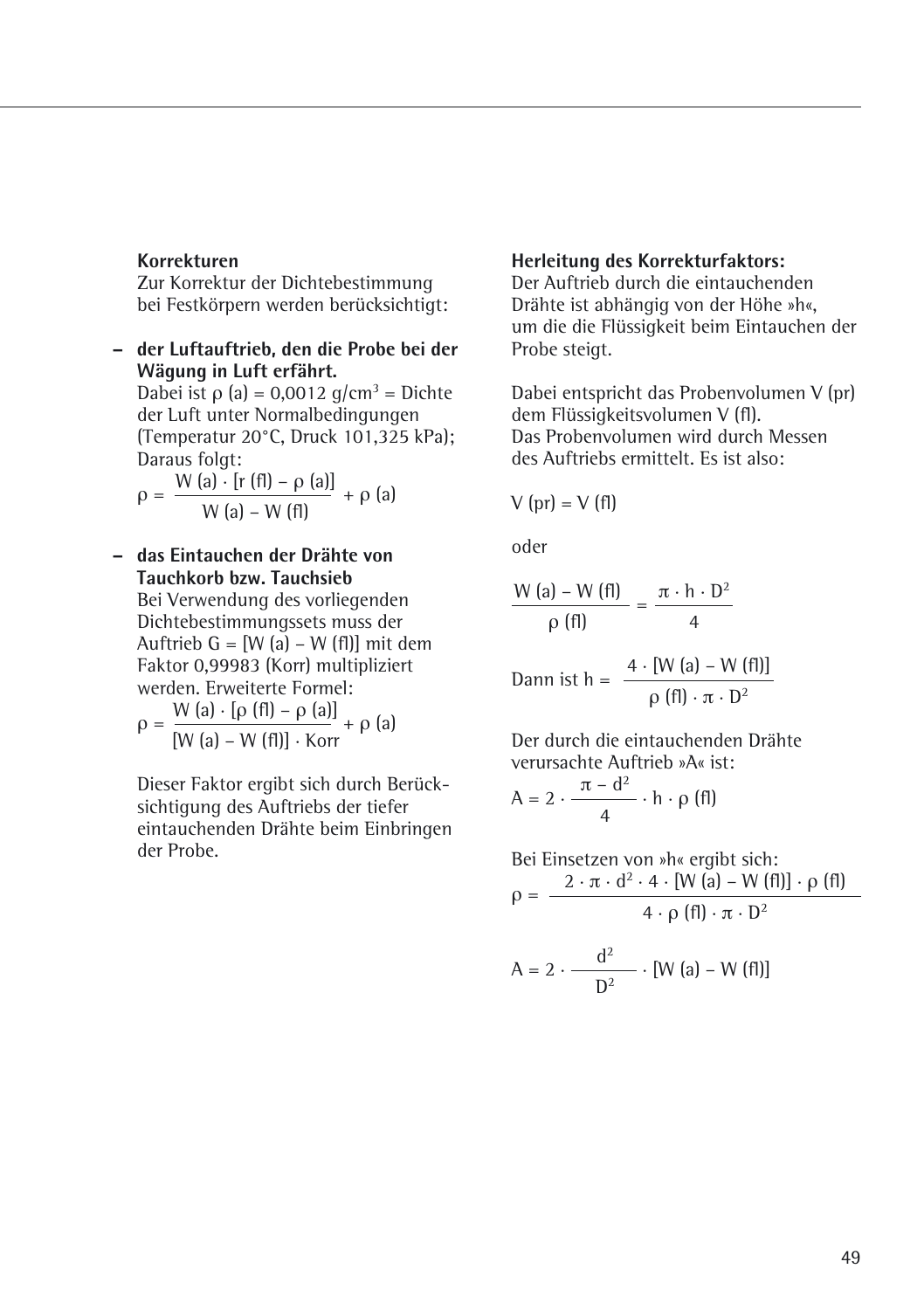Zur Berücksichtigung des Drahtauftriebes ist der ermittelte Auftrieb der Probe: G = W (a) – W (fl) um den durch die Drähte verursachten Auftrieb »A« zu verringern. Der in die Berechnung zu übernehmende Auftriebswert »A(korr)« ist dann: G – »A«.

A (corr) = [W (a) – W (f1)] – 2 · 
$$
\frac{d^2}{D^2}
$$
 · [W (a) – W (f1)]  
A (corr) =  $\left[1 - 2 \cdot \frac{d^2}{D^2}\right]$  · [W (a) – W (f1)]

Im Dichtebestimmungsset wird für die Dichtebestimmung von Festkörpern das Becherglas mit dem großen Durchmesser ( $\varnothing$  76 mm) und eine Tauchvorrichtung mit 2 Drähten mit dem Durchmesser 0,7 mm benutzt.

Bei Einsetzen der Werte für d = 0,7 mm und D = 76 mm ergibt sich der Korrekturfaktor aus:

$$
1 - 2 \cdot \frac{0.7^2}{76^2} = 0.99983
$$

Bei Verwendung von Einrichtungen mit anderen Abmessungen ist der Korrekturfaktor entsprechend neu zu errechnen.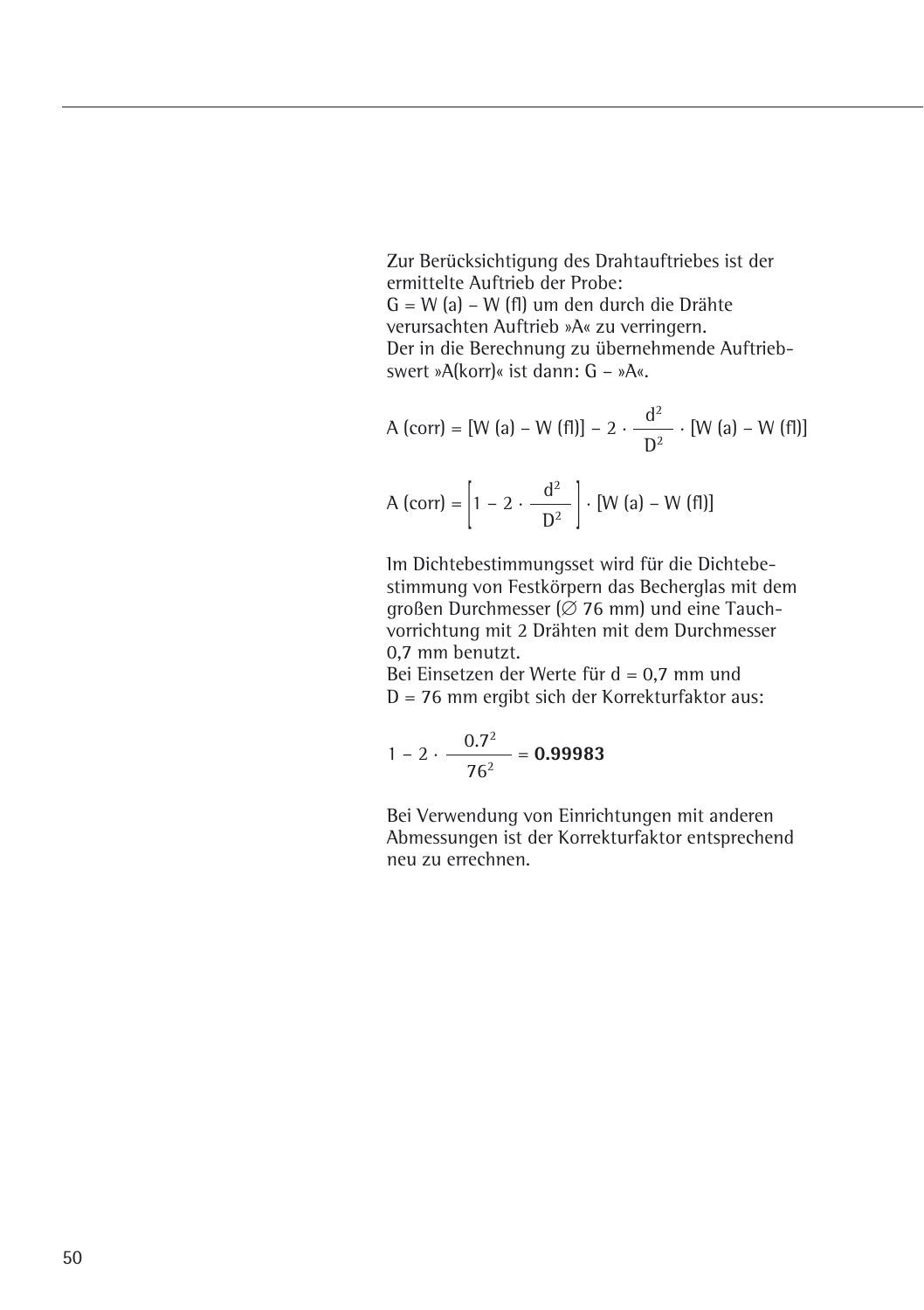# **Sommaire**

| YDK01, YDK01-0D : les composants<br>YDK01, YDK01-0D : mise en service                                                                | 53<br>54             |
|--------------------------------------------------------------------------------------------------------------------------------------|----------------------|
| YDK01B, YDK01LP, YDK01MS, YDK02MS:<br>les composants<br>YDK01B, YDK01LP, YDK01MS, YDK02MS:<br>mise en service                        | 56<br>57             |
| Méthodes de détermination<br>de la masse volumique                                                                                   | 61                   |
| Sources d'erreur et possibilités de correction                                                                                       | 62                   |
| Détermination de la masse volumique<br>– de solides<br>- de solides avec masse volumique $\langle 1 \text{ q/cm}^3$<br>– de liquides | 65<br>65<br>66<br>68 |
| Utilisation en usage réglementé                                                                                                      | 69                   |
| <b>Tables</b><br>Valeurs des masses volumiques de H <sub>2</sub> O<br>Valeurs des masses volumiques de l'éthanol                     | 70<br>70<br>71       |
| Annexe                                                                                                                               | 72                   |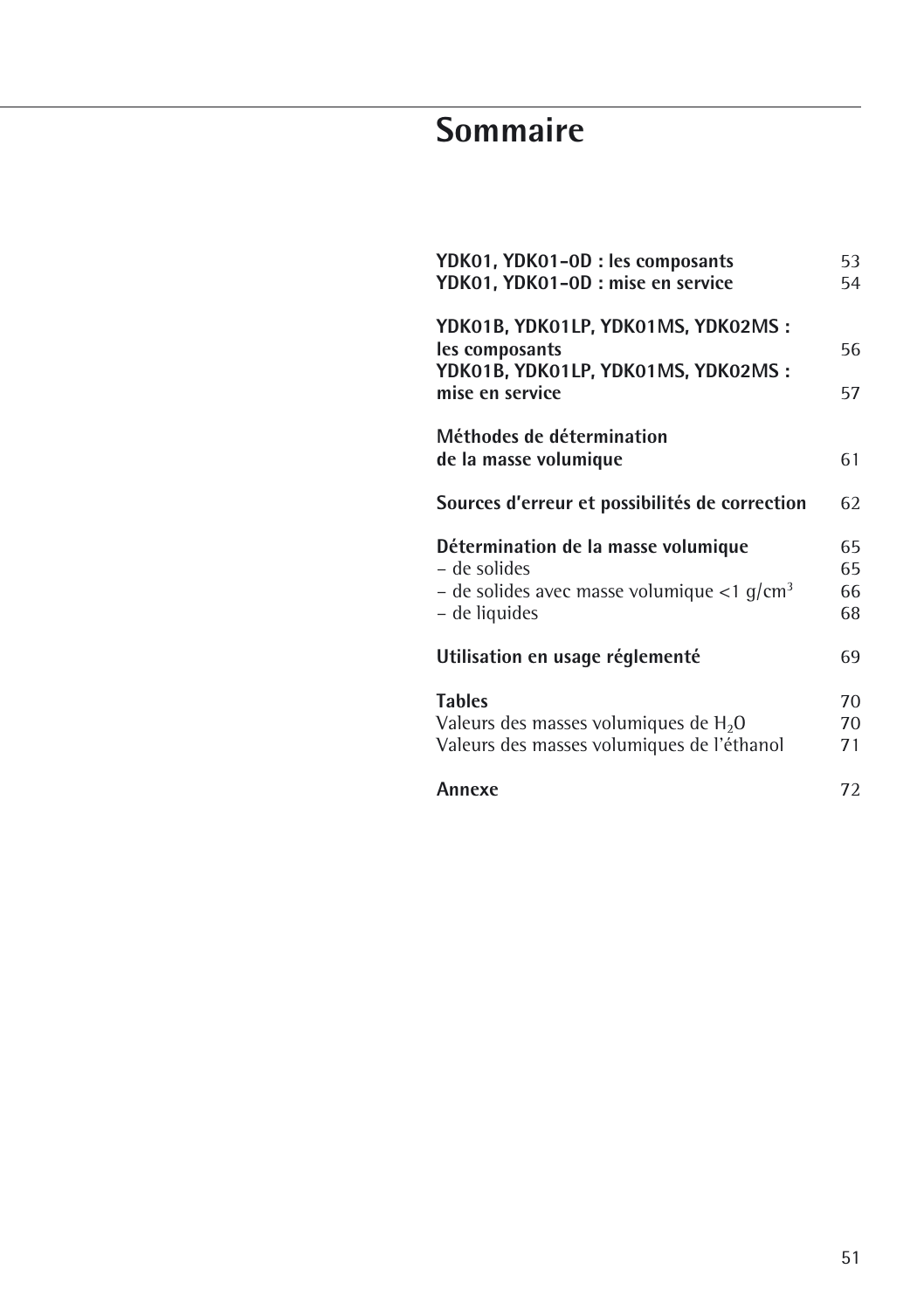Avec ce dispositif Sartorius de détermination de la masse volumique, vous avez équipé votre balance électronique d'un accessoire de haute qualité.

Cet accessoire Sartorius simplifie de façon extraordinaire les tâches quotidiennes.

Veuillez lire attentivement les instructions de montage et d'utilisation avant d'installer le dispositif de détermination de masses volumiques et de commencer les essais.

**Si votre balance est équipée d'un programme de détermination des masses volumiques, les valeurs rho seront automatiquement calculées par le programme.**

**Dans ce cas, ne suivre que la partie «Montage sur la balance» et les instructions opératoires.**

Le processus de détermination des masses volumiques est décrit en détail dans le manuel du programme de détermination des masses volumiques.

**Remarque concernant YDK 01-0D : Le dispositif YDK 01-0D peut être utilisé pour déterminer la masse volumique de liquides en usage réglementé.**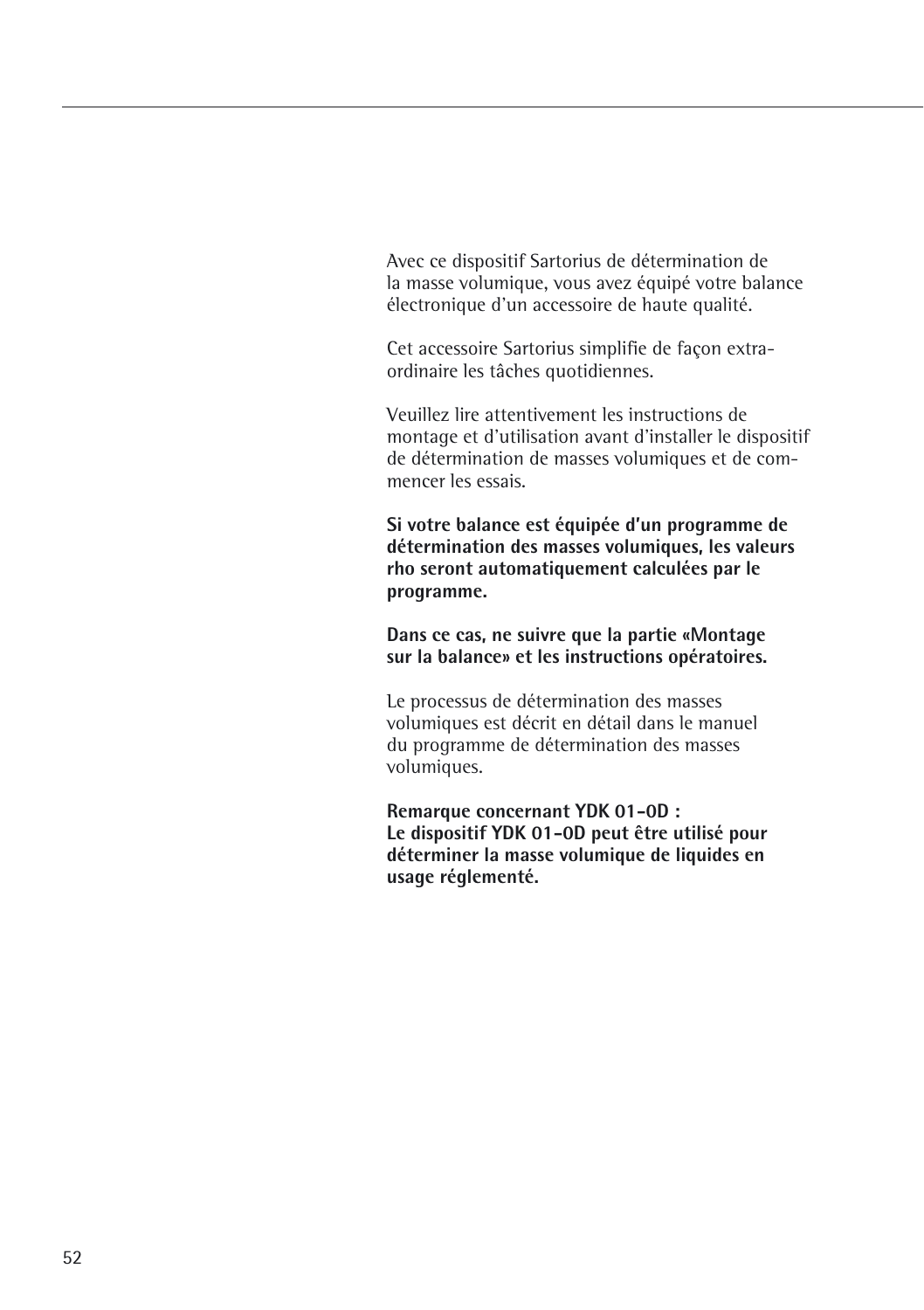## **YDK01, YDK01-0D : les composants**



- **1** Béchers ( $\varnothing$  76 mm et  $\varnothing$  55 mm)
- Structure de suspension
- Thermomètre avec clip de fixation
- Plongeur calibré en verre
- Panier pour échantillons «flottants» (ensemble à suspendre)
- Panier pour échantillons (ensemble à suspendre)
- Pont métallique
- Anneau d'étanchéité pour modèles ME
- Disque de compensation pour les modèles ME235S/P et ME254S antérieurs à 2005
- Adaptateurs (3)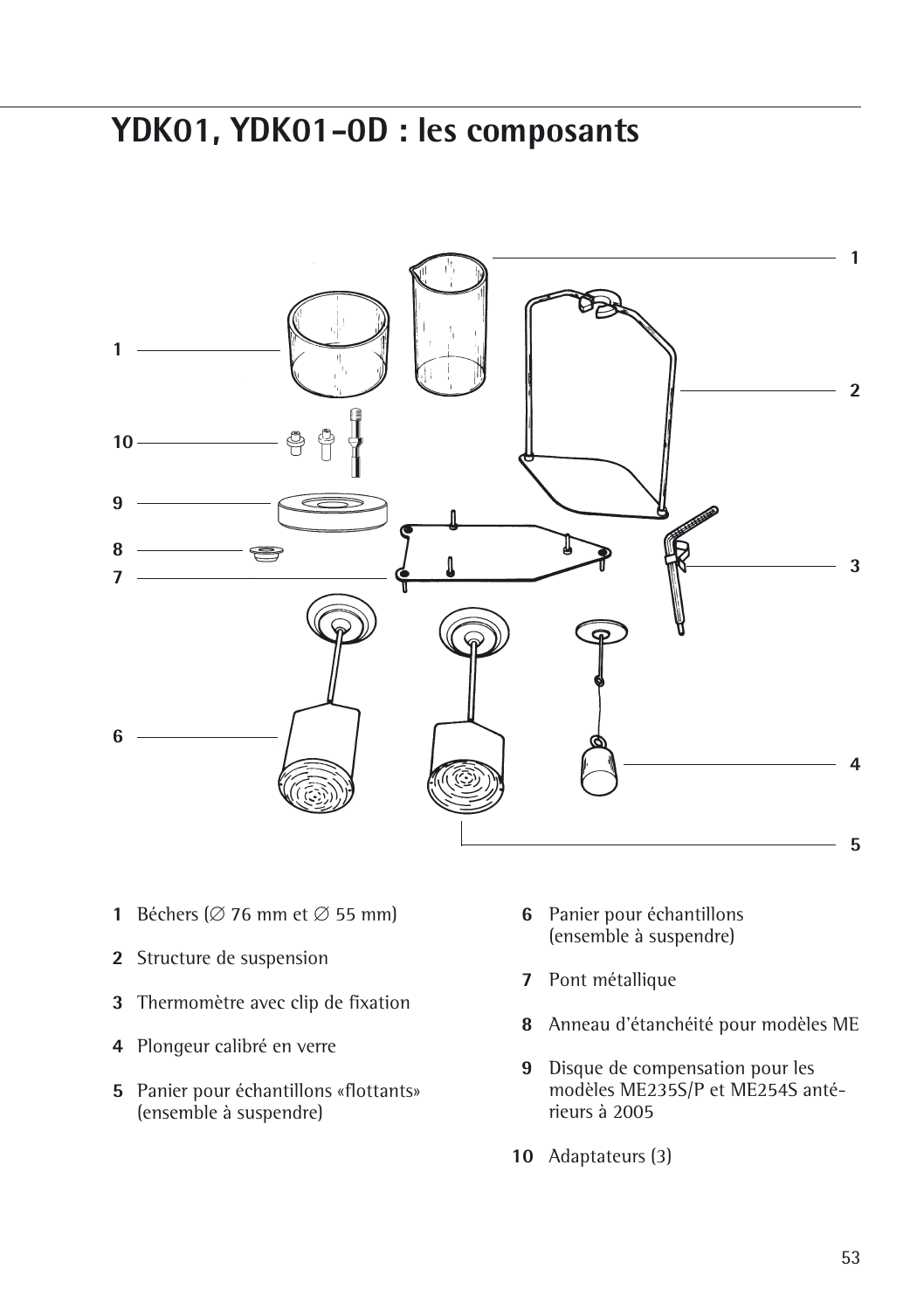# **YDK01, YDK01-0D : mise en service**

Le dispositif de détermination de masses volumiques YDK 01, YDK 01-0D peut être utilisé avec les balances suivantes :

- Balances ME
- Balances BA ayant une précision de lecture  $\leq 0.1$  mq
- Balances BP/CPA/CP/LA ayant une précision de lecture  $\leq 0.1$  mg, LE225D
- Balances MC ayant une étendue de pesée > 210 g (Série Micro)
- Balances RC (Série Research)

## **Préparation de la structure de suspension**

Il faut équiper la structure de suspension d'un adaptateur avant de la placer sur la balance.

Choisir l'adaptateur approprié au type de balance utilisé. Dimensions approximatives :

 $\varnothing$  12 mm, hauteur 16,5 mm

- Balances BA, BP\*, MC et RC avec anneau d'étanchéité
	- $\varnothing$  12 mm, hauteur 25,5 mm
- Balances BP\*\*/CPA/CP/LA ayant une précision de lecture  $\leq 0.1$  mg, LE225D



 $\overline{c}$ 

- $\varnothing$  8 mm, hauteur 41,3 mm
- Balances ME avec anneau d'étanchéité
- Disque de compensation pour les modèles ME235S/P et ME254S antérieurs à 2005
- $=$  BP210D, BP300S, BP210S, BP160P, BP110S
- \*\* = BP211D, BP301S, BP221S, BP161 P, BP12 S



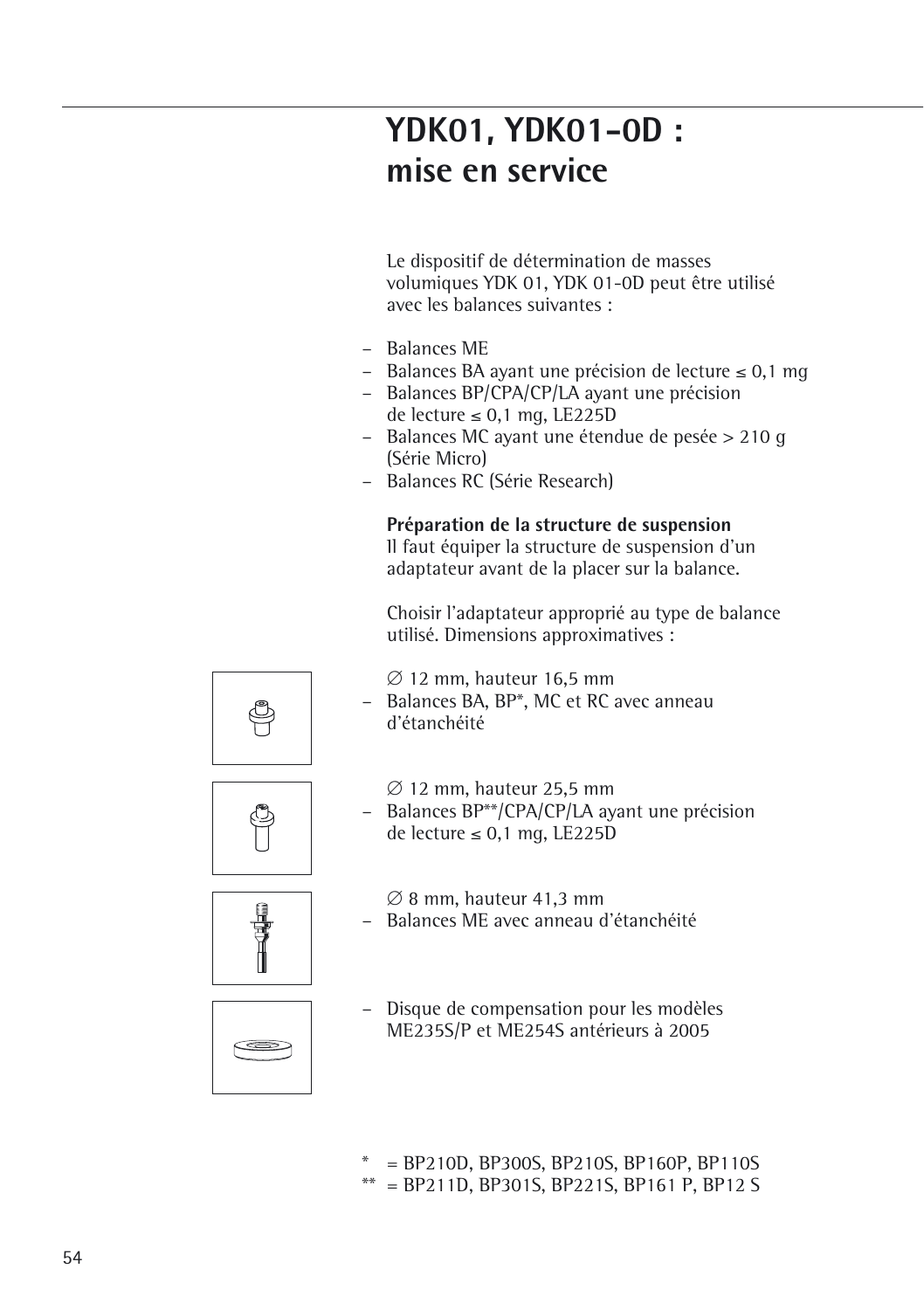

Visser l'adaptateur correspondant sur le dessous de la structure de suspension :

- Disque de compensation uniquement sur les modèles ME235S/P, ME254S
- Anneau d'étanchéité uniquement sur les modèles ME
- Adaptateur correspondant (voir page précédente)





Oter maintenant les éléments suivants de la balance :

- plateau de pesée
- anneau d'étanchéité balances BA et BP
- support de plateau balances BA et BP

Installer la structure dans la chambre de pesée. L'ouverture chanfreinée en haut de la structure doit faire face au côté où le support d'échantillon (panier, plongeur en verre) sera introduit dans .<br>la structure

Utiliser le pont métallique pour supporter le bécher. Positionner ce pont sur le plateau de la structure de façon à ce qu'elle repose sur la base de la chambre de pesée. Pour les balances BA, BP, CPA, CP et ME, le pont repose sur les pieds extérieurs.

Pour les balances RC et MC, il doit reposer sur les pieds intérieurs.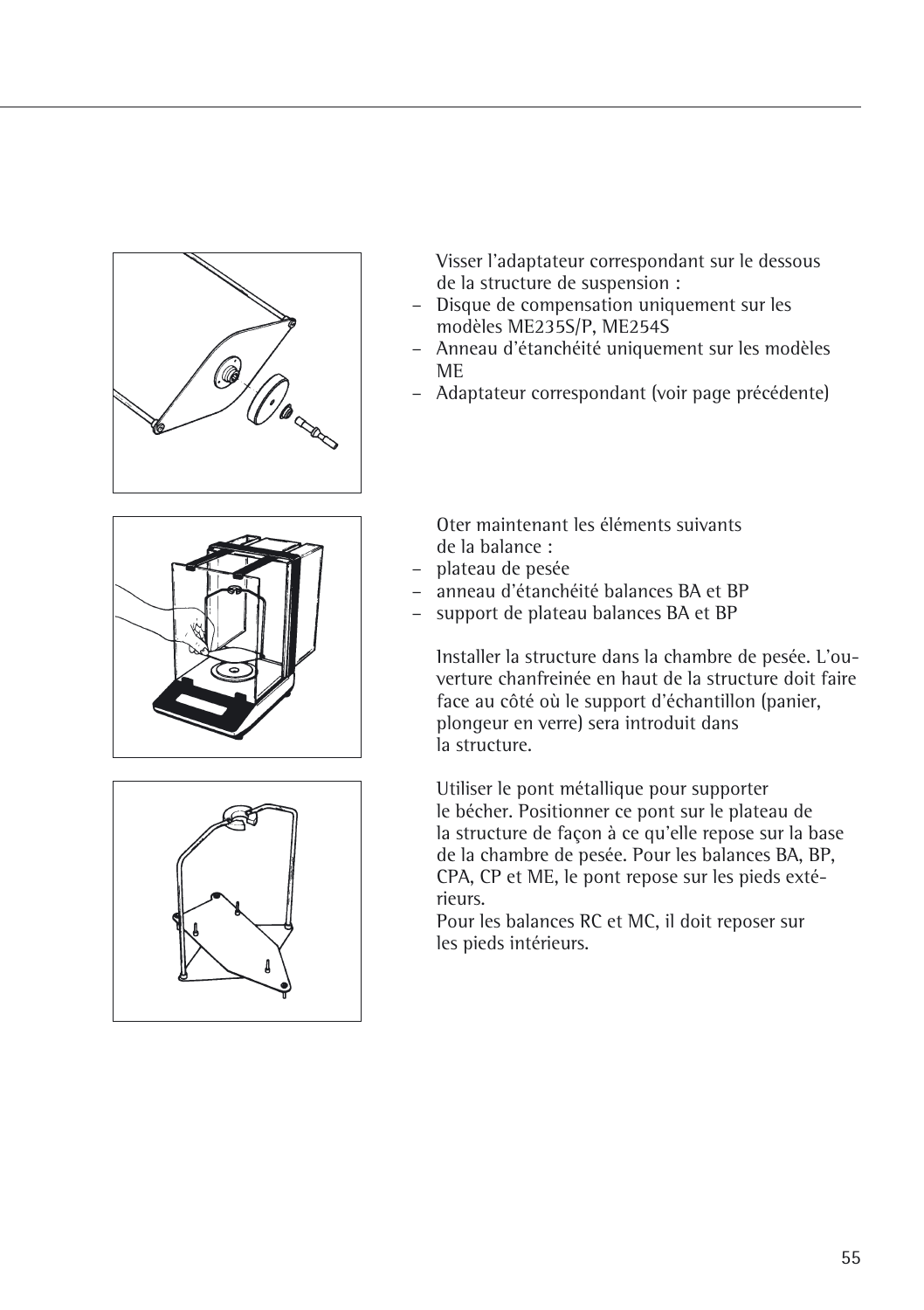# **YDK01B, YDK01LP, YDK01MS, YDK02MS : les composants**



- **1** Béchers ( $\varnothing$  76 mm et  $\varnothing$  55 mm)
- Structure de suspension (YDK02MS: structure de suspension rectangulaire)
- Thermomètre avec clip de fixation
- Plongeur calibré en verre
- Panier pour échantillons «flottants» (ensemble à suspendre)
- Panier pour échantillons (ensemble à suspendre)
- Pont métallique
- YDK01B, YDK01MS, YDK01LP: Adaptateur pour modèles ED224S, ED124S, LE324S, LE244S
- Adaptateur pour modèles LA/LP avec chambre analytique
- Disque de compensation pour modèles LA/LP3200D, LA/LP1200S
- Adaptateur pour modèles LA/LP sans chambre analytique
- YDK01 LP: Adaptateur pour modèles S/SI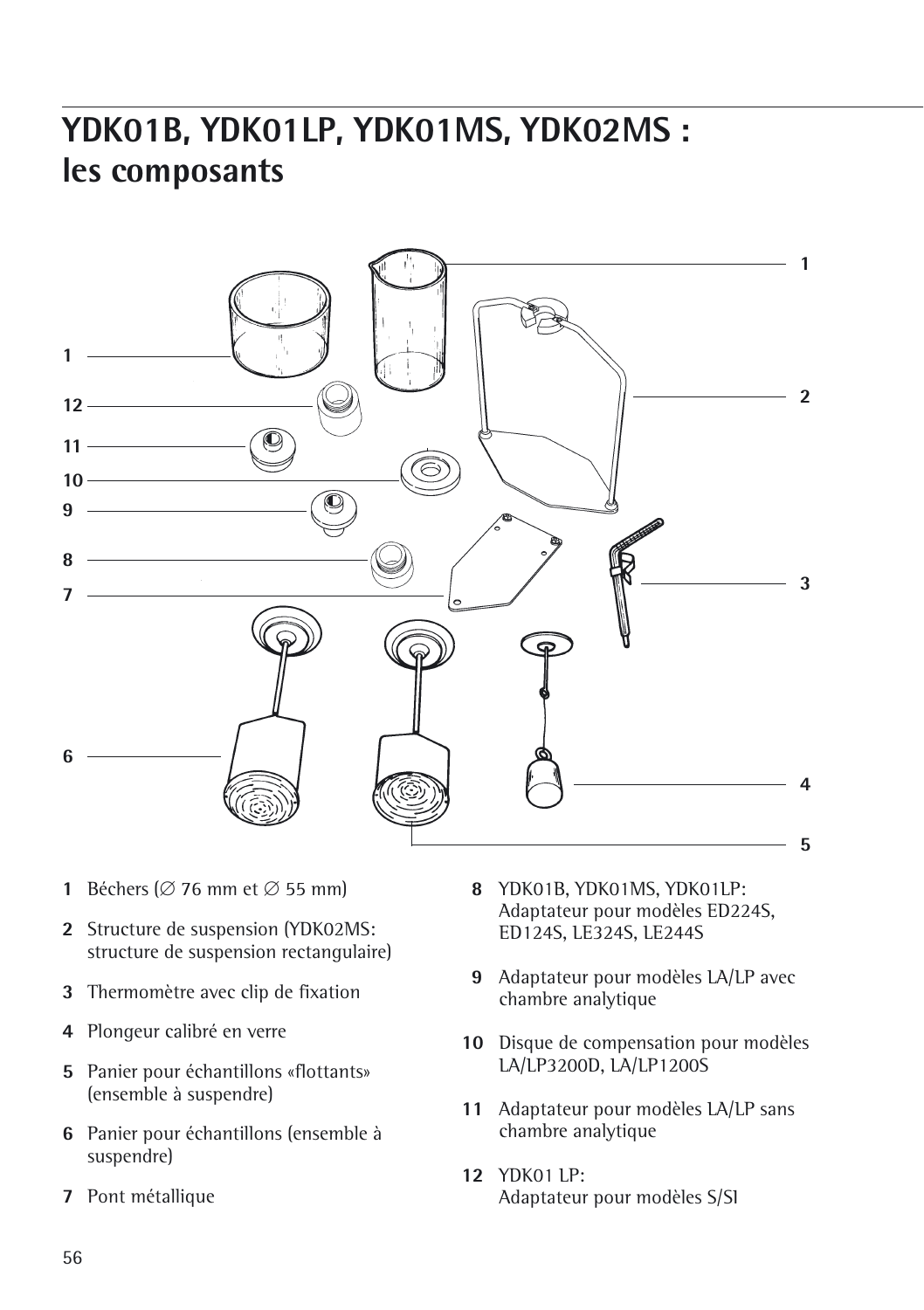# **YDK01B, YDK01LP, YDK01MS, YDK02MS : mise en service**

## **Description générale**

- YDK01B pour les modèles Sartorius BSA124 S/-CW, BSA224S/-CW, Acculab ATL-224/-I, ATL-124/-I, ATL-84/-I
- YDK01LP pour les balances LA/LP avec une précision de lecture de 1 mg, ED224S, ED124S, LE324S, LE244S, modèles S/SI
- YDK01MS pour les modèles de la série Cubis avec une précision de lecture < 0,1 mg
- YDK02MS pour les modèles de la série Cubis avec une précision de lecture de 1 mg

## Q**Utilisation en usage réglementé :** YDK01B,

YDK01LP, YDK01MS et YDK02MS ne doivent pas être utilisés en usage réglementé.

## **Installation du dispositif de détermination de la masse volumique :**

§ enlevez le paravent en verre, le plateau de pesée et le cas échéant le support de plateau de la balance.

## **YDK01B, YDK01MS et YDK01LP sur les modèles ED224S, ED124S, LE324S, LE244S :**

- § Vissez l'adaptateur (8) à la structure de suspension.
- Posez la structure de suspension sur la balance.
- $\bigcirc$  L'ouverture chanfreinée située en haut de la structure doit être dirigée du côté où le support d'échantillon (panier/plongeur en verre) sera introduit dans la structure.



## **YDK02MS:**

- Posez la structure de suspension sur le support de plateau de la balance.
- $\bigcirc$  L'ouverture chanfreinée située en haut de la structure doit être dirigée du côté où le support d'échantillon (panier/plongeur en verre) sera introduit dans la structure.

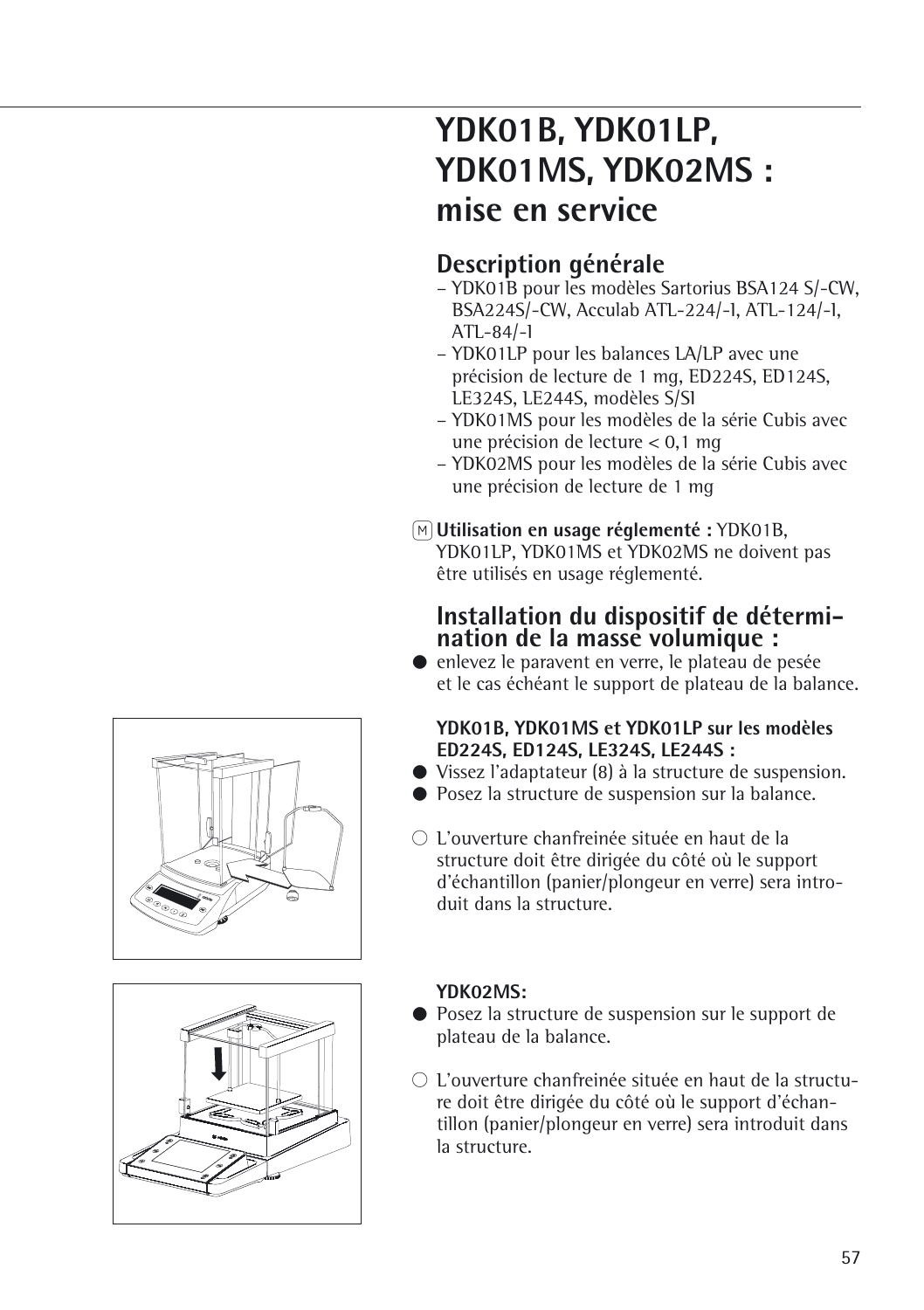





## **Balances LA/LP sauf modèle LA/LP3200D, LA/LP1200S**

- § Installer successivement les pièces suivantes :
- Petit adaptateur
- Structure de suspension
- $\bigcirc$  L'ouverture chanfreinée en haut de la structure doit faire face au côté où le support d'échantillon (panier, plongeur en verre) sera introduit dans la structure.

## **Balances LA/LP3200D, LA/LP1200S**

- § Installer successivement les pièces suivantes : – Petit adaptateur
- Disque de compensation
- Structure de suspension
- $\bigcirc$  L'ouverture chanfreinée en haut de la structure doit faire face au côté où le support d'échantillon (panier, plongeur en verre) sera introduit dans la structure.

## **Balances LA/LP avec paravent YDS01LP**

- § Installer successivement les pièces suivantes :
- Grand adaptateur
- Disque de compensation : uniquement pour LA/LP3200D, LA/LP1200S
- Structure de suspension
- $\bigcirc$  L'ouverture chanfreinée en haut de la structure doit faire face au côté où le support d'échantillon (panier, plongeur en verre) sera introduit dans la structure.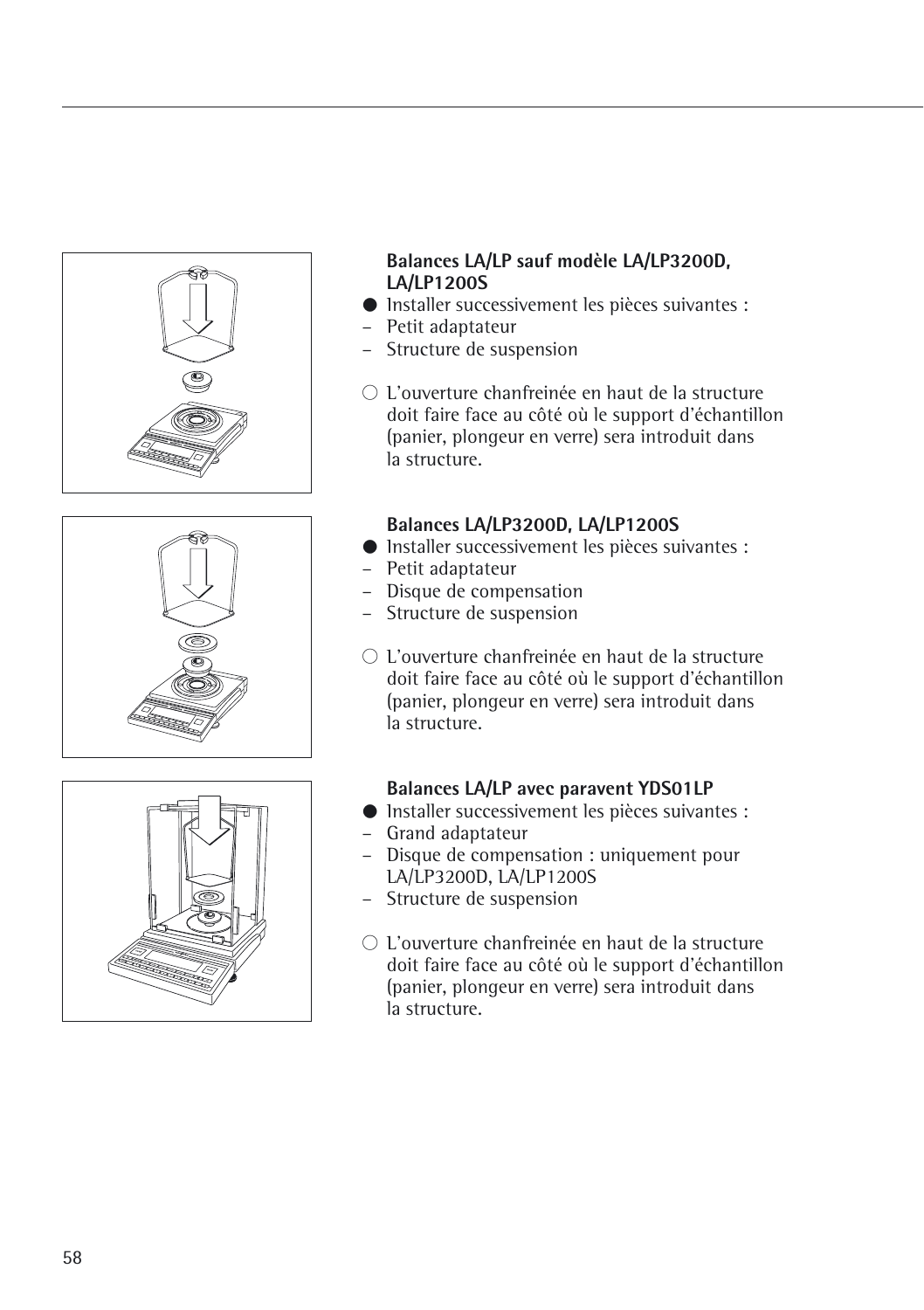

## **Choix du bécher/ de l'accessoire d'immersion**

§ Utiliser le pont métallique pour supporter le bécher. Positionner ce pont sur le plateau de la structure de façon à ce qu'elle repose sur la base de la balance.

Le choix du bécher et de l'accessoire d'immersion dépend de la nature de l'échantillon à déterminer :

Pour déterminer les masses volumiques de solides quand elles sont supérieures à celle du liquide d'immersion, utiliser :

– le bécher de  $\varnothing$  76 mm et le support d'échantillons.





Pour déterminer les masses volumiques de solides quand elles sont inférieures à celle du liquide d'immersion, utiliser :

– le bécher de  $\varnothing$  76 mm et le panier pour maintenir l'échantillon immergé.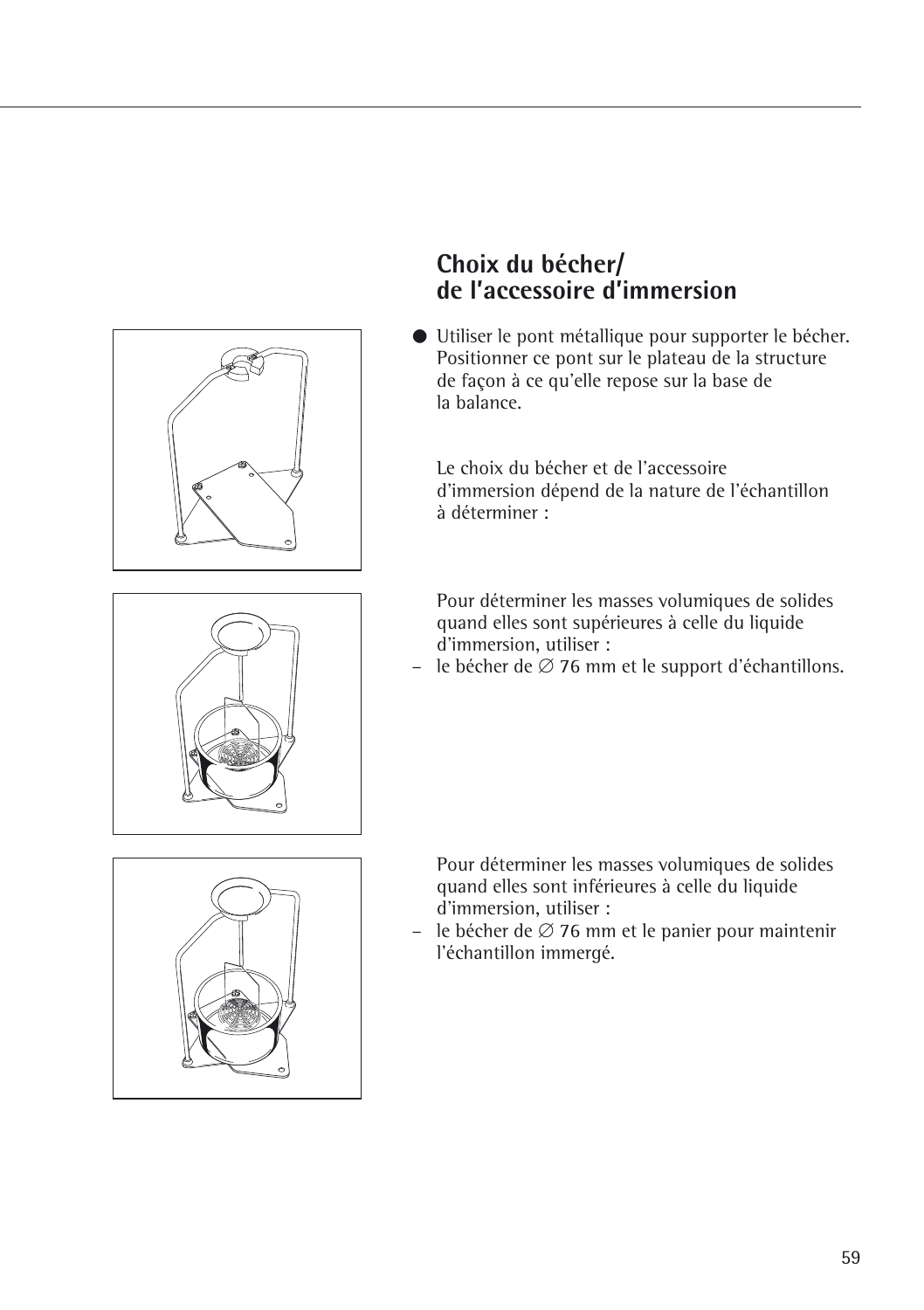

- à l'état actuel de la technique.
- Les thermomètres à base de mercure peuvent représenter un danger s'ils se cassent et que le mercure liquide s'écoule. Le mercure ne doit être en aucun cas enlever à l'aide d'un aspirateur. Il faut l'essuyer avec précaution avec un chiffon. Le chiffon et le mercure sont à mettre dans un récipient pouvant être fermé et doivent être remis à la collecte des déchets spéciaux (en Allemagne, comme déchet HG, AVV060404, déchet solide à teneur en mercure). Les anciens thermomètres défectueux sont à éliminer de la même façon.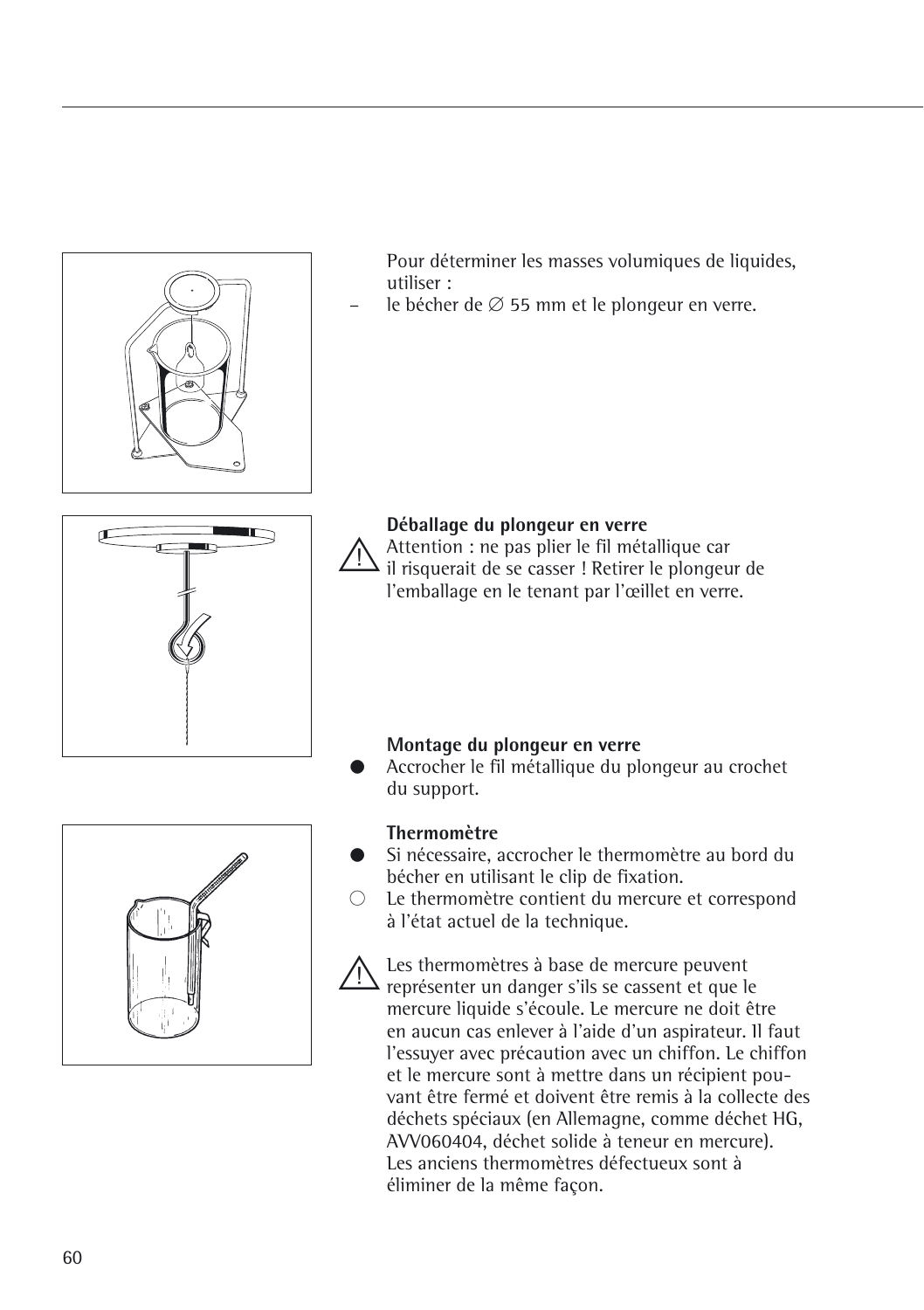# **Méthodes de détermination de la masse volumique**

Pour déterminer la masse volumique d'un solide avec cet accessoire, on utilise le principe d'Archimède :

Un solide immergé dans un liquide est soumis à la force appelée poussée hydrostatique. La valeur de cette force est égale au poids du volume liquide déplacé par l'échantillon.

Avec une balance hydrostatique qui permet d'effectuer aussi bien les pesées dans l'air que dans le liquide, il est possible de :

– déterminer la **masse volumique d'un solide** si l'on connaît la masse volumique du liquide provoquant cette poussée hydrostatique :

$$
\rho = \frac{W(a) \cdot \rho(fI)}{W(a) - W(fI)}
$$

ou

– déterminer la **masse volumique d'un liquide** si l'on connaît le volume du solide immergé :

$$
\rho\text{ (fl)}=\frac{G}{V}
$$

avec :

- $\rho$  = masse volumique du so<br> $\rho$  (fl) = masse volumique du liq
- $\rho$  (fl) = masse volumique du liquide<br>W (a) = poids du solide dans l'air
- $W$  (a) = poids du solide dans l'air<br> $W$  (fl) = poids du solide dans le lic
- W (fl) = poids du solide dans le liquide<br> $G = \text{poussee hvdrostatique}$
- = poussée hydrostatique appliquée au solide immergé
- $V = volume$  du solide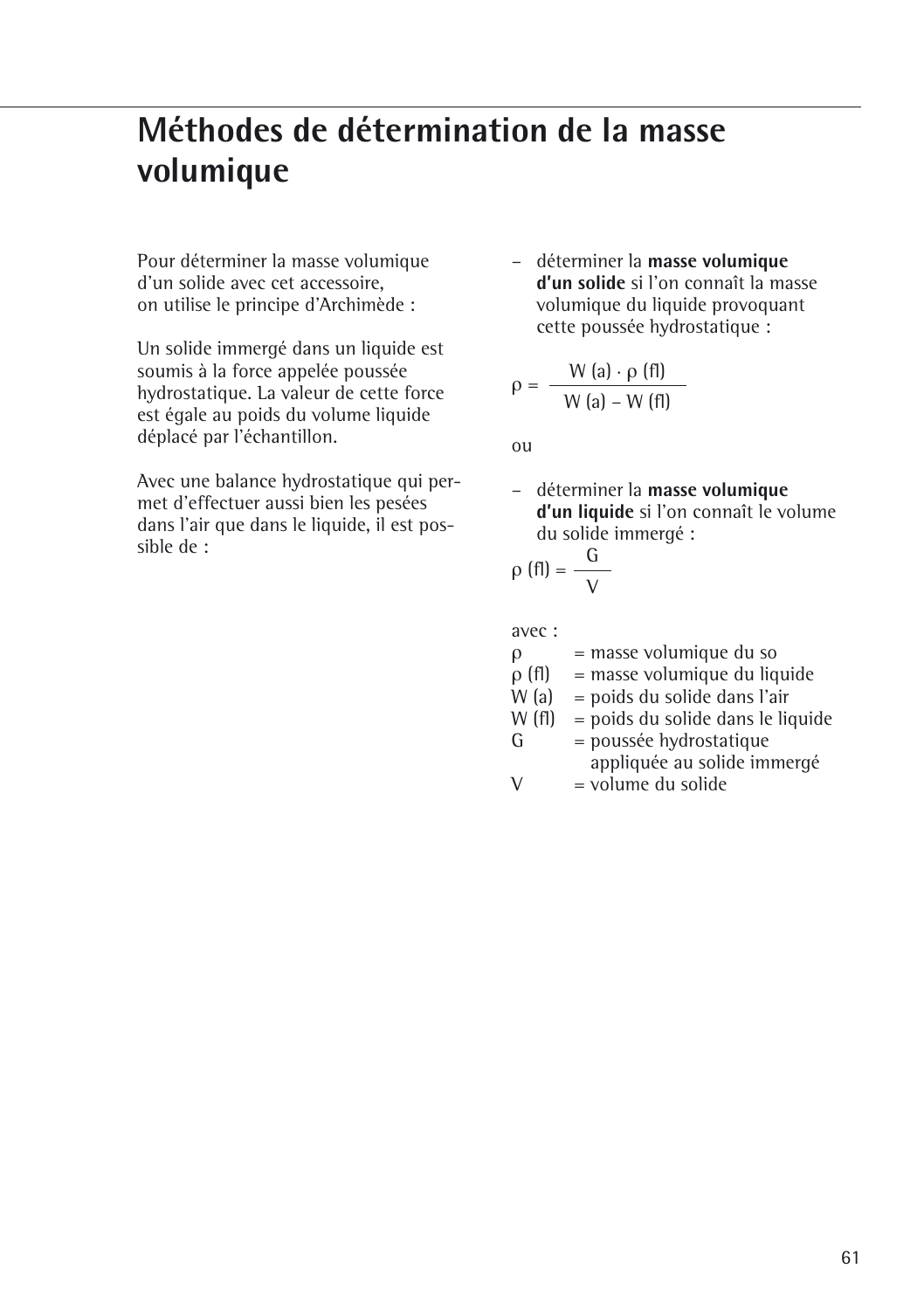## **Sources d'erreurs et possibilités de correction**

La formule de la page précédente pour la détermination de la masse volumique de solides est suffisante pour obtenir la précision de une, voire deux décimales.

Pour un niveau de précision supérieur, il est nécessaire de tenir compte des erreurs et facteurs d'erreurs suivants :

- la masse volumique du liquide d'immersion en fonction de la température,
- la poussée aérostatique lors de la pesée dans l'air,
- le changement du niveau d'immersion des tiges du support d'échantillon pendant l'immersion de ce dernier,
- la tension superficielle du liquide sur le support d'échantillon,
- les bulles d'air sur l'échantillon.

Quelques-unes de ces erreurs peuvent être corrigées par calcul. Pour cela, procéder comme suit :

- mesurer la température du liquide de référence et corriger sa masse volumique en tenant compte de ce critère et
- définir exactement le diamètre intérieur du récipient contenant le liquide de référence.

## **Influence de la température sur la masse volumique du liquide**

La masse volumique du liquide créant la poussée hydrostatique dépend de la température. La variation de masse volumique par °C de température est de l'ordre de :

- 0,02% pour l'eau distillée
- 0,1% pour les alcools et les hydrocarbures.

En d'autres termes, cela peut influencer la troisième décimale d'un résultat de détermination de masse volumique.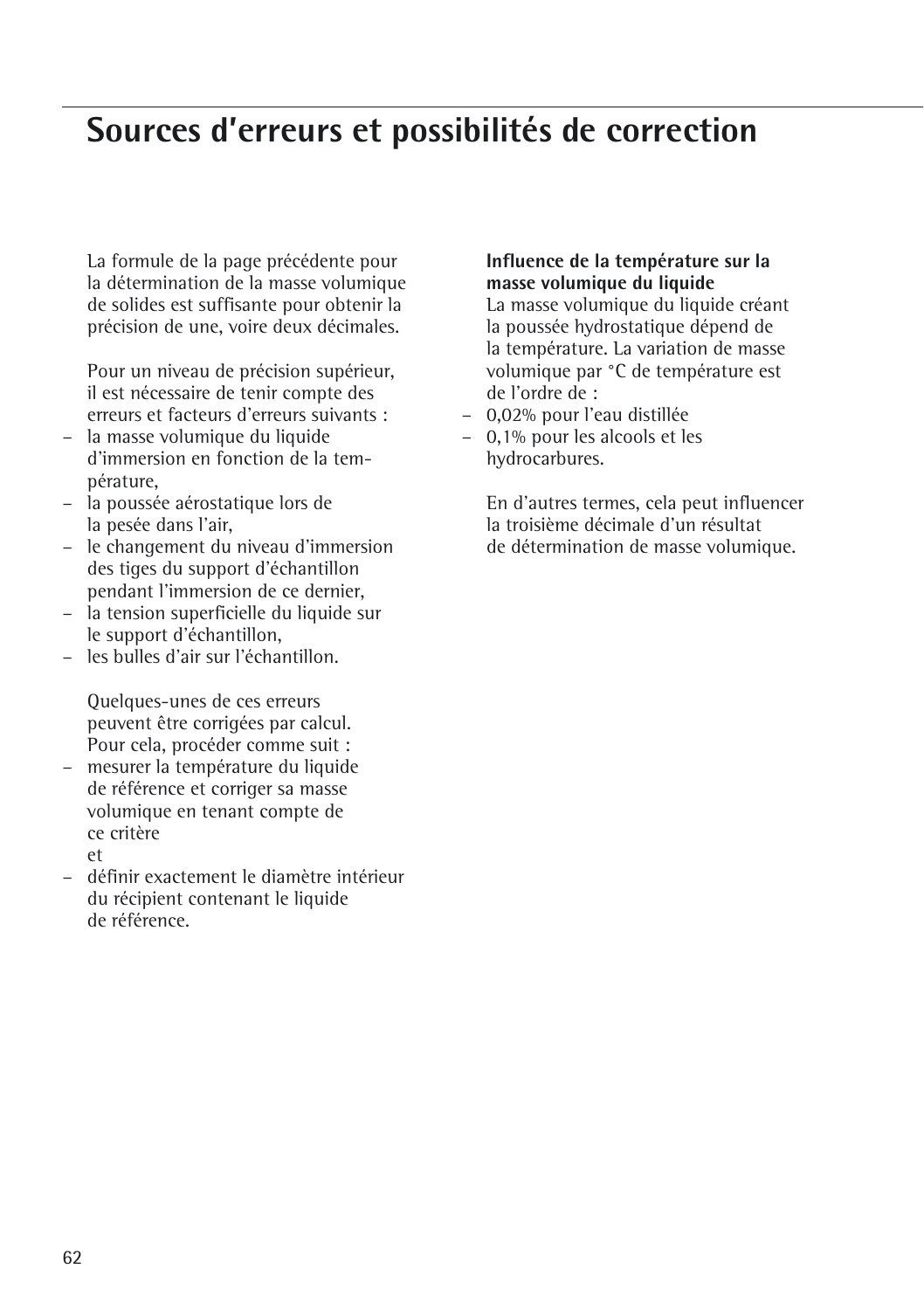Pour corriger la masse volumique du liquide en fonction de la température. procéder comme suit :

- mesurer la température du liquide avec le thermomètre contenu dans la livraison,
- se reporter à la table à la fin de ce manuel pour connaître les masses volumiques des liquides les plus couramment utilisés (eau distillée et éthanol) à la température mesurée et utiliser cette masse volumique comme valeur ρ (fl).

#### **Poussée aérostatique**

Un cm3 d'air pèse environ 1,2 mg selon les conditions de température, de pression et d'humidité. Quand un échantillon solide est pesé dans l'air, il est soumis à une poussée aérostatique égale au poids du volume d'air déplacé. L'erreur qui en découle est suffisamment importante pour influer sur la troisième décimale et il faut faire intervenir une correction.

La formule suivante tient compte de la poussée aérostatique :

$$
\rho = \frac{W(a) \cdot [\rho(fI) - \rho(a)]}{W(a) - W(fI)} + \rho(a).
$$

Avec  $\rho$  (a) = 0,0012 g/cm<sup>3</sup> = masse volumique de l'air dans des conditions normales (température 20°C et pression 101,325 hPa).

## **Profondeur d'immersion**

Le plateau pour supporter et/ou immerger l'échantillon pendant la pesée dans le liquide est maintenu par deux tiges et est situé à environ 30 mm sous la surface du liquide. Puisque la balance est tarée avant chaque mesure, la poussée hydrostatique induite par la partie immergée de l'accessoire n'influence en rien la détermination de la masse volumique.

Quand un solide est immergé dans le liquide, il déplace un volume de liquide égal au volume du solide. Ceci entraîne une montée du niveau du liquide et de ce fait une poussée hydrostatique sur la partie des tiges nouvellement immergée, d'où une erreur dans la détermination de la masse volumique.

Appliquer la formule suivante pour corriger cette erreur :

$$
\rho = \frac{W (a) \cdot [\rho (f I) - \rho (a)]}{0.99983 [W (a) - W (f I)]} + \rho (a)
$$

Le facteur de correction est exclusivement déterminé par la géométrie de l'accessoire de mesure de masses volumiques. A cet effet, s'assurer de toujours utiliser le bécher de  $\varnothing$  76 mm lors de la détermination de la masse volumique d'un solide. L'annexe en fin de manuel décrit les étapes de calcul de ce facteur de correction.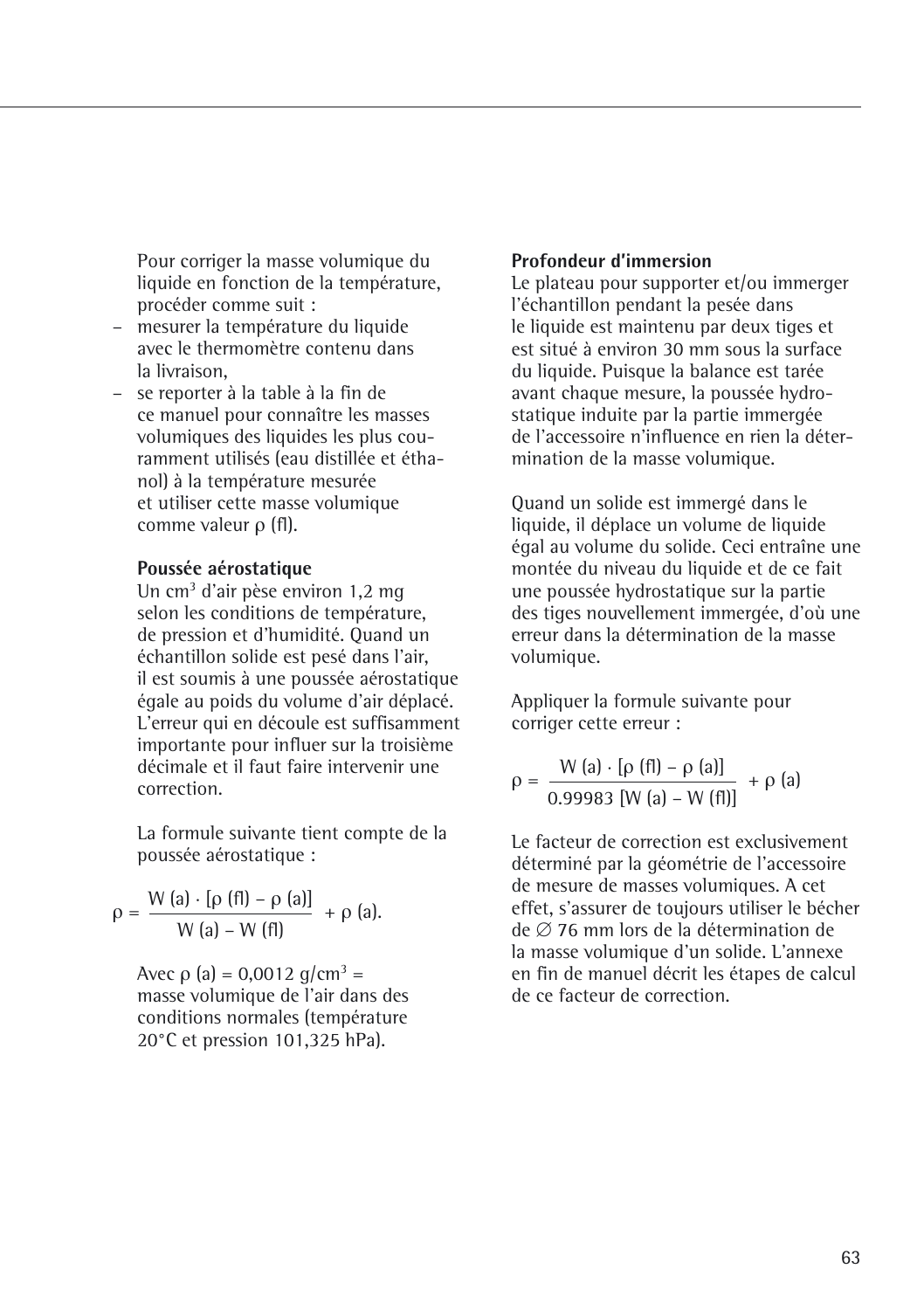### **Tension superficielle sur le support**

Quand le support d'échantillon (ou panier) est immergé dans le liquide produisant ainsi une poussée hydrostatique, le liquide adhère aux tiges du fait des forces de capillarité et génère ainsi un poids supplémentaire de l'ordre de quelques milligrammes.

Puisque le support d'échantillon (ou panier) se trouve dans le liquide pendant la pesée dans l'air et également pendant la pesée dans le liquide et que la balance est tarée au début de chaque manipulation, l'effet de ménisque peut être négligé.

Pour réduire la tension superficielle et la friction du liquide sur les tiges, ajouter trois gouttes de tensio-actif (de type Teepol ou liquide pour vaisselle) dans l'eau distillée contenue dans le bécher.

Comme le liquide se déplace le long des tiges, le poids peut légèrement évoluer après l'apparition du symbole de stabilité «g». Pour pallier cet inconvénient, noter le poids juste après l'apparition du «g».

## **Bulles d'air**

L'erreur de mesure causée par des bulles d'air collées à l'échantillon peut être évaluée de la façon suivante. Une bulle d'air d'un diamètre de 0,5 mm induit une poussée hydrostatique supplémentaire légèrement inférieure à 0,1 mg quand l'échantillon est pesé dans l'eau. Une bulle d'air de 1 mm de diamètre a une influence de l'ordre de 0,5 mg et une bulle d'air de 2 mm de diamètre crée une perturbation d'environ 4,2 mg. Des bulles d'air plus conséquentes doivent absolument être éliminées à l'aide d'une petite brosse.

Il est aussi possible de mouiller l'échantillon dans un autre récipient avant la pesée dans le liquide.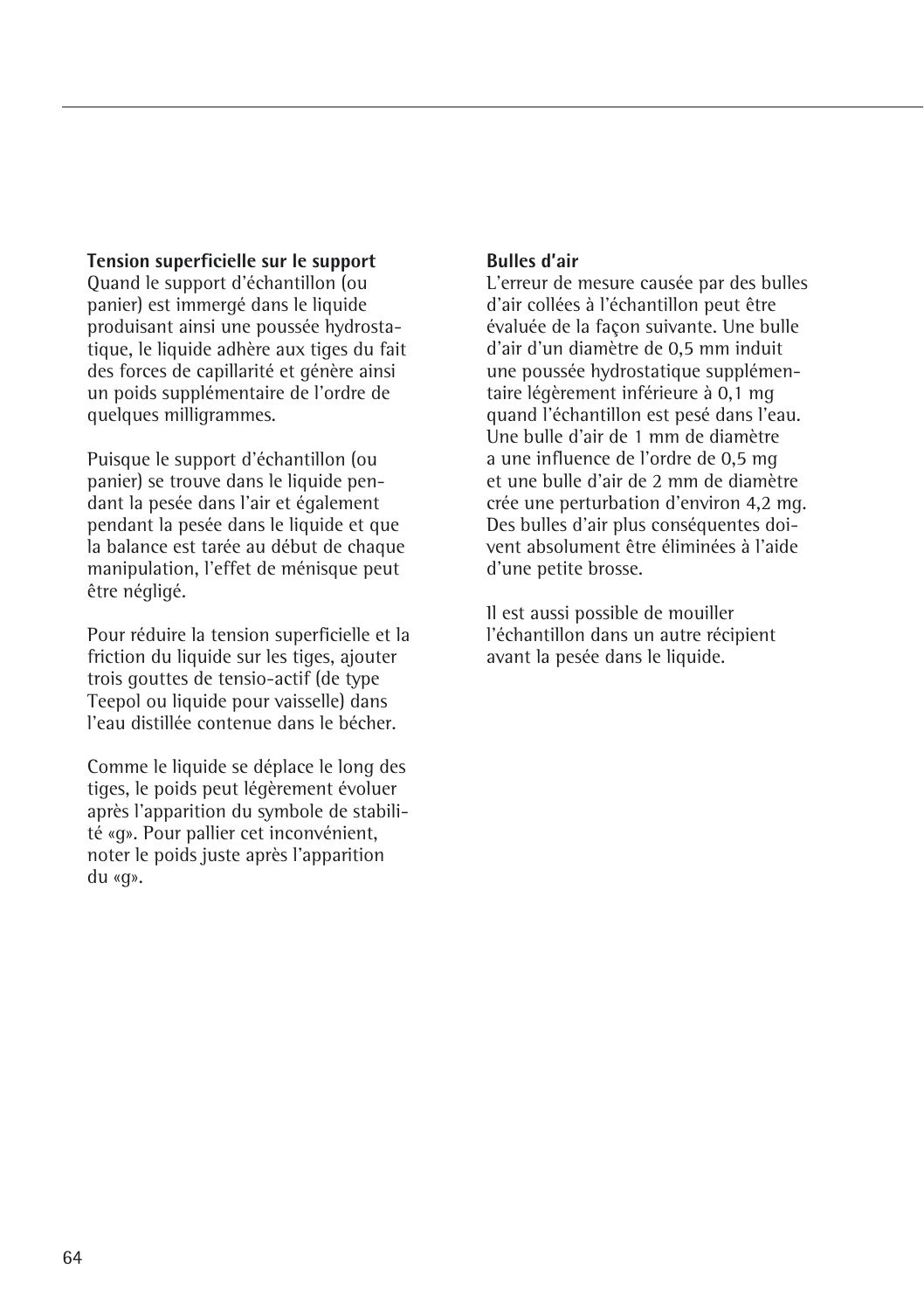## **Détermination de la masse volumique**

#### **Détermination de la masse volumique de solides**

### **Préparation**

(Le liquide employé dans cette description est de l'eau distillée)

- Placer le bécher de grand diamètre (76 mm) au milieu du pont métallique.
- Le remplir avec de l'eau distillée jusqu'à environ 5 mm du bord.
- Ajouter trois gouttes de tensio-actif dans l'eau distillée.
- Fixer le thermomètre sur le bord du bécher avec le clip de fixation métallique.
- Nettoyer le support d'échantillon avec un solvant (en particulier les tiges qui seront immergées) et le suspendre à la structure de suspension.

### **Déroulement de la mesure**

## **Détermination du poids de l'échantillon dans l'air**

- Tarer la balance.
- Placer l'échantillon sur le plateau supérieur de la structure de suspension et peser.
- Enregistrer le poids W (a).

## **Détermination de la poussée hydrostatique G = W (a) – W (fl)**

- Tarer la balance avec l'échantillon sur le plateau supérieur de la structure de suspension.
- Placer ensuite l'échantillon dans le support d'échantillon (ou panier) <sup>1</sup>).
- Enregistrer la valeur absolue de la poussée hydrostatique «G» affichée avec un signe négatif.

### **Calcul de la masse volumique**

- Lire la température du liquide d'immersion.
- En utilisant les tables figurant à la fin de ce manuel, déterminer la masse volumique ρ (fl) du liquide d'immersion à la température mesurée ci-dessus.
- Calculer la masse volumique en appliquant la formule suivante :

 $\rho = \frac{W(a) \cdot [\rho(f\theta] - 0.0012 \text{ g/cm}^3]}{0.99983 \text{ G}} + 0.0012 \text{ g/cm}^3$ 

W (a) et G sont exprimés en grammes ;  $ρ$  (fl) en g/cm<sup>3</sup>  $G = W$  (a) – W (fl)

1 ) Si l'assemblage support plateau doit être ôté de la structure de suspension pour réaliser cette opération, s'assurer que de nouvelles bulles d'air ne viennent pas s'ajouter quand il est de nouveau immergé ; il est préférable de placer l'échantillon directement dans le panier en utilisant des brucelles ou un outil similaire.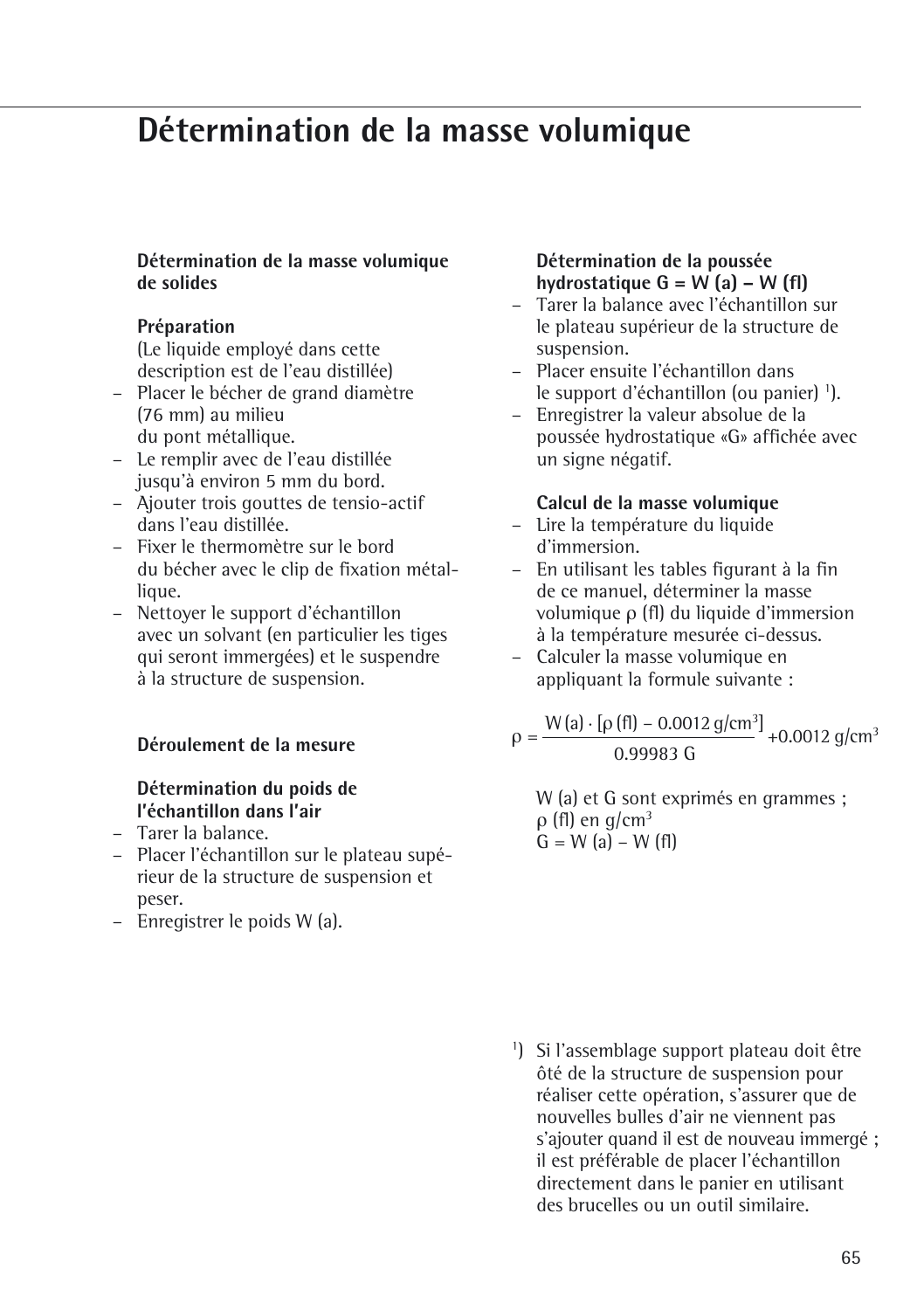## **Détermination de la masse volumique de solides ayant une masse volumique <1 g/cm3**

Il existe deux méthodes différentes pour déterminer la masse volumique de solides avec masse volumique inférieure à 1 g/cm<sup>3</sup>.

## **1ère méthode :**

Dans cette méthode, le liquide utilisé pour créer la poussée hydrostatique est de l'eau distillée, mais l'assemblage support plateau est remplacé par la grille pour immerger les échantillons (panier).

Pour déterminer la poussée hydrostatique de l'échantillon, le faire flotter à la surface de l'eau puis l'immerger en le bloquant sous la grille.

Il est aussi possible d'utiliser des brucelles ou un outil similaire pour glisser directement l'échantillon sous la grille (sans ôter la grille de la structure de suspension).

Si la poussée hydrostatique sur la substance à mesurer est supérieure au poids de la grille, il suffit d'alourdir la grille en ajoutant un poids de lestage sur le plateau supérieur de la structure.

## **2ème méthode :**

Dans ce cas, pour créer la poussée hydrostatique utiliser un liquide de masse volumique plus faible que celle du solide dont il faut déterminer la masse volumique. On obtient de bons résultats avec l'éthanol (pour des masses volumiques jusqu'à environ 0,8 g/cm<sup>3</sup>).

Les masses volumiques ρ (fl) de l'éthanol (en fonction de la température) sont indiquées dans une table à la fin de ce manuel.

Les effets négatifs de la tension superficielle du liquide sur les résultats de mesure sont moins significatifs lorsque l'éthanol est utilisé en lieu et place de l'eau distillée. Il n'est donc pas nécessaire d'ajouter de tensio-actif.

### **En cas d'utilisation de l'éthanol, il est recommandé de suivre scrupuleusement les consignes de sécurité adéquates.**

N'utiliser cette seconde méthode que si la masse volumique du solide est vraiment très proche de celle de l'eau distillée. En effet, comme l'échantillon est «suspendu» dans l'eau, des erreurs systématiques peuvent intervenir avec la première méthode.

Il est également recommandé d'utiliser la deuxième méthode pour la détermination de masse volumique de substances en granulés car il est évident qu'il sera très difficile de positionner tous les grains sous la grille si jamais la première méthode est choisie.

Ne pas utiliser l'éthanol si ce dernier attaque ou dissout l'échantillon.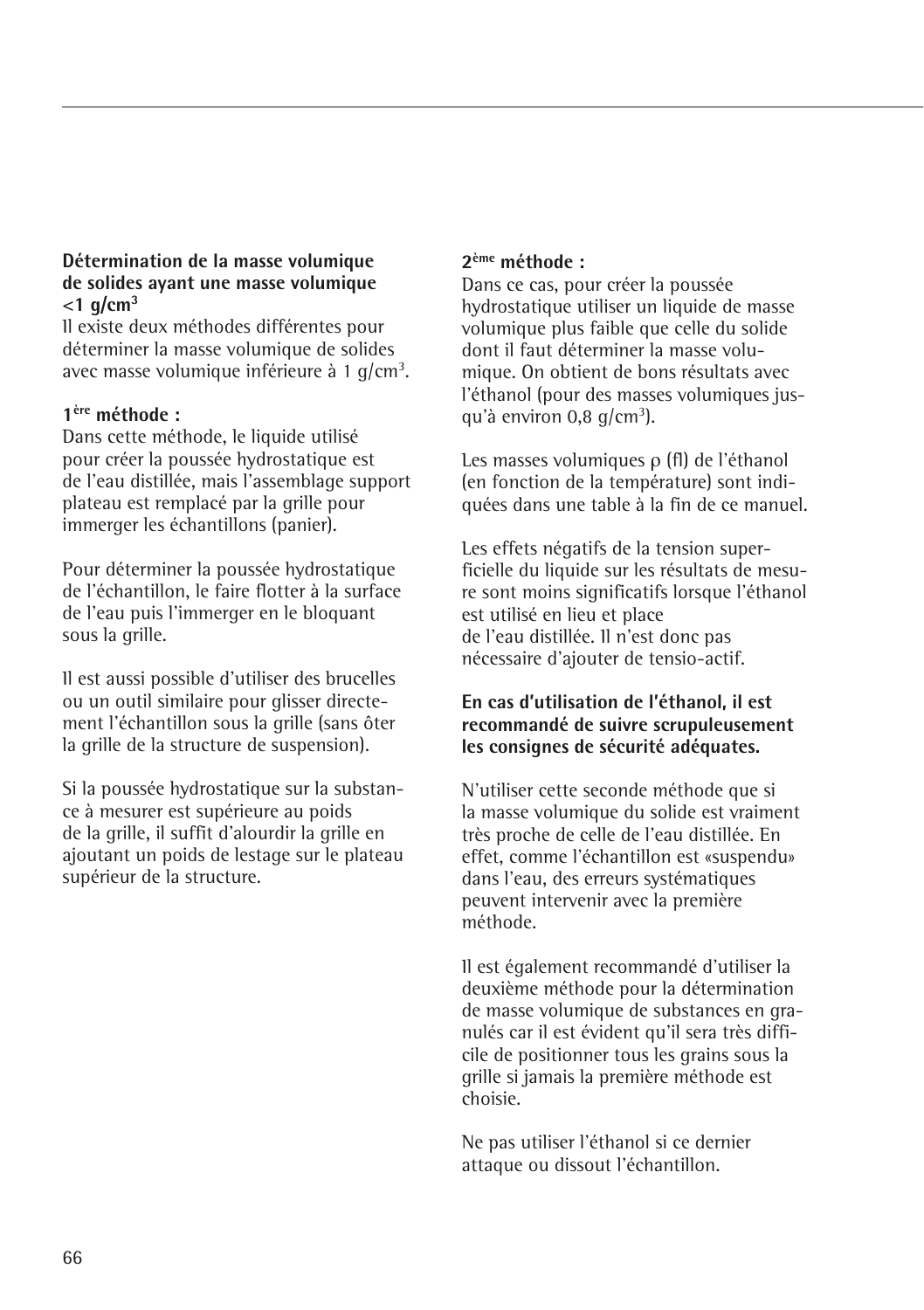#### **Préparation**

(Le liquide employé dans cette description est de l'eau distillée)

- Placer le bécher de grand diamètre (76 mm) au milieu du pont métallique.
- Le remplir avec de l'eau distillée jusqu'à environ 5 mm du bord.
- Ajouter trois gouttes de tensio-actif dans l'eau distillée.
- Fixer le thermomètre sur le bord du bécher avec le clip de fixation métallique.
- Nettoyer la grille avec un solvant (spécialement les tiges qui seront immergées) et la suspendre à la structure de suspension.

#### **Déroulement de la mesure**

#### **Détermination du poids de l'échantillon dans l'air**

- Tarer la balance.
- Placer l'échantillon sur le plateau supérieur de la structure de suspension et peser.
- Enregistrer le poids W (a).

#### **Détermination de la poussée hydrostatique G = W (a) – W (fl)**

- Tarer de nouveau la balance avec l'échantillon sur le plateau supérieur de la structure de suspension.
- Placer ensuite l'échantillon sous la grille ou l'immerger sous la surface du liquide en utilisant la grille <sup>1</sup>).
- Enregistrer la valeur absolue de la poussée hydrostatique «G» affichée avec un signe négatif.

### **Calcul de la masse volumique**

- Lire la température du liquide d'immersion.
- En utilisant les tables figurant à la fin de ce manuel, déterminer la masse volumique ρ (fl) du liquide d'immersion à la température mesurée ci-dessus.
- Calculer la masse volumique en appliquant la formule suivante :

$$
\rho = \frac{W (a) \cdot \rho (f1)}{0.99983 \text{ G}} + 0.0012 \text{ g/cm}^3
$$

W (a) et G sont exprimés en grammes ; ρ (fl) en g/cm3  $G = W (a) - W (f)$ 

1 ) Si l'assemblage support plateau doit être ôté de la structure de suspension pour réaliser cette opération, s'assurer que de nouvelles bulles d'air ne viennent pas s'ajouter quand il est de nouveau immergé ; il est préférable de placer l'échantillon directement sous la grille en utilisant des brucelles ou un outil similaire.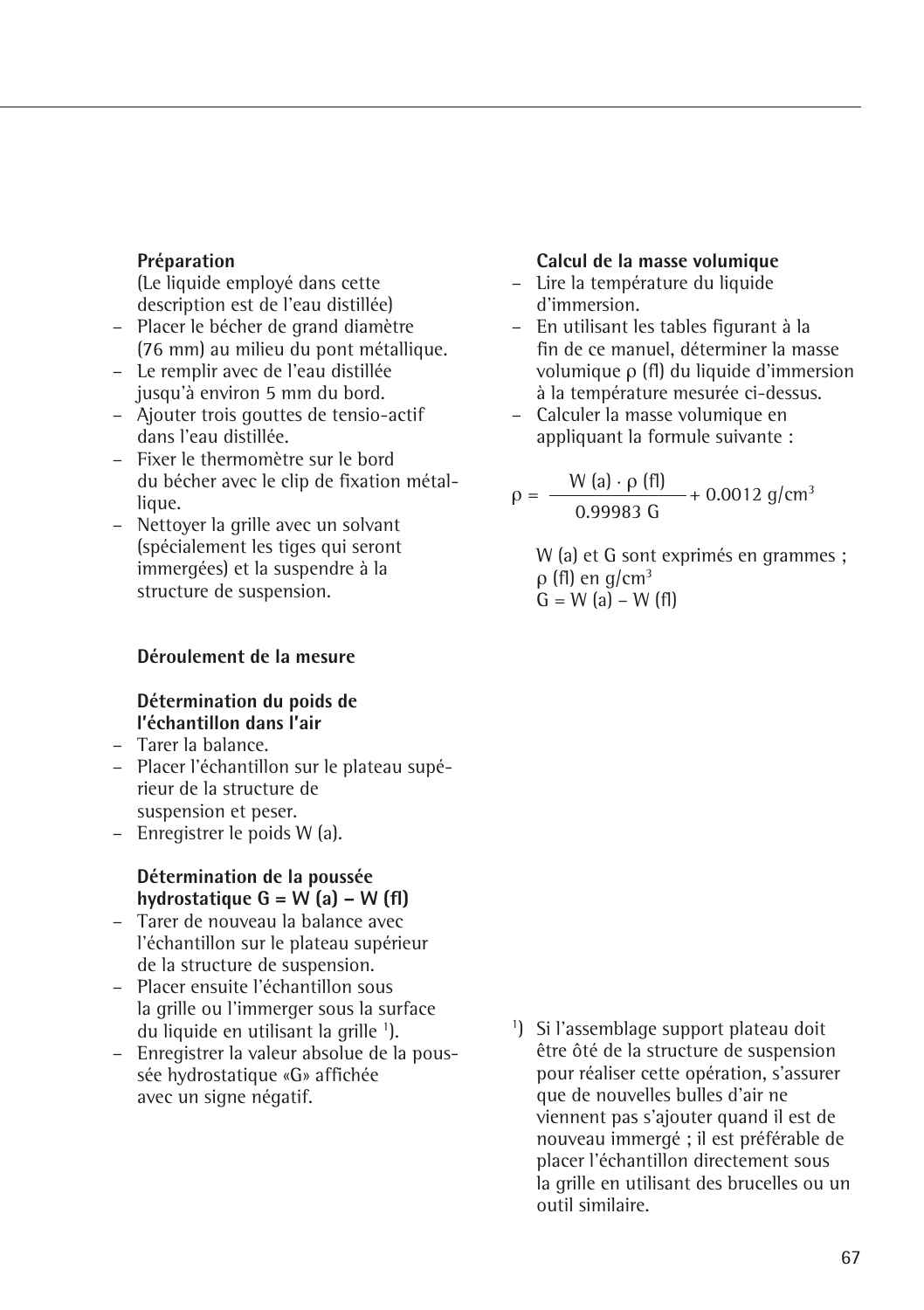## **Détermination de la masse volumique de liquides**

## **Préparation**

- Placer le bécher de petit diamètre (55 mm) au milieu du pont métallique.
- Fixer le thermomètre sur le bord du bécher avec le clip de fixation métallique.

## **Déroulement de la mesure**

- Suspendre à la structure le disque avec le plongeur en verre (soutenu par un fil).
- Tarer la balance.
- Remplir le bécher avec le liquide dont il faut déterminer la masse volumique jusqu'à environ 10 mm au-dessus du plongeur en verre.

## **Détermination de la poussée**  hydrostatique  $G = W(a) - W(f)$

La valeur négative affichée par la balance correspond à la poussée hydrostatique appliquée sur le plongeur en verre par le liquide.

- Enregistrer la valeur absolue de la poussée hydrostatique «G» affichée avec un signe négatif.
- Lire la température et l'enregistrer également.

## **Calcul de la masse volumique**

– Calculer la masse volumique en appliquant la formule suivante :

$$
\rho(fI) = \frac{G}{V}
$$

G est exprimé en gramme,  $V$  en cm<sup>3</sup>.

Le plongeur en verre inclu dans le dispositif de détermination des masses volumiques a un volume de 10 cm<sup>3</sup>.

Il est très facile d'obtenir la masse volumique d'un liquide (en g/cm<sup>3</sup>) ; une calculatrice n'est pas nécessaire. Il suffit de déplacer mentalement la virgule d'une décimale vers la gauche.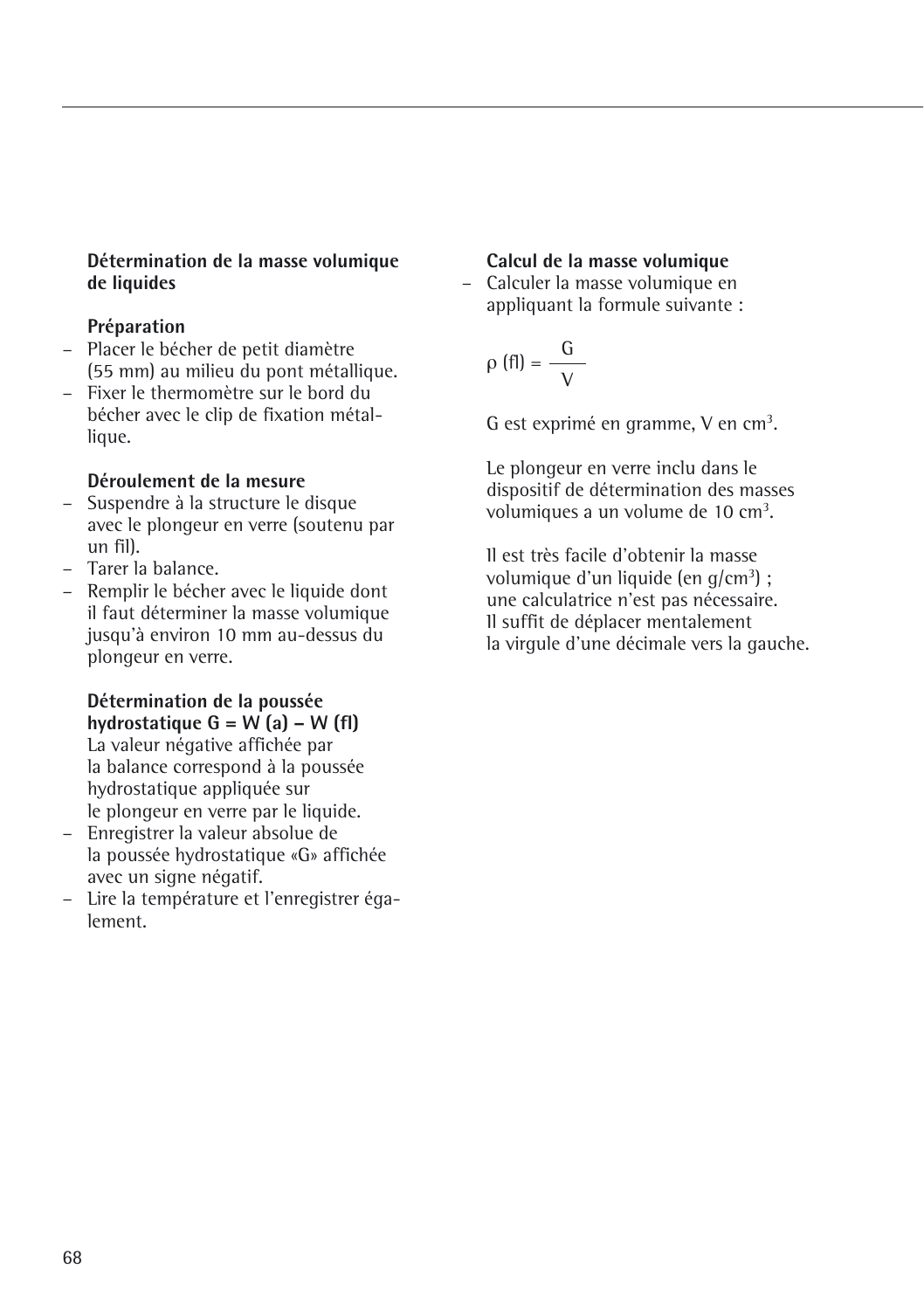# **Utilisation en usage réglementé**

Le dispositif de détermination de masses volumiques YDK 01-0D ne peut être utilisé en usage réglementé que pour déterminer la masse volumique de liquides.

Pour cela, outre la structure de suspension, l'adaptateur et le pont métallique, utiliser les éléments suivants inclus dans le contenu de la livraison du dispositif YDK 01-0D :

– Plongeur en verre :

– Thermomètre autorisé pour l'utilisation en usage réglementé : Version selon EO14.1

– Bécher :  $\varnothing$  55 mm<br>– Plongeur en verre : Matériau : verre AR Volume : 10 cm3 suspendu à un fil en constantan

> Echelle de 15 à 25°C Précision de lecture de 0,1°C Précision ±0,1°C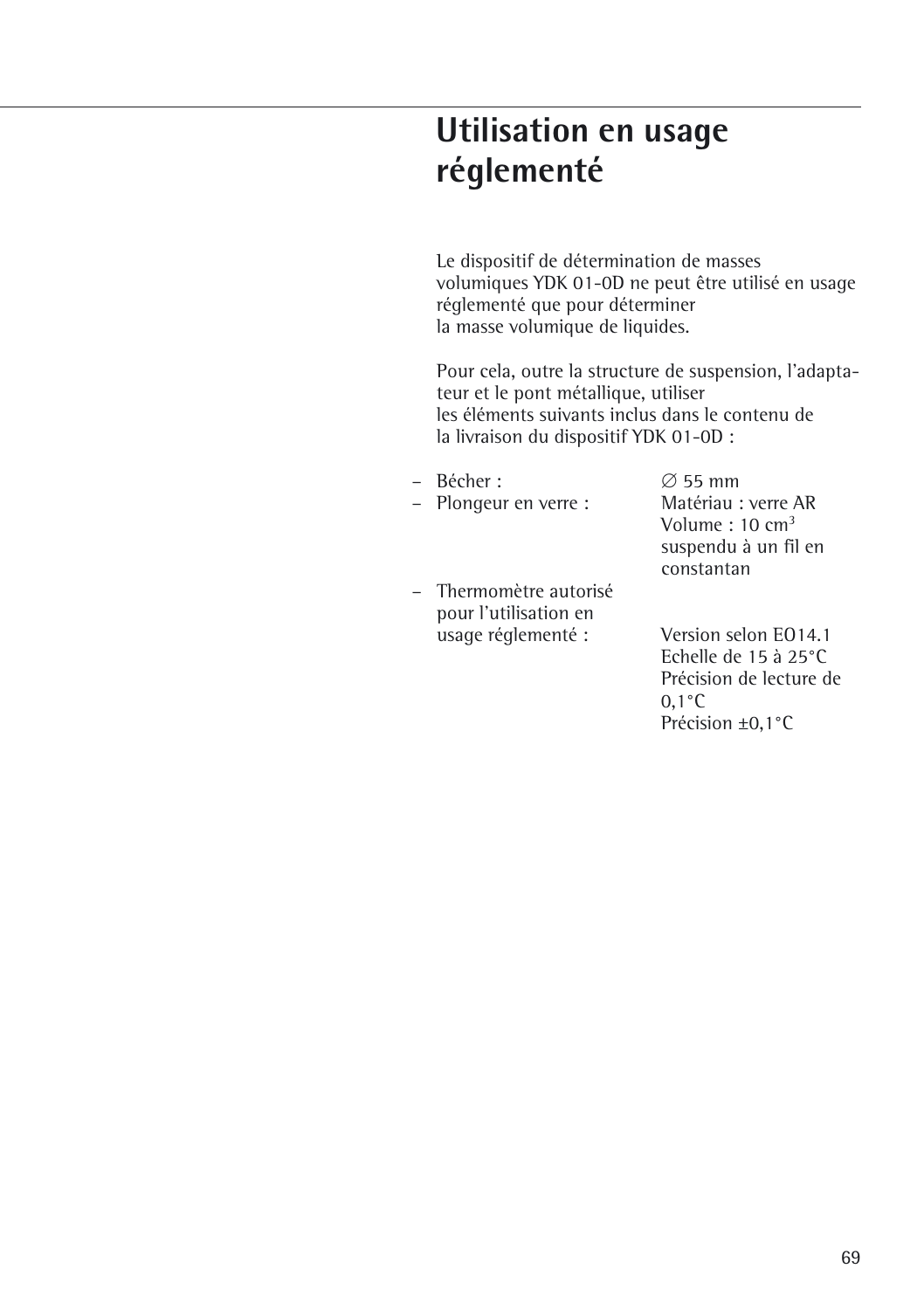# **Tables**

| T/°C | 0,0     | 0,1     | 0,2     | 0,3     | 0,4     | 0,5     | 0,6     | 0,7     | 0,8     | 0,9     |
|------|---------|---------|---------|---------|---------|---------|---------|---------|---------|---------|
| 10.  | 0,99973 | 0,99972 | 0,99971 | 0,99970 | 0,99969 | 0,99968 | 0,99967 | 0,99966 | 0,99965 | 0,99964 |
| 11.  | 0.99963 | 0.99962 | 0.99961 | 0.99960 | 0.99959 | 0.99958 | 0.99957 | 0.99956 | 0.99955 | 0,99954 |
| 12.  | 0,99953 | 0.99951 | 0,99950 | 0.99949 | 0.99948 | 0.99947 | 0.99946 | 0.99944 | 0.99943 | 0,99942 |
| 13.  | 0,99941 | 0.99939 | 0,99938 | 0.99937 | 0,99935 | 0.99934 | 0,99933 | 0,99931 | 0.99930 | 0,99929 |
| 14.  | 0,99927 | 0,99926 | 0,99924 | 0,99923 | 0,99922 | 0,99920 | 0,99919 | 0,99917 | 0,99916 | 0,99914 |
| 15.  | 0,99913 | 0.99911 | 0,99910 | 0.99908 | 0,99907 | 0.99905 | 0,99904 | 0,99902 | 0,99900 | 0,99899 |
| 16.  | 0,99897 | 0.99896 | 0,99894 | 0,99892 | 0,99891 | 0,99889 | 0,99887 | 0,99885 | 0,99884 | 0,99882 |
| 17.  | 0.99880 | 0.99879 | 0.99877 | 0.99875 | 0.99873 | 0.99871 | 0.99870 | 0.99868 | 0.99866 | 0,99864 |
| 18.  | 0.99862 | 0.99860 | 0.99859 | 0.99857 | 0,99855 | 0.99853 | 0.99851 | 0.99849 | 0.99847 | 0,99845 |
| 19.  | 0,99843 | 0.99841 | 0,99839 | 0.99837 | 0,99835 | 0,99833 | 0,99831 | 0.99829 | 0.99827 | 0,99825 |
| 20.  | 0,99823 | 0.99821 | 0,99819 | 0.99817 | 0,99815 | 0.99813 | 0,99811 | 0,99808 | 0.99806 | 0,99804 |
| 21.  | 0,99802 | 0.99800 | 0,99798 | 0.99795 | 0,99793 | 0.99791 | 0,99789 | 0.99786 | 0.99784 | 0,99782 |
| 22.  | 0,99780 | 0,99777 | 0,99775 | 0.99773 | 0,99771 | 0,99768 | 0,99766 | 0,99764 | 0.99761 | 0,99759 |
| 23.  | 0.99756 | 0.99754 | 0.99752 | 0.99749 | 0.99747 | 0.99744 | 0.99742 | 0.99740 | 0.99737 | 0.99735 |
| 24.  | 0,99732 | 0.99730 | 0.99727 | 0.99725 | 0,99722 | 0,99720 | 0,99717 | 0.99715 | 0.99712 | 0.99710 |
| 25.  | 0,99707 | 0,99704 | 0,99702 | 0,99699 | 0,99697 | 0,99694 | 0,99691 | 0,99689 | 0,99686 | 0,99684 |
| 26.  | 0,99681 | 0.99678 | 0,99676 | 0.99673 | 0,99670 | 0.99668 | 0.99665 | 0.99662 | 0.99659 | 0,99657 |
| 27.  | 0,99654 | 0.99651 | 0,99648 | 0.99646 | 0,99643 | 0.99640 | 0,99637 | 0.99634 | 0.99632 | 0,99629 |
| 28.  | 0,99626 | 0.99623 | 0,99620 | 0,99617 | 0,99614 | 0,99612 | 0,99609 | 0,99606 | 0,99603 | 0,99600 |
| 29.  | 0,99597 | 0.99594 | 0,99591 | 0.99588 | 0,99585 | 0,99582 | 0,99579 | 0,99576 | 0,99573 | 0,99570 |
| 30.  | 0,99567 | 0.99564 | 0.99561 | 0.99558 | 0,99555 | 0,99552 | 0,99549 | 0.99546 | 0.99543 | 0.99540 |

## Masses volumiques de H<sub>2</sub>O selon la température T (en °C)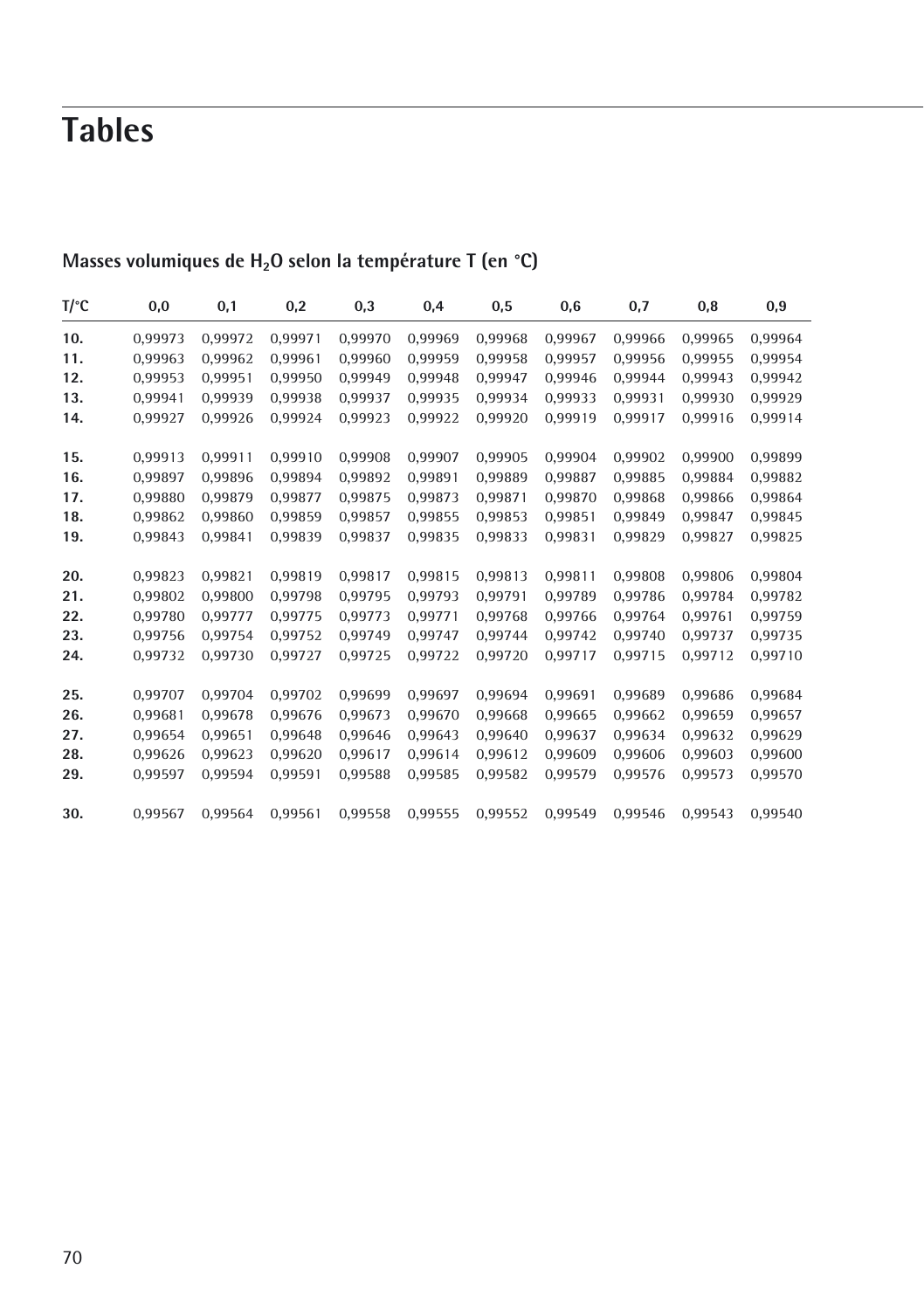| $T$ /°C | 0,0     | 0,1     | 0,2     | 0,3     | 0,4     | 0,5     | 0,6     | 0,7     | 0,8     | 0,9     |
|---------|---------|---------|---------|---------|---------|---------|---------|---------|---------|---------|
| 10.     | 0,79784 | 0,79775 | 0,79767 | 0,79758 | 0,79750 | 0,79741 | 0,79733 | 0,79725 | 0,79716 | 0,79708 |
| 11.     | 0,79699 | 0.79691 | 0,79682 | 0.79674 | 0.79665 | 0.79657 | 0.79648 | 0.79640 | 0.79631 | 0,79623 |
| 12.     | 0,79614 | 0.79606 | 0,79598 | 0,79589 | 0,79581 | 0,79572 | 0,79564 | 0,79555 | 0.79547 | 0,79538 |
| 13.     | 0,79530 | 0.79521 | 0,79513 | 0.79504 | 0,79496 | 0.79487 | 0,79479 | 0,79470 | 0.79462 | 0,79453 |
| 14.     | 0,79445 | 0,79436 | 0,79428 | 0.79419 | 0,79411 | 0,79402 | 0,79394 | 0,79385 | 0,79377 | 0,79368 |
| 15.     | 0,79360 | 0,79352 | 0,79343 | 0,79335 | 0,79326 | 0,79318 | 0,79309 | 0,79301 | 0,79292 | 0,79284 |
| 16.     | 0,79275 | 0.79267 | 0,79258 | 0.79250 | 0,79241 | 0,79232 | 0,79224 | 0,79215 | 0,79207 | 0,79198 |
| 17.     | 0,79190 | 0.79181 | 0,79173 | 0.79164 | 0,79156 | 0,79147 | 0,79139 | 0,79130 | 0,79122 | 0,79113 |
| 18.     | 0,79105 | 0.79096 | 0,79088 | 0,79079 | 0,79071 | 0,79062 | 0.79054 | 0,79045 | 0.79037 | 0,79028 |
| 19.     | 0,79020 | 0.79011 | 0,79002 | 0.78994 | 0,78985 | 0,78977 | 0,78968 | 0,78960 | 0,78951 | 0,78943 |
| 20.     | 0,78934 | 0,78926 | 0,78917 | 0,78909 | 0,78900 | 0,78892 | 0,78883 | 0,78874 | 0,78866 | 0,78857 |
| 21.     | 0,78849 | 0.78840 | 0.78832 | 0.78823 | 0,78815 | 0.78806 | 0.78797 | 0,78789 | 0.78780 | 0,78772 |
| 22.     | 0,78763 | 0.78755 | 0,78746 | 0,78738 | 0,78729 | 0,78720 | 0,78712 | 0,78703 | 0.78695 | 0,78686 |
| 23.     | 0,78678 | 0,78669 | 0,78660 | 0.78652 | 0,78643 | 0,78635 | 0,78626 | 0,78618 | 0,78609 | 0,78600 |
| 24.     | 0,78592 | 0.78583 | 0,78575 | 0,78566 | 0,78558 | 0,78549 | 0,78540 | 0,78532 | 0,78523 | 0,78515 |
| 25.     | 0,78506 | 0.78497 | 0,78489 | 0.78480 | 0,78472 | 0,78463 | 0,78454 | 0,78446 | 0.78437 | 0,78429 |
| 26.     | 0,78420 | 0,78411 | 0,78403 | 0,78394 | 0,78386 | 0,78377 | 0,78368 | 0,78360 | 0,78351 | 0,78343 |
| 27.     | 0,78334 | 0,78325 | 0,78317 | 0,78308 | 0,78299 | 0,78291 | 0,78282 | 0,78274 | 0,78265 | 0,78256 |
| 28.     | 0,78248 | 0.78239 | 0,78230 | 0,78222 | 0,78213 | 0,78205 | 0.78196 | 0,78187 | 0.78179 | 0,78170 |
| 29.     | 0,78161 | 0,78153 | 0,78144 | 0,78136 | 0,78127 | 0,78118 | 0,78110 | 0,78101 | 0.78092 | 0,78084 |
| 30.     | 0.78075 | 0.78066 | 0,78058 | 0,78049 | 0,78040 | 0,78032 | 0.78023 | 0.78014 | 0.78006 | 0,77997 |

## **Masses volumiques de l'éthanol selon la température T (en °C)**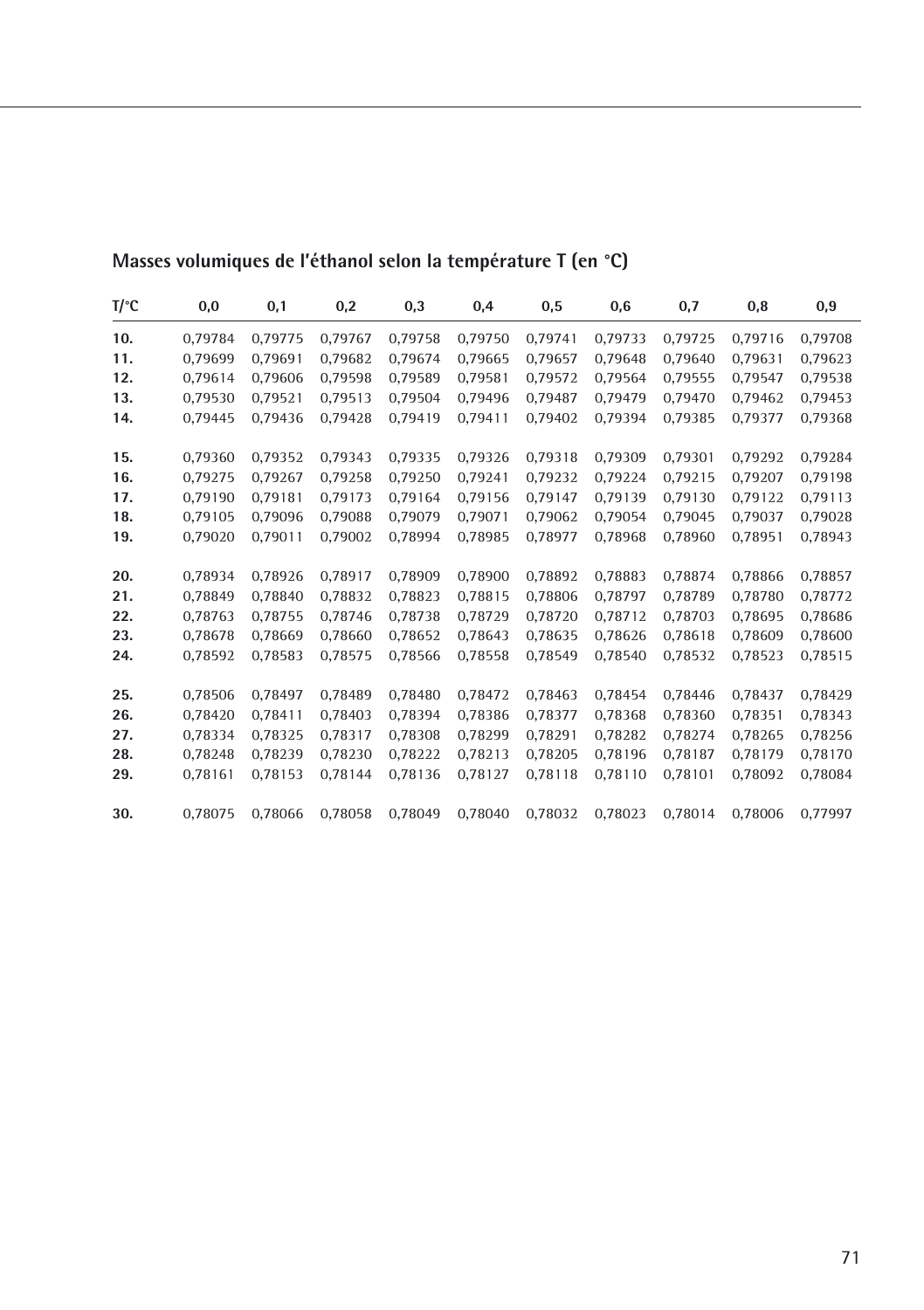## **Annexe**

Cette annexe décrit comment ont été établies les formules utilisées pour le calcul des masses volumiques, et quels sont les facteurs d'influence dont on a tenu compte.

## **Règles de base**

Masse volumique =  $\frac{\text{Masse (g)}}{\text{Volume (cm}^3)}$ 

Principe d'Archimède :

Un solide immergé dans un liquide est soumis à la force appelée poussée hydrostatique (G). La valeur de cette force est égale au poids du volume liquide déplacé par l'échantillon. Le volume du solide immergé V (k) est égal au volume liquide déplacé V (fl).

On détermine :

1. le poids du solide dans l'air W (a), 2. la poussée hydrostatique appliquée au solide (G).

| La masse volumique d'un solide est : |                  |       |       |  |  |  |  |  |  |
|--------------------------------------|------------------|-------|-------|--|--|--|--|--|--|
| $Q =$                                | masse du solide  | W (a) | W (a) |  |  |  |  |  |  |
|                                      | volume du solide | V(s)  | V(f)  |  |  |  |  |  |  |

Lorsque la masse volumique ρ (fl) du liquide déplacé est connue, alors

$$
V(fI) = \frac{\text{Masse (fI)}}{\rho (fI)} = \frac{G}{\rho (fI)}
$$

Par conséquent :  $\rho = \frac{W (a) \cdot \rho (f)}{G}$ 

## **Calcul**

La masse volumique d'un solide est calculée à partir de la relation : ρ : W (a) = ρ (fl) : W (a) – W (fl)

Il en résulte :  $\rho = \frac{W (a) \cdot \rho (f)}{W (a) - W (f)}$ 

W (a) – W (fl) =  $G =$  poussée hydrostatique sur l'échantillon.

La **masse volumique d'un liquide** est déterminée à partir de la poussée hydrostatique sur le plongeur, qui a un volume bien défini.

$$
V(fI) = \frac{G}{V}
$$

avec :

 $ρ$  = masse volumique du solide<br> $ρ$  (fl) = masse volumique du liquide

 $\rho$  (fl) = masse volumique du liquide<br>W (a) = poids du solide dans l'air

= poids du solide dans l'air

$$
W
$$
 (fl) = poids du solide dans le liquide  
 $G$  = pousse hydrostatique appliquée

au solide (ou au plongeur)  $V =$  volume du solide (ou du plongeur)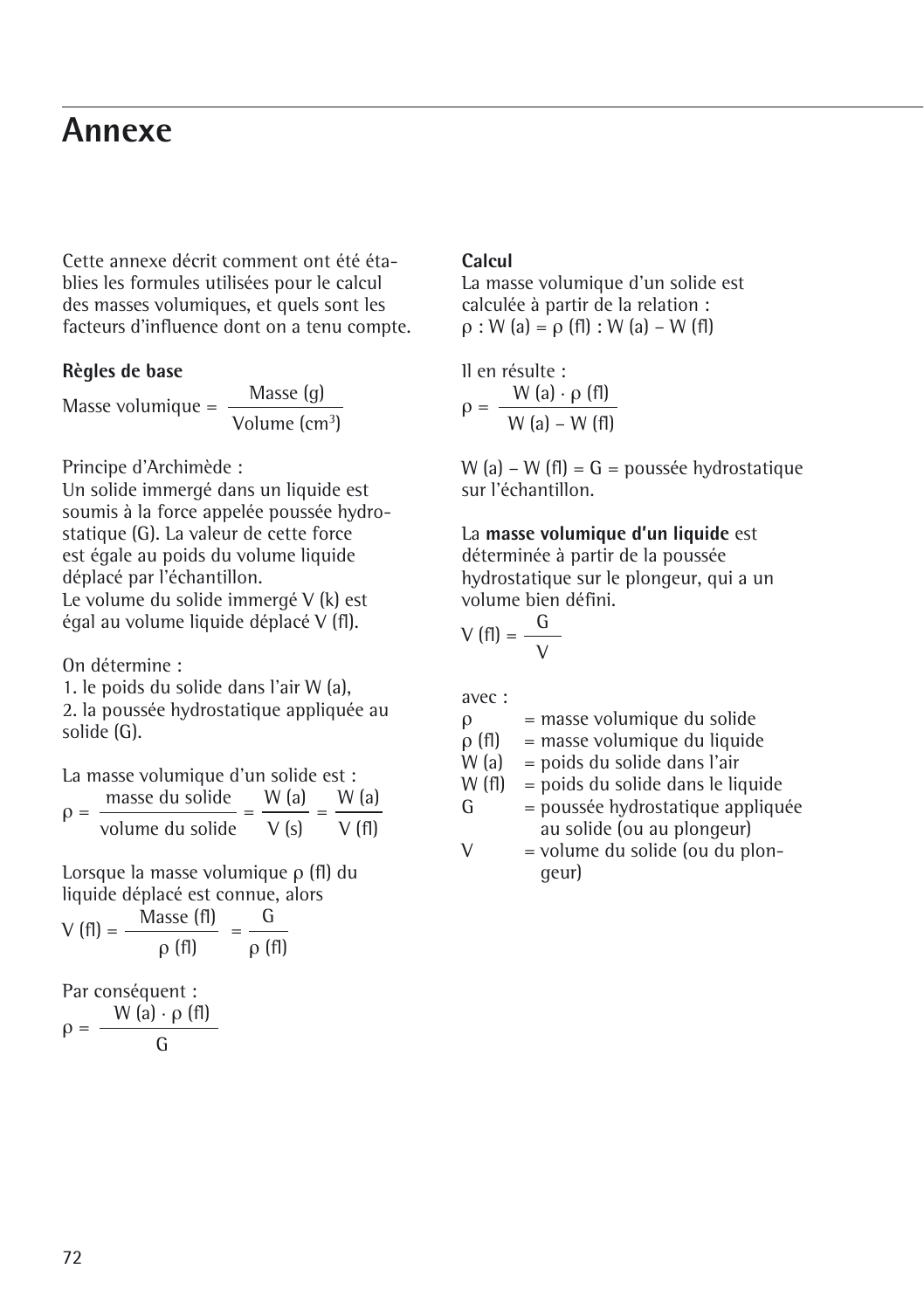## **Facteurs d'influence**

Il faut tenir compte de certains facteurs d'influence lors de la détermination de la masse volumique de solides :

**– la poussée aérostatique appliquée à l'échantillon lors de la pesée dans l'air,** avec r (a) =  $0.0012$  g/cm<sup>3</sup> = masse volumique de l'air dans des conditions normales de température et de pression (20°C et 101,325 hPa). Il en résulte :  $W(s)$   $[r(f])$   $e^{(s)}$ 

$$
\rho = \frac{W (a) \cdot [f (11) - \rho (a)]}{W (a) - W (f1)} + \rho (a)
$$

**– l'immersion des tiges du support d'échantillon (panier) ou de la grille.** Quand le dispositif de détermination de masses volumiques est utilisé, il est nécessaire de corriger la poussée hydrostatique  $G = [W (a) - W (f)]]$ par le coefficient 0,99983 (corr).  $\rho = \frac{W (a) \cdot [\rho (f I) - \rho (a)]}{W (a) \cdot W (g) \cdot W (a)} + \rho (a)$ 

[W (a) – W (fl)] · Korr

Ce facteur prend en compte la poussée hydrostatique supplémentaire appliquée aux tiges du support lorsque le niveau du liquide monte du fait de l'immersion de l'échantillon.

## **Détermination du coefficient de correction**

La poussée hydrostatique causée par la submersion des tiges dépend de la hauteur «h» d'élévation du niveau de liquide lors de l'immersion de l'échantillon.

Le volume de l'échantillon V (pr) est égal au volume du liquide déplacé V (fl). Le volume de l'échantillon est déterminé en mesurant la poussée hydrostatique. En conséquence, on peut écrire :

$$
V (pr) = V (fl)
$$

soit

$$
\frac{W\left(\mathbf{a}\right) - W\left(\mathbf{f}\right)}{\rho\left(\mathbf{f}\right)} = \frac{\frac{W\left(\mathbf{a}\right) - W\left(\mathbf{f}\right)}{1}}{4}
$$

$$
soit h = \frac{4 \cdot [W (a) - W (f I)]}{\rho (f I) \cdot \pi \cdot D^2}
$$

La poussée hydrostatique «A» causée par les tiges immergées est :

$$
A = 2 \cdot \frac{\pi - d^2}{4} \cdot h \cdot \rho \text{ (fl)}
$$

En remplagant «h» :  
\n
$$
\rho = \frac{2 \cdot \pi \cdot d^{2} \cdot 4 \cdot [W (a) - W (f I)] \cdot \rho (f I)}{4 \cdot \rho (f I) \cdot \pi \cdot D^{2}}
$$
\n
$$
A = 2 \cdot \frac{d^{2}}{D^{2}} \cdot [W (a) - W (f I) ]
$$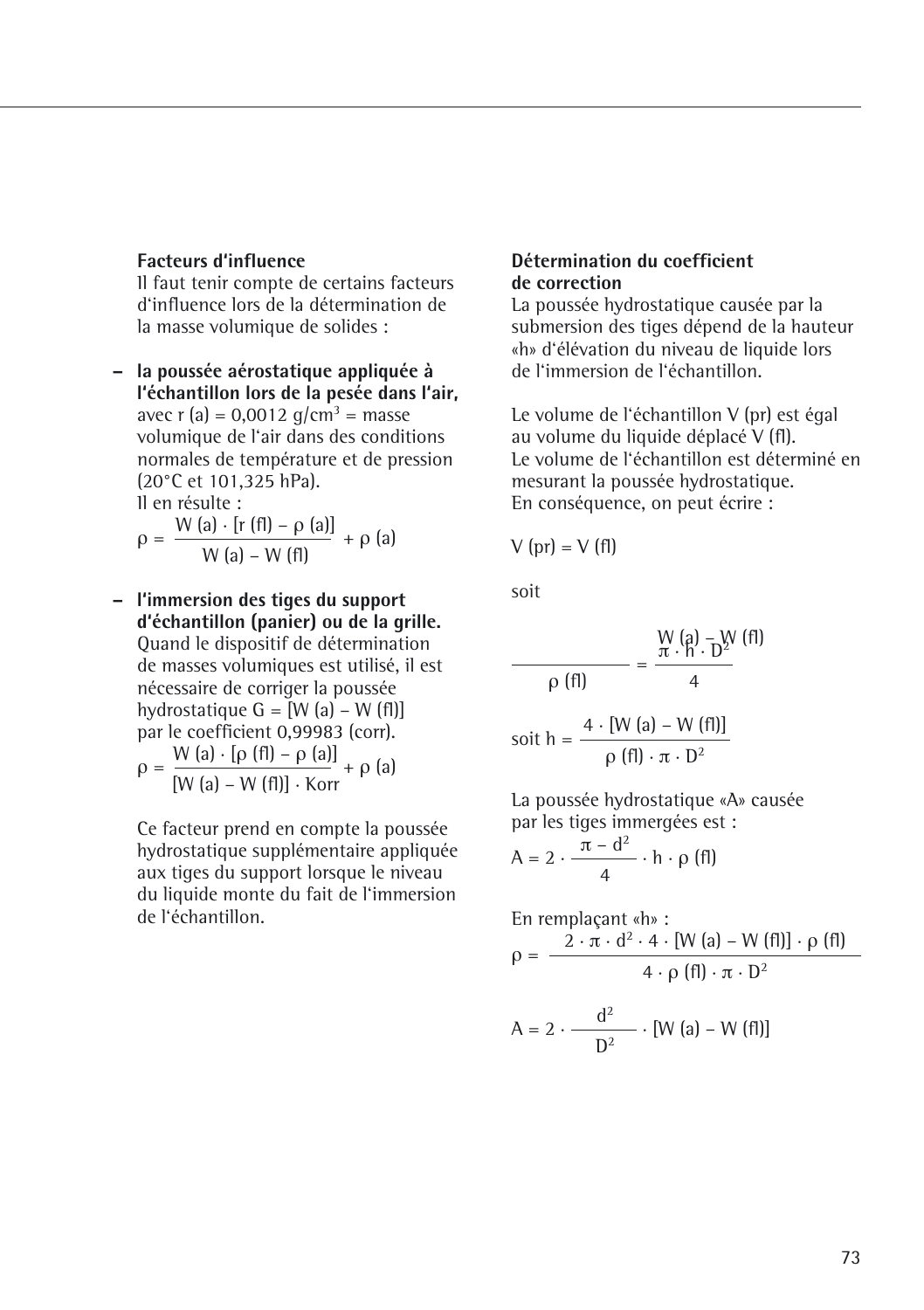Pour tenir compte de la poussée hydrostatique sur les tiges, il faut soustraire la poussée hydrostatique «A» produite par les tiges à la poussée hydrostatique appliquée à l'échantillon :  $G = W$  (a) –  $W$  (fl). La poussée hydrostatique corrigée à utiliser dans le calcul est donc :

«A (corr)» =  $G - «A$ »

A (corr) = [W (a) – W (f1)] – 2 · 
$$
\frac{d^2}{D^2}
$$
 · [W (a) – W (f1)]  
A (corr) =  $\left[1 - 2 \cdot \frac{d^2}{D^2}\right]$  · [W (a) – W (f1)]

Le dispositif de détermination de masses volumiques utilise un grand bécher de 76 mm de diamètre et la structure d'immersion pour la détermination de masses volumiques de solides possède deux tiges de 0,7 mm de diamètre.

En introduisant ces valeurs numériques  $(d = 0.7$  mm et  $D = 76$  mm) dans la formule de correction :

$$
1-2\cdot\frac{0.7^2}{76^2}=0.99983
$$

En utilisant d'autres accessoires de dimensions différentes, il faut recalculer ce coefficient de correction.